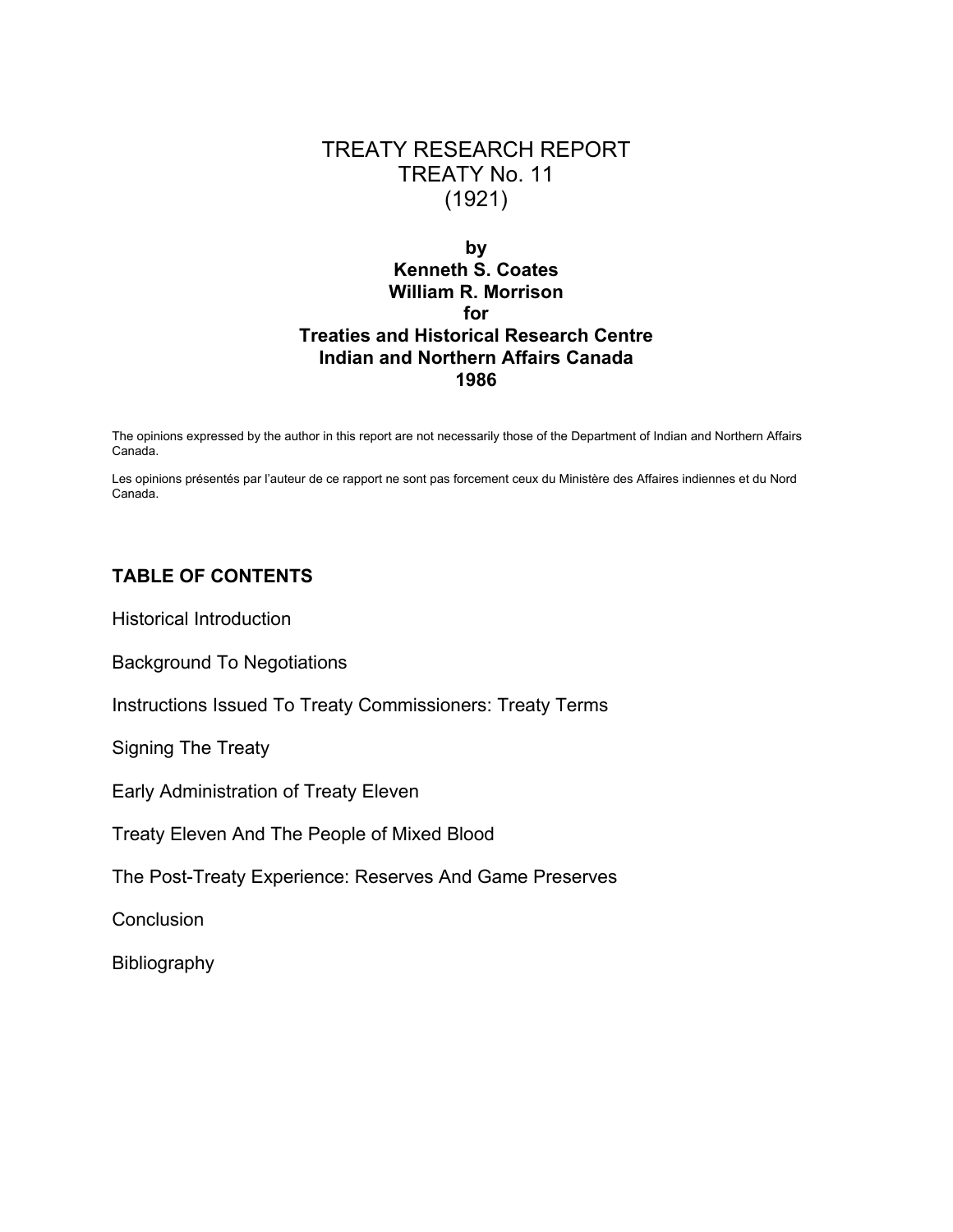## HISTORICAL INTRODUCTION

For a variety of reasons, most of them economic, the federal government refused to offer treaties to the Native people in the Canadian North until required to do so by national priorities. The Department of Indian Affairs seemed convinced that the Native people were best left as subsistence harvesters and saw no justification for any systematic attempt to restructure their lives. Thus, until after 1900, Native people inhabiting land outside the agricultural belt were regularly rebuffed when they attempted to initiate treaty negotiations.

This pattern of rejection was repeated on numerous occasions. Native people in northern Alberta, northern Saskatchewan, northern Manitoba, and northern Ontario sought, at various times, to initiate discussions about a treaty. Just as often, however, the federal government ignored their requests, offering only short-term palliative benefits rather than the modest guarantees of negotiated treaties. Eventually, however, agreements were negotiated – Treaties Eight, Nine and Ten and a major adhesion to Treaty Five – which brought thousands of Native people in non-agricultural districts under treaty. These were, however, significantly different from the agreements reached on the southern Prairies.

As recent historical work has demonstrated, the Native people in the west actively pursued negotiated treaties with the federal authorities. Historians have long assumed that the federal government imposed treaties on unwilling Natives who fought against the bounds imposed by reserves and legal agreements. It now appears clear that Native people in the new Province of Manitoba and on the plains saw the inevitability of economic and social change in the west and sought the means to adapt to the new order. They put forward their demands forcefully, requiring the government to offer far more than it had initially intended. The demands worked, if only because the government desperately wanted to pave the way for the peaceful settlement of the wheat lands of the west. Having been forced, in part, to accept the Native people's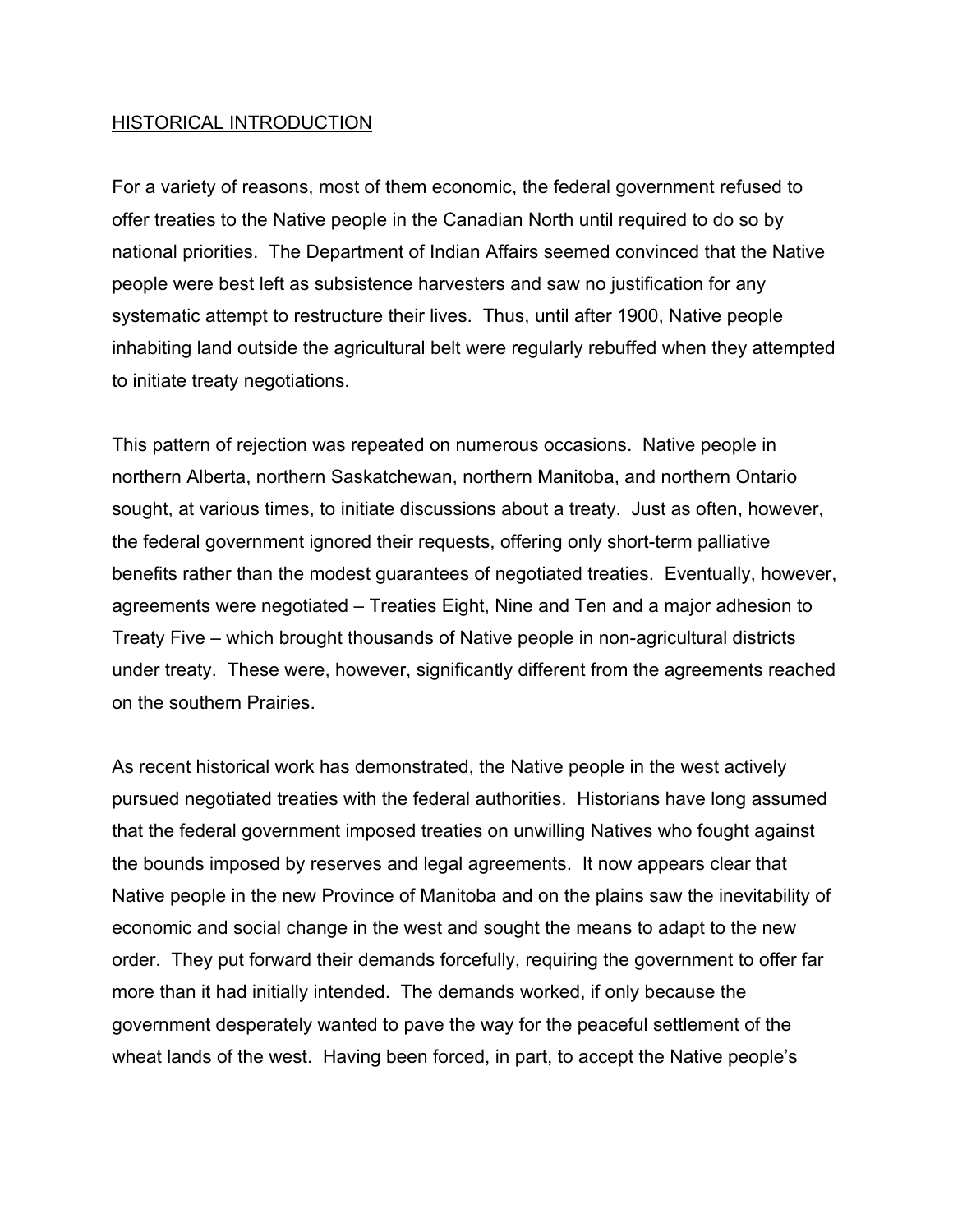demands, the government subsequently reneged on many promises, establishing a second, less positive, phase in the western treaty process.<sup>1</sup>

With Native land title in the southern districts alienated and the way paved for settlement, federal interest in treaty negotiations waned considerably. The expense and the administrative and legal difficulties of the reserve system made the process unattractive to the Department of Indian Affairs and to federal politicians. Though Native people in the north requested treaties, the government put their demands aside. But this did not mean an end to the treaty process.

The government continued to be concerned about aboriginal title, but only when development seemed imminent. The government wanted the Native people left as harvesters for as long as possible, believing that there was no alternative to hunting and trapping. If it appeared that non-Native development was possible, the government could and would move quickly to negotiate an end to Native title in the affected area. Again, the limits of government interest were obvious, for only those districts specifically facing economic change were dealt with. Contiguous areas were ignored, even if the Native people living there requested negotiations with the government.

The northern treaties, therefore, emerged directly out on non-Native concerns and priorities, and proceeded with only the most limited attention to the Native needs. Treaty Eight, signed in 1899, brought the Natives in the upper Mackenzie Valley into agreement with the government. The treaty originated in the rapid developments which followed the discovery of gold in the Yukon. As a minor sidelight to a major event, Edmonton touted itself as a logical, all-Canadian route to the Klondike. Subsequently, major improvements were made to the transportation system of the upper Mackenzie, and prospectors discovered some promising indications of mineral deposits in the Great Slave Lake region. The government, anxious to ensure that outstanding aboriginal title did not interfere with the potentially exciting opportunities, quickly arranged for treaty negotiations and the assignment of mixed blood land rights.<sup>2</sup>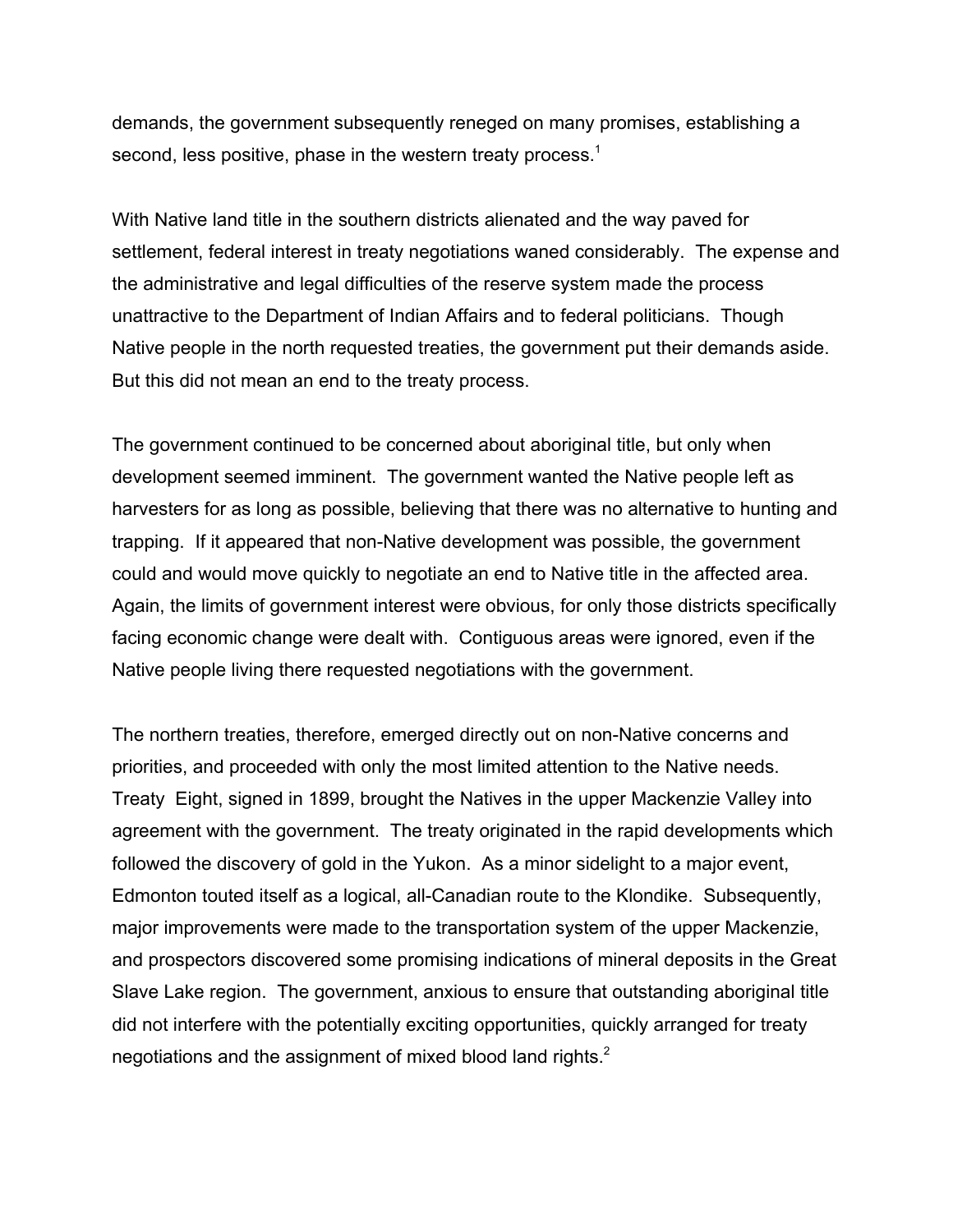A pattern for northern treaties had been set, one which placed priority on non-Native needs and which often ignored Native requirements. The negotiation of Treaty Nine in northern Ontario followed a similar process, as it too was designed to open the way for mineral development.

Treaty Ten, signed in 1906-07 with Native people in northern Saskatchewan, originated in somewhat different concerns. In this instance, the establishment of the new Province of Saskatchewan in 1905 had provided the impetus for treaty negotiations.<sup>3</sup> The government was now moving systematically to negotiate an end to aboriginal title in the non-agricultural districts below the  $60<sup>th</sup>$  parallel. The one section in which this had not been done was northern Manitoba, then still a part of the Northwest Territories. Rather than arranging for a new treaty, the government convinced the Native people of northern Manitoba to sign an adhesion to Treaty Five, which had originally been signed in 1875. The agreement, which came along after the first Native request for such an accord, also opened the way for construction of a railway to Hudson Bay and anticipated mineral developments in the region.<sup>4</sup>

By 1910, Native land title in the provincial north had been extinguished through the treaty process. The fact that the treaties stopped at the  $60<sup>th</sup>$  parallel was not an accident. The government had long been reluctant to sign agreements with Native people in non-agricultural districts; offering treaties to the Aboriginal inhabitants of the far north seemed, to many federal officials, to make no sense at all.

In the midst of discussions leading to Treaty Ten, Frank Pedley, Deputy Superintendent General of Indian Affairs, made note of the limits on the government's interest in treaties: "I think we should have a definite policy that the aborigines north of that line [the  $60<sup>th</sup>$  parallel] should not be brought into treaty but that Indian Affairs should be administered in that far northern country as the needs of the case suggest."<sup>5</sup> Pedley was not suggesting that the Native people in the north be ignored - though that was often the effect. Rather, he argued that the government would deal with these people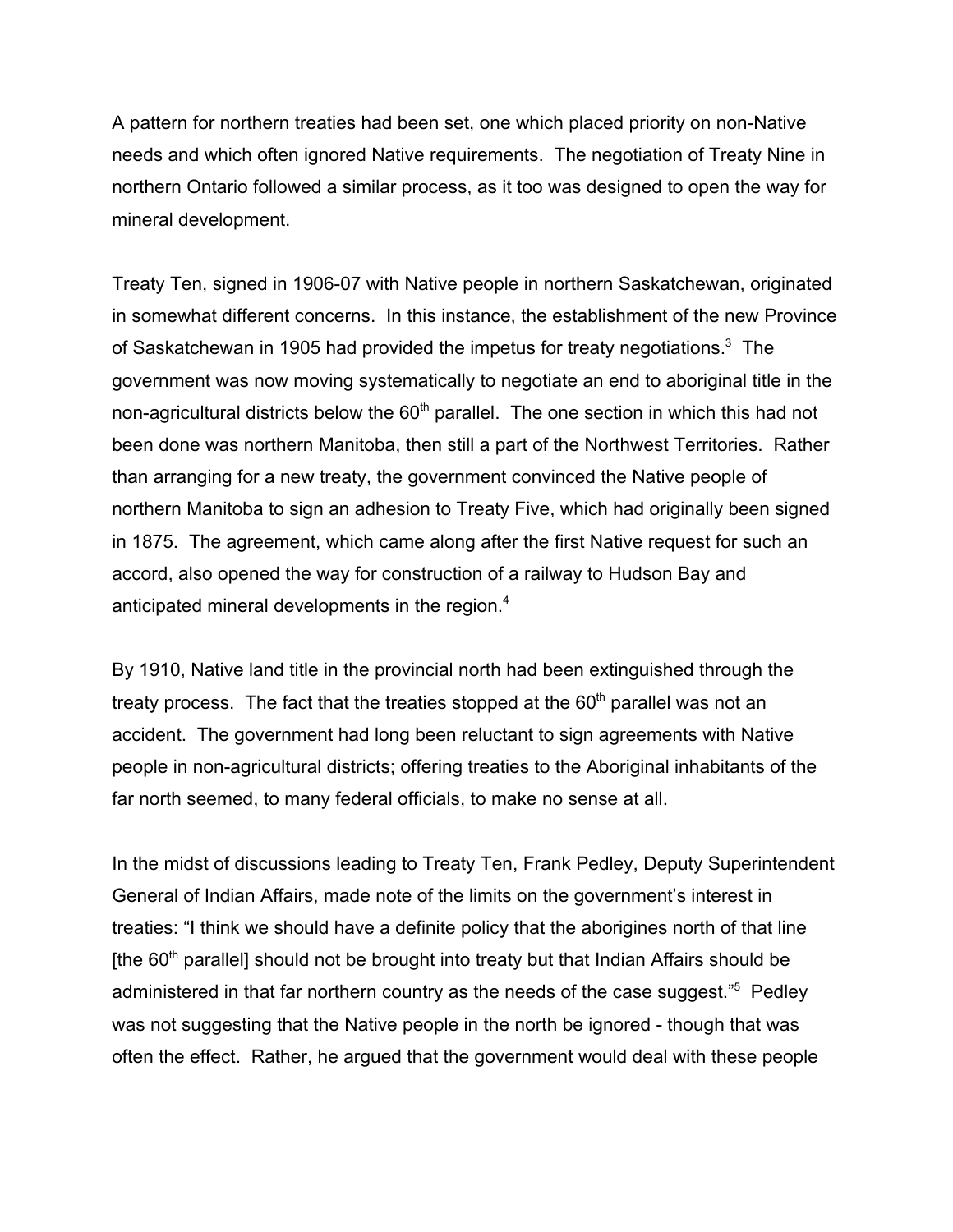on a case by case basis, reserving treaties for those time and places when non-Native needs advanced into unceded territories.

This, therefore, was the context in which Treaty Eleven emerged. The government wanted to leave the Native people as hunters and trappers, and saw no need – and great expense – in a major intervention in Native life. In such districts as the Mackenzie Valley and nearby Yukon Territory, the plan was to leave the Natives off reserves and without treaty. Only if non-Native developments interfered would the government be interested in negotiating a treaty. The process, obviously, paid very little attention to the Native needs or desires and rested almost exclusively on federal government priorities. This condition, in turn, ensured that the treaty would serve federal and non-Native interests first and foremost and would not be structured to deal with the particular problems of the northern harvesters.<sup>6</sup>

## Notes

1. John Tobias, "Canada's Subjugation of the Plains Cree, 1879-1885, *Canadian Historical Review* LXIV, 4, 1983, Wayne Daugherty, *Treaty Research Report: Treaty One and Treaty Two* (Ottawa: Treaties and Historical Research Centre, 1983).

2. For an explanation of federal motives in signing this treaty, see David Hall, *Clifford Sifton, Vol. 1: The Lonely Eminence* (Vancouver: University of British Columbia Press, 1985).

3. Ken Coates and W.R. Morrison, *Treaty Ten* (Ottawa: Treaties and Historical Research Centre, 1985).

4. Ken Coates and W. R. Morrison, *Treaty Five* (Ottawa: Treaties and Historical Research Centre, 1985).

<sup>5.</sup> Pedley to Superintendent General of Indian Affairs, 7 April 1906, Public Archives of Canada (PAC), Record Group 10, vol. 4006, file 241, 209-1.

<sup>6.</sup> Ken Coates, "Best Left as Indians: Federal Government - Native Relations in the Yukon Territory, 1894 - 1950," *Canadian Journal of Native Studies* (Winter 1985).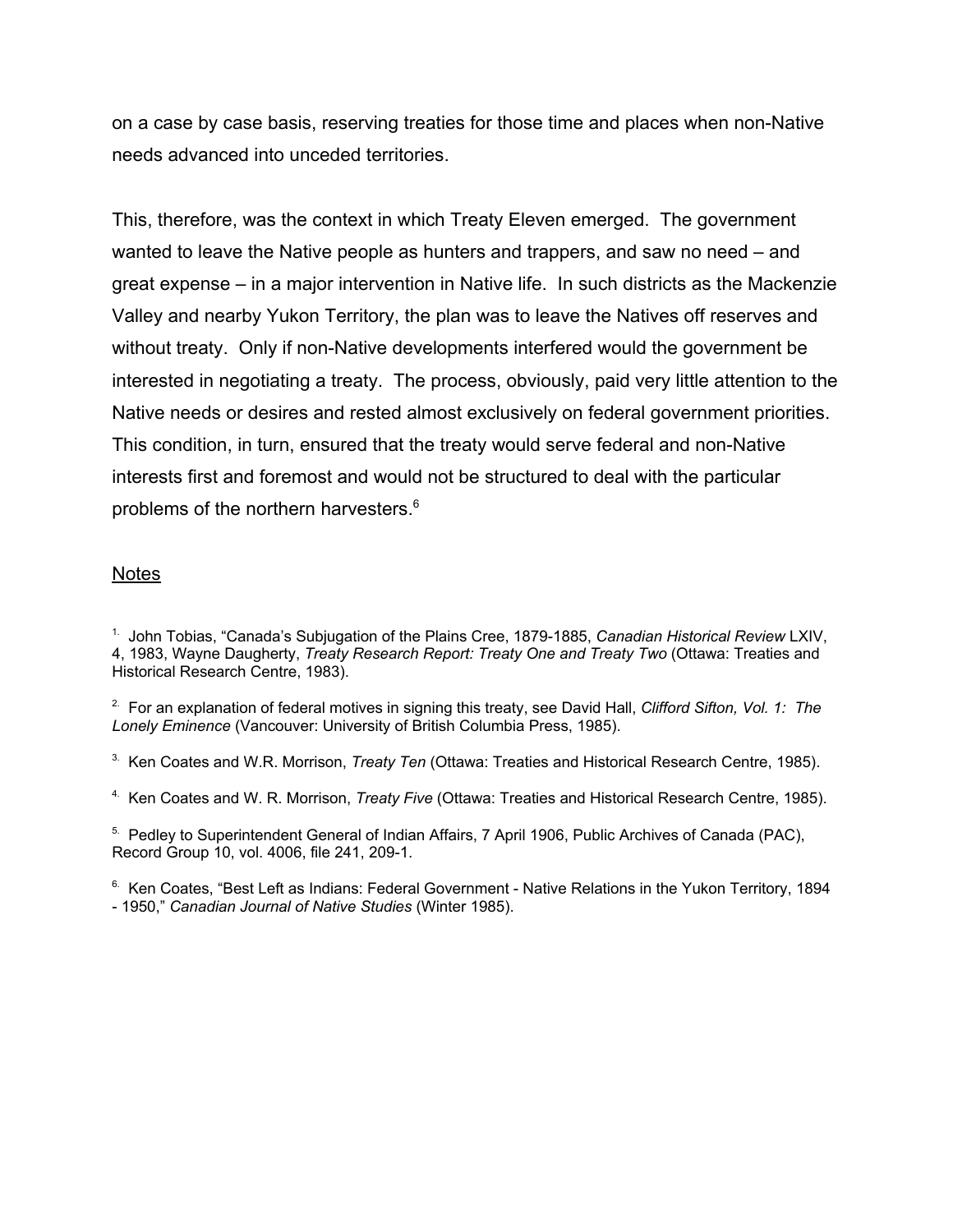# BACKGROUND TO NEGOTIATIONS

The northern Mackenzie River Valley received little attention from the federal government before the twentieth century. A few members of the Geological Survey of Canada had traversed the district, mapping the region and identifying mineral potential. Though signs were promising, the extremes distances, the high costs and the forbidding climate warned off most would-be developers, giving proof of the federal government's belief that the land north of the  $60<sup>th</sup>$  parallel would remain as a fur trading district for the foreseeable future.

The limited attention changed in 1903, when the North-West Mounted Police established an outpost at Fort McPherson. The move was largely symbolic, designed to show the Canadian flag and provide firm proof of Canadian sovereignty. The effort was aimed primarily at the disruptive and exploitive whaling industry then flourishing in western Arctic, but the extension of police service northward brought the Canadian government for the first time, through the Mounted Police, into regular contact with the Native people in the Mackenzie Valley.<sup>1</sup>

Though the mandate of the police was primarily legal, the force had always been given a wide range of government responsibilities, including acting on behalf of the Department of Indian Affairs. Once police stations opened in the region, therefore, they provided a modest level of benefits to the Native people, primarily relief for the indigent and aged. Often they did so reluctantly, fearing that overly generous support would encourage the Native people to rely too heavily on the government for sustenance. The police also enforced Canadian laws and regulations, though they found little work in this regard among the Native people in the region. $2$ 

Initially, and in a fashion reminiscent of patterns established elsewhere in the west and the north, the Mounted Police served as the principal intermediaries between the government and the Native people. However, the Department of Indian Affairs was not long in following the police north.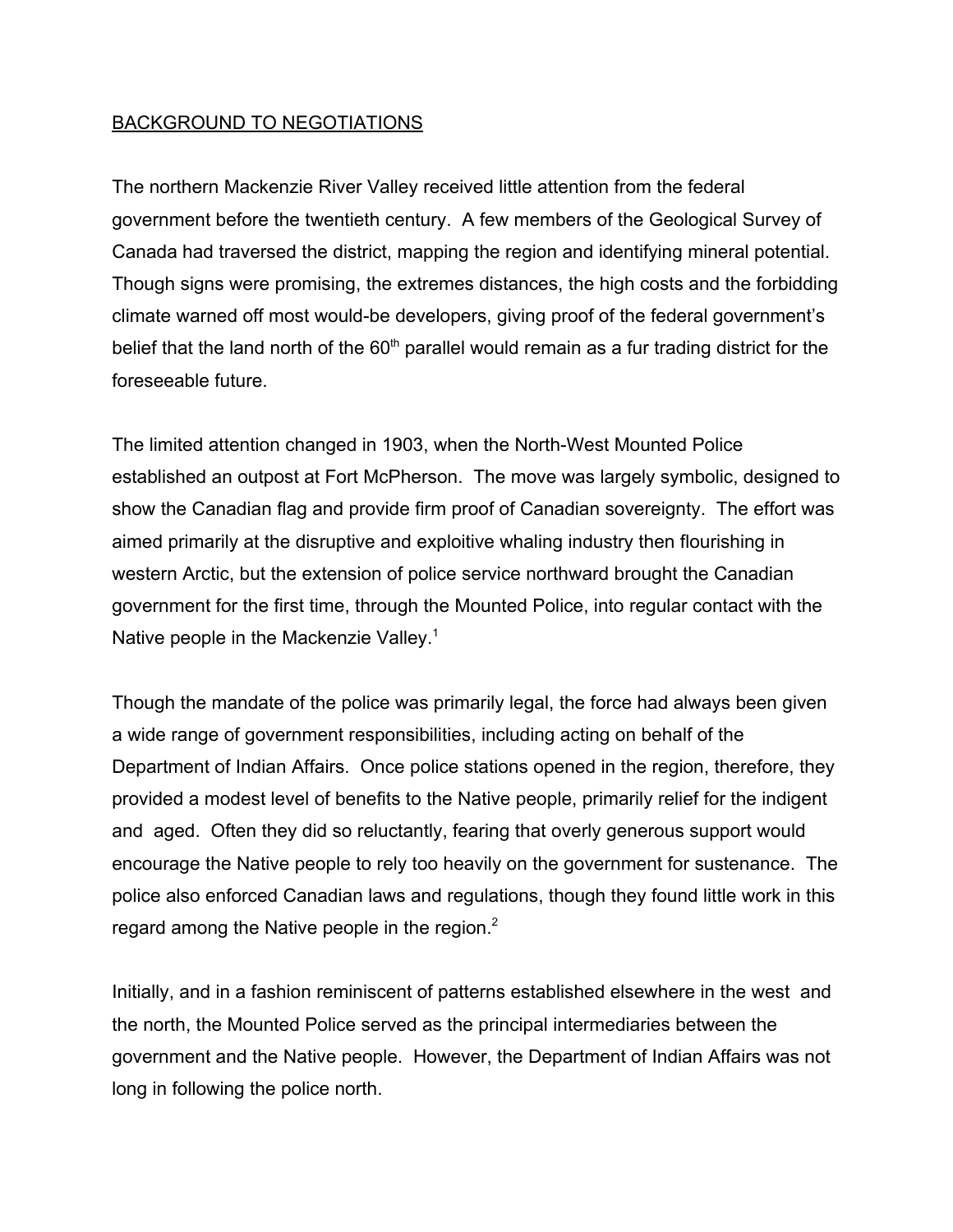In 1907, H.A. Conroy, Inspector for Treaty Eight, was sent to the non-treaty regions in the MacKenzie Valley with instructions to visit the various bands, report on their condition, and suggest the best means of handling the government's responsibilities in the area. Conroy was distressed with what he saw. Disease and hardship appeared to be widespread, and the Native people seemed, in Conroy's view, to be in desperate need of government help. Though conditions varied through the Mackenzie Valley, the situation from Fort Simpson to Fort McPherson (he did not visit the Fort Laird area) seemed to demand federal action. Conroy, who would later provide continuing evidence of his deep commitment to the Native people, recommended that the government immediately secure the Native people's adhesion to Treaty Eight, thus extending the modest treaty benefits to the unceded territory.<sup>3</sup>

At the time, the government refused, but through the continued intervention of Inspector Conroy and the missionaries, the issue remained under discussion. On an almost yearly basis, Conroy petitioned his superiors in the Department of Indian Affairs to change their policy.<sup>4</sup> The department's accountant had a quick and firm response to the suggestion:

As there are no funds available and as it is a question of policy and of doubtful utility whether treaties should be made in this far northern district any more than in the adjoining territory in the Yukon, I think it might be allowed to stand for the present.<sup>5</sup>

The two cornerstones of federal policy toward the northern Native people – parsimony and a belief that they were best left as harvesters – remained very much in evidence.

Bishop Breynat of the Roman Catholic Oblate Order also petitioned the Department of Indian Affairs to "do something to help this poor miserable crowd the most disinherited in the Dominion, and practically the only [ones] who have not yet benefitted by the solicitude justly boasted with which the government of Canada has always watched with conservation [sic] the Indian races so interesting in his [sic] territory." Breynat urged the government to offer treaty before mineral developments opened up the territory or, as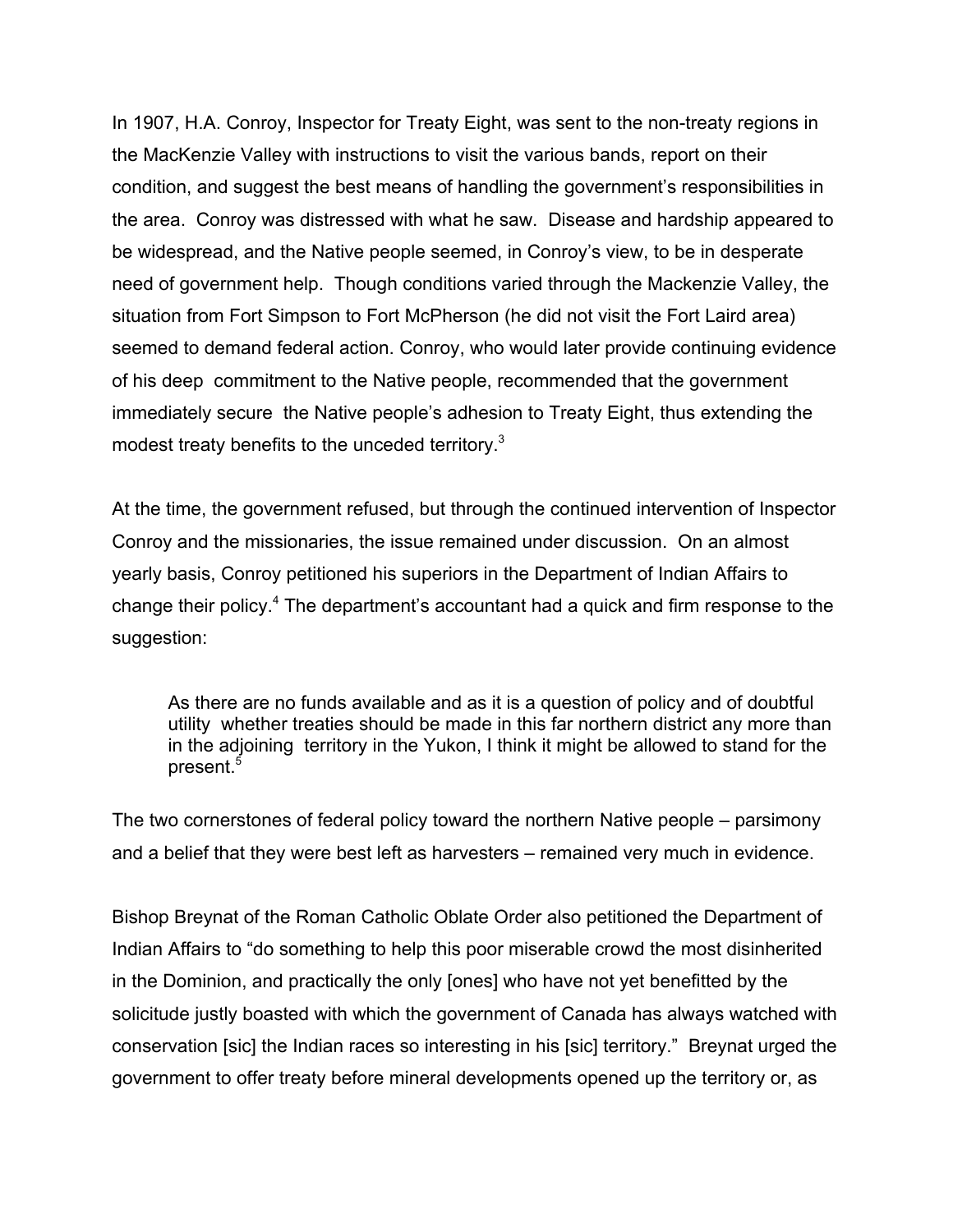seemed possible, the health of the Native people was seriously affected by increased contact with non-Natives. He strongly recommended that H.A. Conroy, noted regionally for his knowledge of and concern for the Native people in the north, be delegated to conduct treaty negotiations.<sup>6</sup> Conroy lent his support to the proposal, arguing again that the treaty coverage was essential to prevent widespread suffering and hardship.<sup>7</sup>

The proposal was again rejected, partially due to cost and partially due to the Department of Indian Affairs' conviction that it was already doing as much as was required for the Natives in the area. Once again, the department's Chief Accountant summarized the rationale for postponing treaty negotiations:

I have elsewhere stated as my opinion that the northern limit of these Treaties should be the 60<sup>th</sup> Parallel of Latitude. The Department at present relieves destitution and endeavours to prevent suffering by the issue of supplies through the Hudsons [sic] Bay Company and this entails considerable expense from year to year. The fact of paying annuity in that country would be simply to enhance the receipts of the Hudsons Bay Company [sic]. It may be said that every dollar of our annuity would go into their coffers, either to pay bad debts or to cover new advances. It seems to me that our Indian policy in the Mackenzie River district should be about the same as it is in the Yukon. Extend to those Indians certain privileges of education and medical attendance when they are required, as is already being done at Ft. Providence where we support a Boarding School. By arrangements with traders, or by other means, relieve destitution wherever possible, and provide for occasional visits by our Inspectors.

A superior scrawled on the letter, "The question of making treaty can stand."8

The government had long granted relief through fur traders and had also faced considerable pressure from the Hudson's Bay Company in particular to negotiate treaties with the northern Native people, largely because they claimed their expenses for relief exceeded the government payments. $9$  The government was saying, very simply, that they were doing all they could or wanted to do to assist the Native people of the Mackenzie Valley. Need alone, therefore, was not sufficient justification for extending treaty rights to the Natives in the region.<sup>10</sup>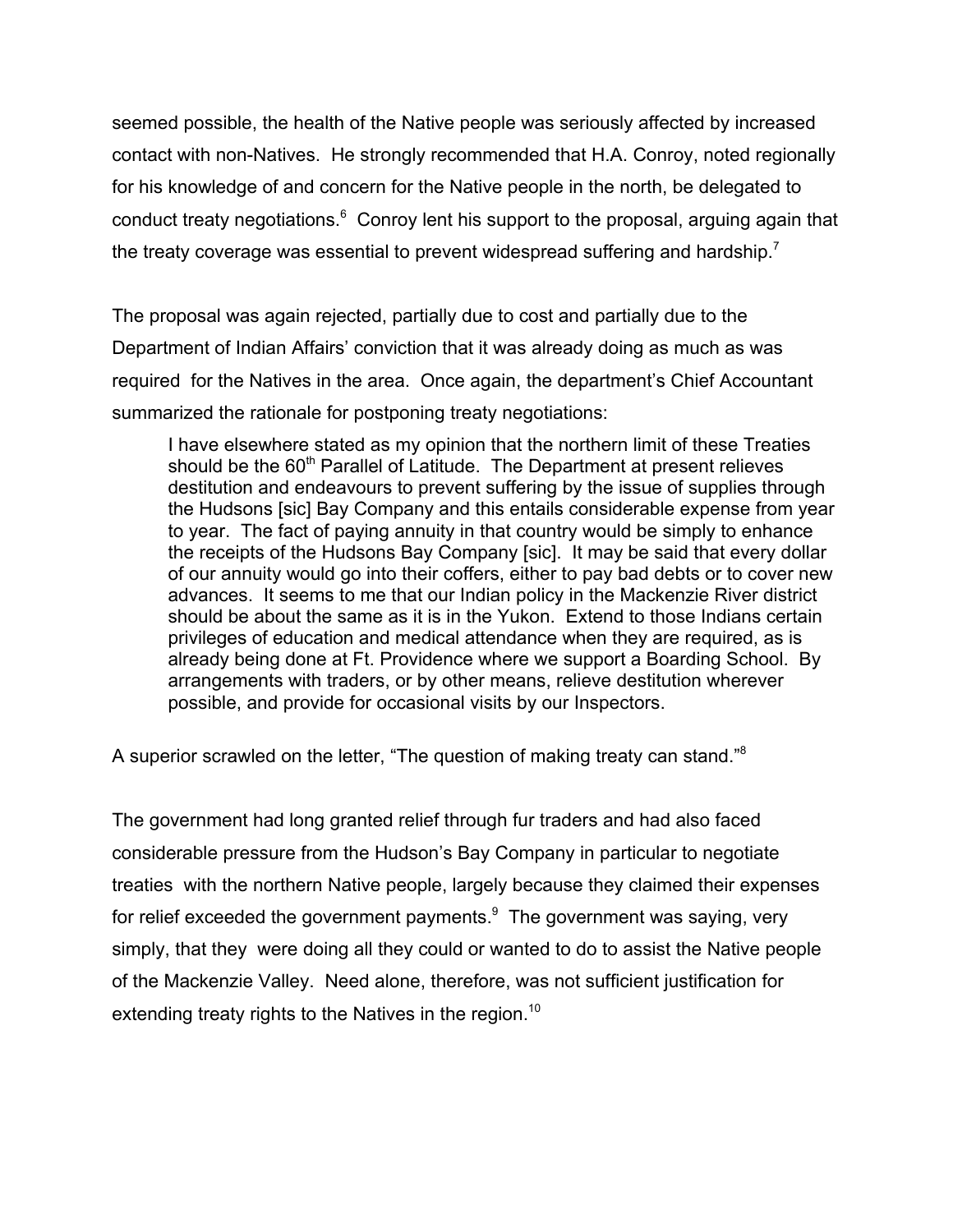Yet the government was not totally ignoring the Native people; the fact that they were without treaty did not mean that the government withheld services, supervision or assistance. As in the Yukon Territory, the Department of Indian Affairs established an Indian Agency in advance of the treaty, extended modest relief and medical benefits and supported missionary education.<sup>11</sup> In 1910, an Indian agent was assigned to Fort Simpson; two years later, a second agent was sent to Fort Norman to deal with Native affairs in the northern Mackenzie Valley. But the support offered remained very limited and the government withheld its support from any major programmes to alter Native lifestyles or economic activities, still holding to the belief that the Natives were best left as harvesters.

As had become characteristic of Native-government relations across the north, the Native people's interest in treaty rights exceeded that of the federal authorities. The Department of Indian Affairs wished to maintain its moderate level of activity, keeping its formal and legal obligations to a minimum.

In 1912, Native people in the Mackenzie sent word to the government of their desire for a treaty. Both Hudson's Bay Company and the Catholic missionaries had for years advocated a treaty for the Native people of the Mackenzie, so their enthusiasm for it was based on long-standing policy. It appears likely, however, given the history of treaties elsewhere in the north, that the Native people needed no prodding from clerics or traders, and sought on their own initiative the guarantees and formal commitments provided under treaty.<sup>12</sup>

Though the federal government held off, the issue of a Mackenzie Valley treaty had at least been added to the agenda. A report was commissioned on conditions in the area covered by Treaty Eight on unceded lands farther north. The survey provided considerable detail on development potential, saying that "in all probability, a large reservoir of oil will soon be tapped, as geological indications prove that in the Athabasca valley the oil discoveries are merely the seepage or pockets of oil that have been stored in the domes of the limestone antic lines." But it offered no comment on the prospects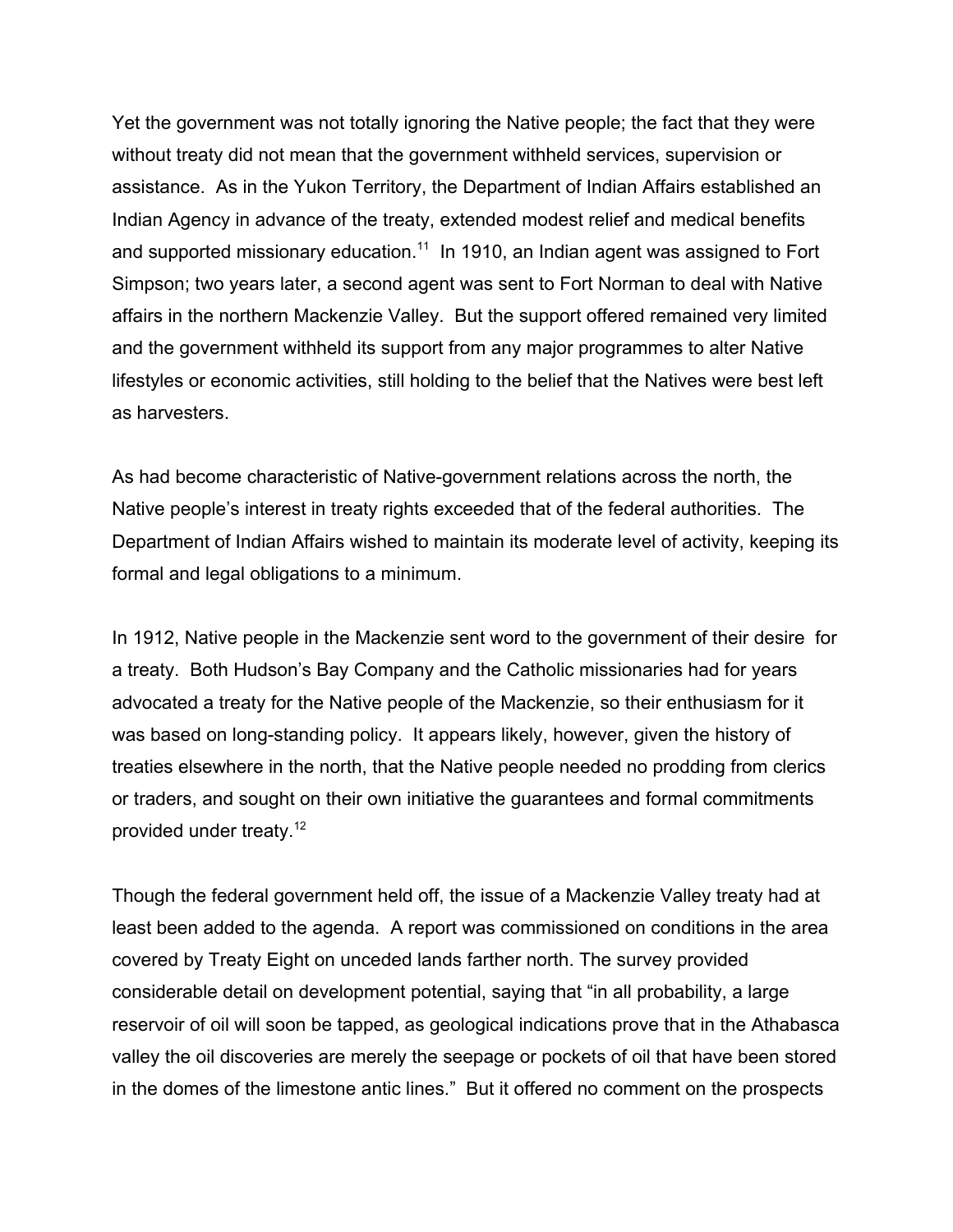for a treaty, devoting instead considerable time to the allegedly negative effects of providing easy access to government relief.

In commissioning the survey, the government appeared to be laying the groundwork for a treaty, following a pattern established elsewhere in the north.<sup>13</sup> Internal correspondence confirms that the Department of Indian Affairs had discussed a treaty for the unceded districts of the Mackenzie Valley, though no decision had yet been taken on the best time to proceed.<sup>14</sup>

To the Native people, the increased government activity represented an unwelcome intrusion and carried warnings of dramatic changes in the offing. Responding to the warnings issued by Bishop Breynat, the government decided in 1913 to send Thomas Fawcett, Chief Surveyor for the Department of Indians Affairs, to survey Native settlements along the Mackenzie River. The purpose of this survey was to protect both Native and non-Native inhabitants of the district from incursions by later settlers. As Frank Oliver, Minister of the Interior, commented:

I may explain that the region referred to, that is to say, between Great Slave Lake down the Mackenzie to Fort Good Hope, has not been covered by any treaty, but it is considered to be very desirable in order to secure the good will of the Indians and to avoid friction that at least all the lands near the settlements to which the Indians are entitled or are necessary for their reasonable wants, should be secured to them by having them regularly surveyed in the same manner as the remainder of the settlements<sup>15</sup>

The Natives in these fur trading centres typically inhabited small parcels of land on a seasonal basis and had indicated little desire to have their holdings surveyed and "guaranteed".

While department officials and missionaries debated the size of the allotments given to Native people, the Natives themselves questioned the whole procedure. Thomas Harris, Indian agent at Fort Simpson, noted their displeasure: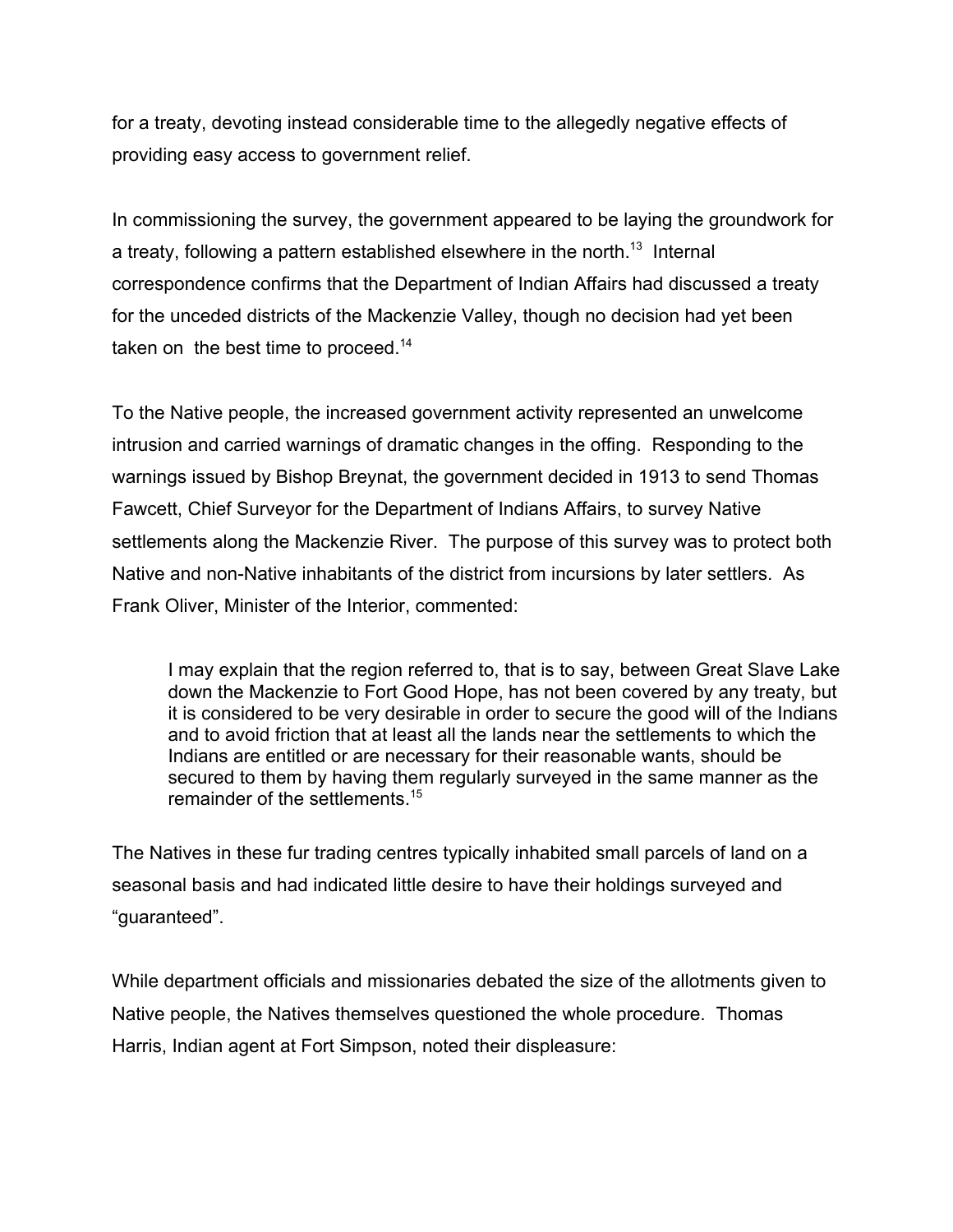There is considerable curiosity evinced by the Indians as to why a Survey is being made of the various settlements in this district, and I have several times been asked by them for an explanation of the Government's intentions in having the said Survey made. I have answered that so far as I know it is to protect the rights of the settlers who are already in the country, both Whites and Indian, against those who may come in a future date. This does not seem to satisfy them and all sorts of absurd rumours are current, and a certain amount of dissatisfaction is expressed. I would respectfully suggest to your Department that the time has come to give Treaty throughout this northern country, and that by so doing all trouble and annoyance would be obviated.<sup>16</sup>

Harris also noted that the Native people were not unanimous in desiring a treaty, but believed that an agreement was necessary to prevent future disruptions of development activity. Regarding possible dissension, he said, "I am not prepared to say that all the Indians are ready to take Treaty, but if it is offered, and given to those who will take it, I feel assured that the others will fall into line."<sup>17</sup>

The Natives' response mirrored that of other northern Native peoples to surveying activity conducted in advance of a treaty. Rumours circulated about imminent development and federal government designs on Native lands and, therefore, the Native way of life. Fawcett, the Department's Chief Surveyor, was not overly generous in his allocations for the non-treaty Natives of the Mackenzie, providing only small residential lots – set aside for the entire band rather than individual families – in often unfavourable locations. Henry J. Bury, sent to complete Fawcett's work two years later, wrote that "As far as the reserves surveyed are concerned, I do not think that he [Fawcett] consulted with the Indians in any manner whatever except possibly at Fort Good Hope and Fort Simpson."18 The Fawcett and Bury surveys had exactly the opposite effect from that intended. Instead of confirming Native control over their land holdings, the process raised serious questions among the Native population about the government's intentions in the non-treaty areas of the Mackenzie Valley.

The surveys did, nonetheless, provide the government with more substantial information on the region than they possessed before 1913. Harris' report stirred the government to action, though the long-standing argument that "it has not been the desire of the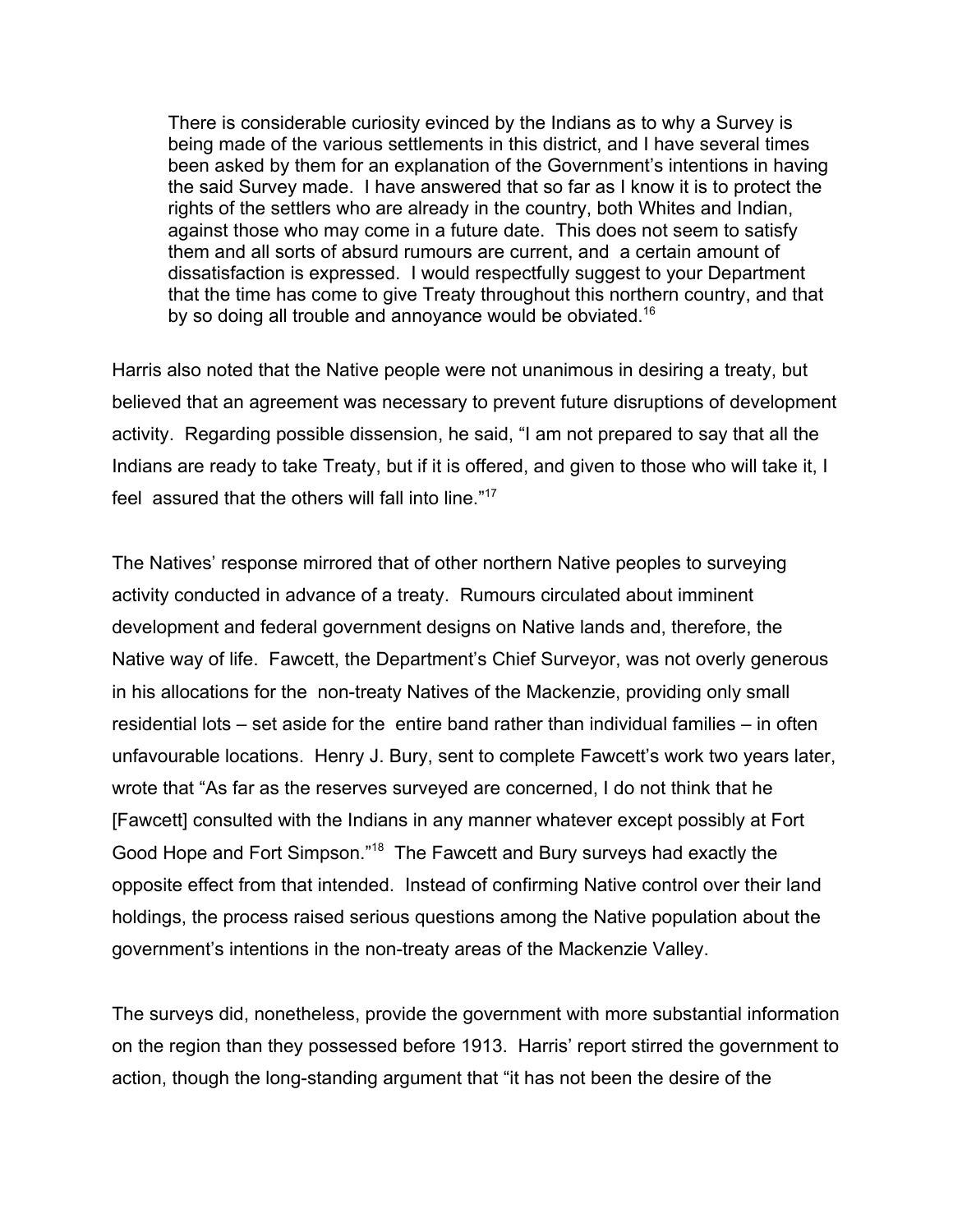Government to make a treaty with the Indians too far in advance of settlement by white people" remained very much in evidence.

H.A. Conroy, Inspector of Indian Agencies, was ordered to visit the non-treaty areas of the Mackenzie Valley and investigate the Natives' concerns. Conroy travelled north as directed and, as he had done in the past, offered a strong recommendation that a treaty be offered to the Native people in the Mackenzie region. He suggested that the Native people strongly supported the idea, noting that "They take the stand that they wish to be treated the same as the other Indians."19

Conroy's recommendations could not alter the government's course, for the Department of Indian Affairs remained committed to postponing treaty negotiations in the north until development was imminent. Though the various surveys made note of the economic potential of the McKenzie River Valley, there were few indications that the fur trading districts were likely to develop in the near future. As a consequence, requests by the Native people and recommendations by Department of Indian Affairs officials and local Roman Catholic missionaries were ignored, and the government held to its rigid course. The federal government was not opposed to a treaty in the area; rather, it believed that such an agreement should be postponed until it served southern, non-Native development interests. When the treaty finally came, it would arrive on the government's terms and, if the experience in the Mackenzie River Valley revealed anything, would not place much priority on the needs and wishes of the Native population.

#### Notes

<sup>1.</sup> W.R. Morrison, *Showing the Flag: The Mounted Police and Canadian Sovereignty in the North, 1894- 1925* (Vancouver: University of British Columbia , 1985).

<sup>2.</sup> W.R. Morrison, "Native Peoples on the Northen Frontier," in Hugh Dempsey, *Men in Scarlet* (Calgary: McClelland and Stewart West, 1974).

<sup>&</sup>lt;sup>3.</sup> Conroy Memorandum, 18 December 1907, PAC, RG 10, vol. 4042, file 336,877. See also the brief comments in Department of Indian Affairs, *Annual Report,* 1907 and 1908.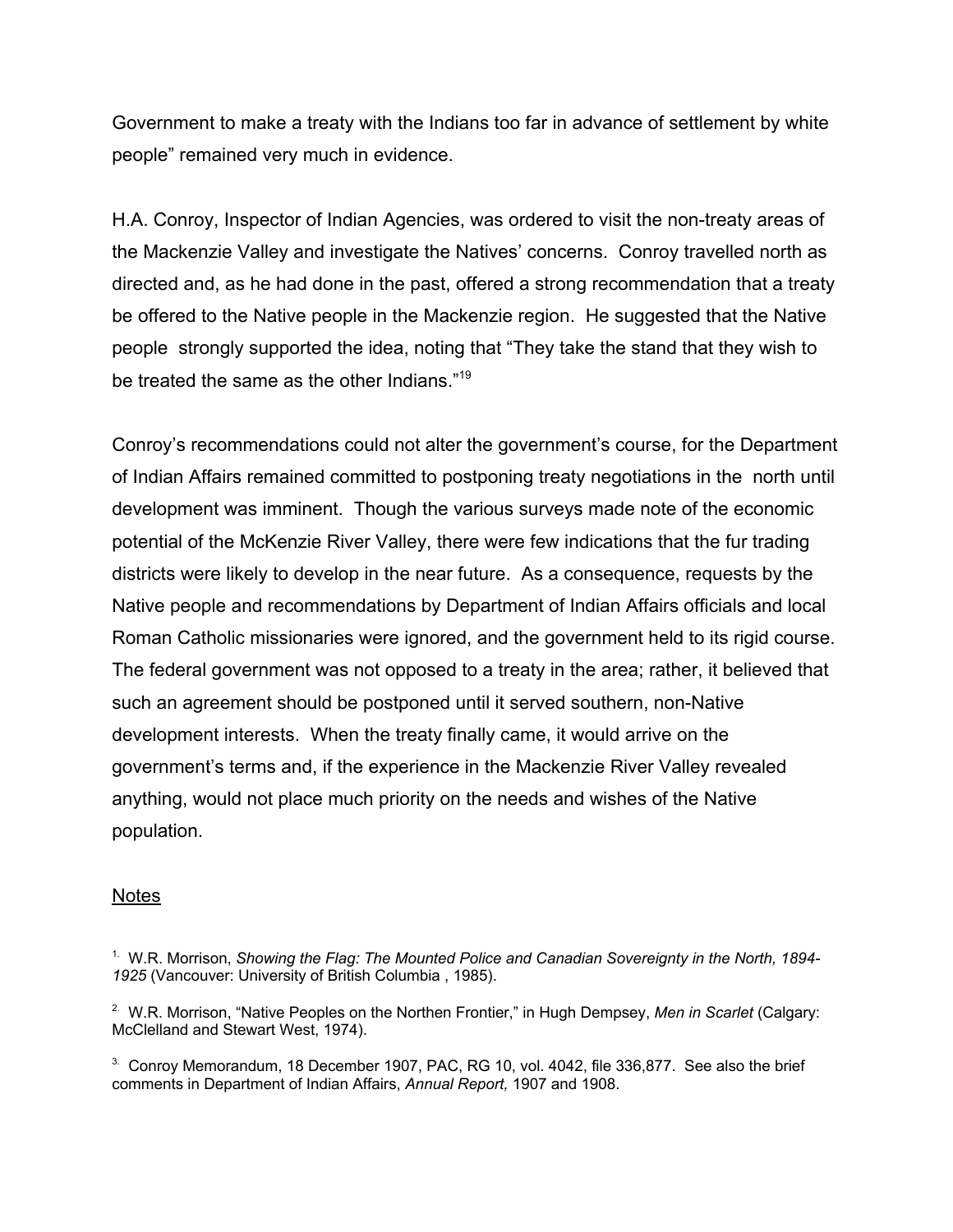- 4. Conroy to Frank Pedley, February 1908, *ibid*.
- 5. Accountant to Deputy Superintendent General, 18 February 1909, *ibid*.
- 6. Breynat to Frank Oliver, 27 December 1909, *ibid*.
- 7. Conroy to Deputy Superintendent General, 7 February 1910, *ibid*.
- 8. Chief Accountant to Deputy Superintendent General, 17 February 1910, *ibid*.

<sup>9.</sup> A.J. Ray, "Periodic Shortages, Native Welfare, and the Hudson's Bay Company, 1670-1930," in S. Krech III, ed., *The Subarctic Fur Trade: Native Economic and Social Adaptations* (Vancouver,1984).

<sup>10.</sup> McLean to Breynat, 4 June 1910; Pedley to Oliver, 23 February 1910, PAC, RG 10, vol. 4042. file 336,877.

<sup>11.</sup> On the Yukon, see Ken Coates, "Best Left as Indians: The Federal Government and the Indians of the Yukon Territory, 1894-1950," *Canadian Journal of Native Studies* (Winter 1985); and "A Very Imperfect Means of Education: Native Day School Education in the Yukon," in J. Barman, Y. Herbert and D. MacCaskill, eds., *Indian Education in Canada; Historical and Contemporary Perspectives* (Vancouver: University of British Columbia Press, 1985).

<sup>12.</sup> Gerald Card to Secretary, Department of Indian Affairs, 9 March 1912, PAC, RG 10, vol. 4042, file 336,877.

<sup>13.</sup> Report of the Territory Covered by Treaty No. 8, and the District North of Fort Simpson Along the Valley of the Mackenzie R., (1913), *ibid*.

14. Deputy Superintendent General to Dr.Roche, 21 January 1914, *ibid*.

15. R. Fumoleau, *As Long as this Land Shall Last: A History of Treaty 8 and Treaty 10* (Toronto: McClelland and Stewart, 1975), 115.

<sup>16.</sup> Thomas Harris to Assistant Deputy and Secretary, Department of Indian Affairs, 12 February 1914, PAC, RG 10, vol. 4042, file 336,877. For a more detailed discussion of the reaction to the Fawcett survey, see Rene Fumoleau, *As Long As This Land Shall Last.*

17. *Ibid*.

<sup>18.</sup> Fumoleau, 118.

 $19.$  Deputy Superintendent General to H.A. Conroy, 7 May 1914 and Conroy to Deputy Superintendent General, 7 October 1914, PAC, RG 10, vol. 4042, file 336,877.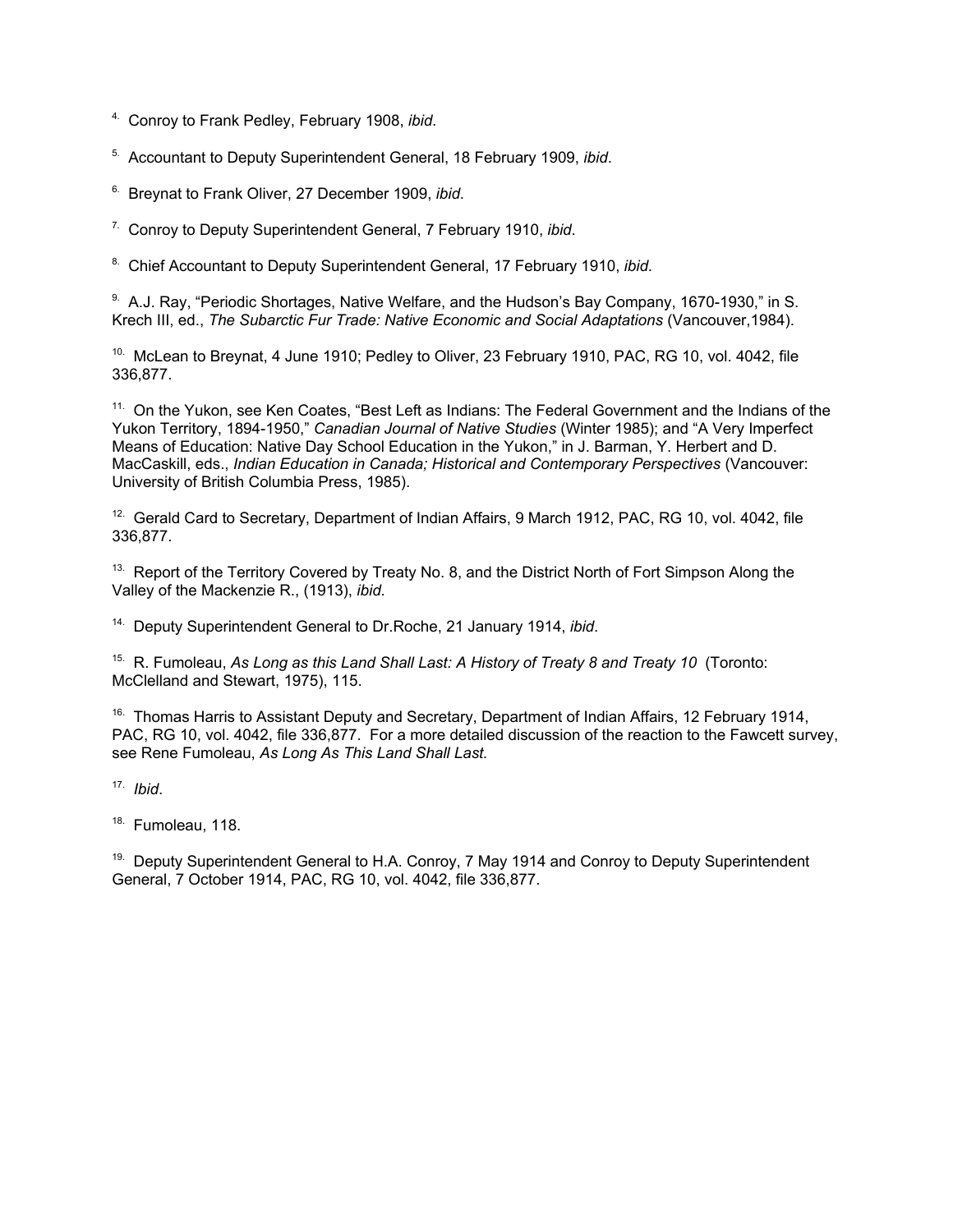## INSTRUCTIONS ISSUED TO TREATY COMMISSIONERS: TREATY TERMS

The early experience of Native-government relations in the northern Mackenzie River Valley demonstrated that the treaty process was largely outside the control, or even the influence, of the local Native people. Though they had, like Native people elsewhere in the non-agricultural north, indicated their interest in being covered by treaty, their requests had gone unanswered. The Department of Indian Affairs provided emergency care, education and other federal assistance programmes as its national obligations demanded, but shied away from the more formal, technically binding commitments of a treaty.

Intermittently, after 1912, Indian agents, North-West Mounted Police officers and missionaries continued to lobby the government for a treaty. When Indian agent T.W. Harris visited Fort Providence late in 1919, he reported that "the Indians of that place waited on me, and requested me to make application of the Department to have Treaty with them, and thus place them on the same footing as the Indians of the neighbouring points of Hay River and Fort Resolution, on Great Slave Lake."<sup>1</sup> It was a familiar refrain, and the response from the government remained the same: there was as yet no need for a treaty.<sup>2</sup> However, that apparent resolve was already being re-thought.

Native people, fur traders and government surveyors had long observed the seepage of oil residues along the banks of the Mackenzie River. $3$  For years, these preliminary discoveries had been noted but not acted upon. The advance of the oil exploration frontier proved to be slow and cautious, limited by poor initial returns on investment in southern districts. By 1905, though, exploration crews were active in southern Alberta and, more notably along the Athabasca River, some 350 kilometres north of Edmonton. The initial pessimism disappeared in 1914 with the discovery of the Turner Valley oil field near Calgary, and exploration activity across the west picked up.<sup>4</sup>

After World War I, even greater attention was paid to the promising fields around the Athabasca tar-sands and farther north along the Mackenzie River. The expansion into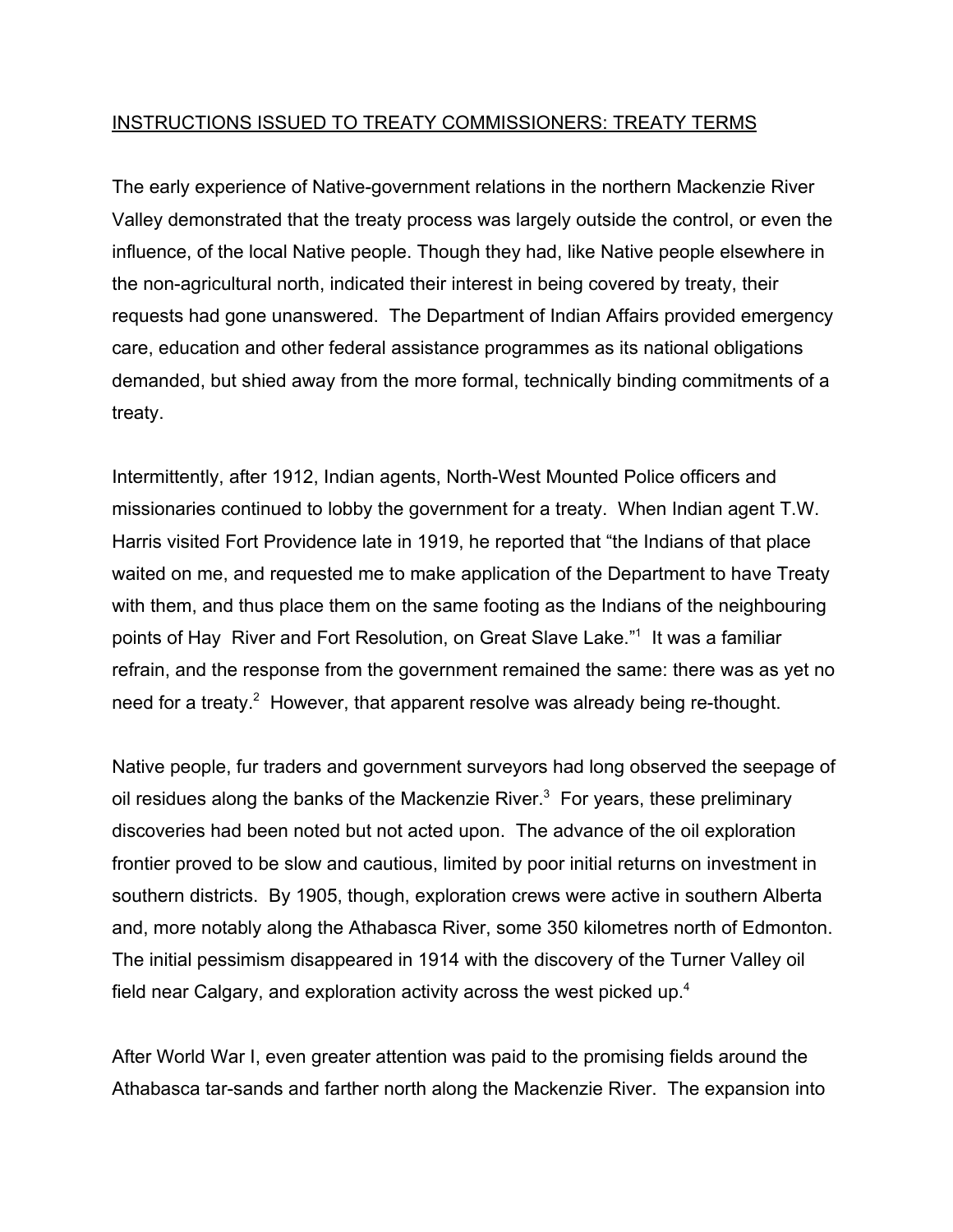the non-treaty areas raised some important new questions. The increased human activity threatened Native and mixed-blood hunting. Of even greater importance, the lack of a treaty meant that Native title remained in place, posing a possible threat to future drilling activities. As early as February 1920, H.A. Conroy, Inspector for Treaty Eight, noted that "In my opinion it would be desirable to take a surrender of this territory from the northern chiefs as soon as possible in order to avoid complications with respect to the exploitation of the country for oil." He suggested further that the most expeditious means of doing this was to secure the Native people's adhesion to Treaty Eight. $5$ 

The promoters of a northern treaty were finally speaking a language federal politicians could understand. The position for years had been that no treaty would be extended north of the 60<sup>th</sup> parallel unless non-Native development justified the expense and increased government commitments. The matter of a treaty, so consistently rejected by the government, now moved to centre stage. Indeed, the issue would soon assume even greater importance. The Imperial Oil Company led the advance into the non-treaty areas and began drilling operations in the Great Slave Lake and Fort Norman area. The company's efforts were rewarded, for on 25 August 1920, a discovery well blew in at Norman Wells.

The initial find would subsequently prove uneconomic; but, in the short-term, the strike was greeted with tremendous enthusiasm. A feature article in *Saturday Night* reported the development of the new field would all but eliminate Canada's national debt. Industry and government officials lauded the discovery as the most important step in the development of Canadian oil resources since the strike at Petrolia, Ontario the previous century. There was talk of building a pipeline to exploit what appeared to be a huge oil field. The optimism seemed well-founded, for projected production from the Norman Wells discovery well alone far exceeded returns from southern Alberta's stagnating fields.

The find also allowed Canada – spurred on by the British Admiralty which was anxious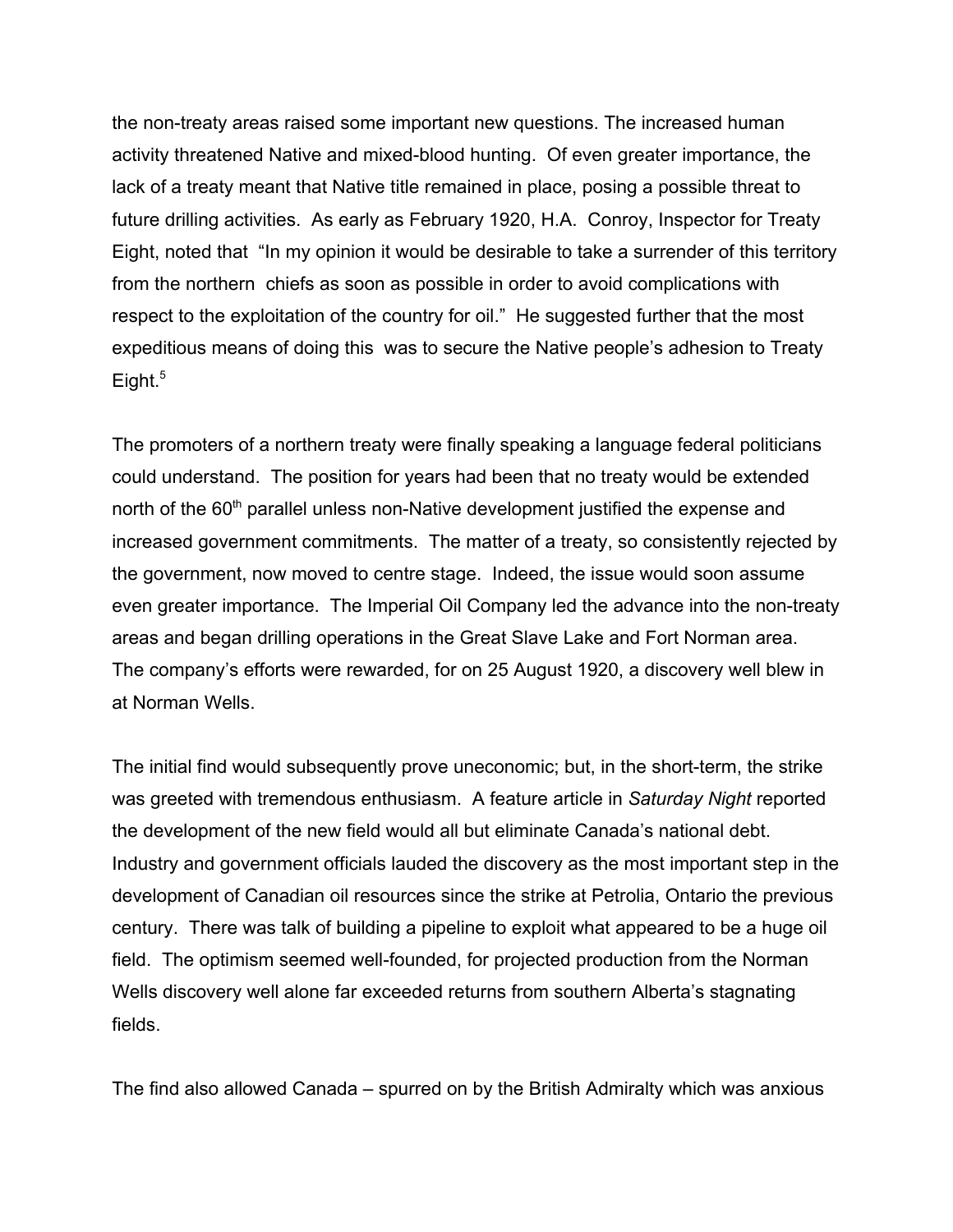to have the Empire retain control of its vital resources – to redress an error it had made in managing the Turner Valley reserve, where Imperial Oil had been permitted to gain almost total control of the field. Norman Wells would be handled differently; thus new regulations were promulgated to ensure that the national interest was protected. Because the new strike was in the Northwest Territories rather than in a province, the federal government had an almost completely free hand in the setting the legislative framework for exploitation of the field. $6$  Arranging for a treaty with the Native people in the Mackenzie Valley would be an important component of the federal government's plan for the development of the Norman Wells field.

H.A. Conroy again petitioned the Canadian government in October 1920 for permission to arrange for a treaty. He pointed to the new oil discoveries as the main rationale for proceeding immediately. His interest in the rights of the Native people was also clearly evident. As he wrote, "Already lands which might, with great advantage, have been claimed by Indians have been secured by whites." He expanded, in a fashion that would not have endeared him to oil developers, by saying:

The most important point of all is the fact that the rapid and unprecedented encroachment of white people means that the Indians, unless protected, will be robbed of their fair share of the best land. It must be taken into consideration that the aboriginal owners are entitled to their share of oil bearing lands as well as agricultural but to obtain this it is necessary to make Treaty, otherwise great injustices will be done them.<sup>7</sup>

Conroy's defence of aboriginal entitlement, notably to resource revenues as well as land, was years ahead of its time. More telling to officials in Ottawa were the Treaty Inspector's representations that a treaty would make it easier to control the Native people and, through the assignment of reserves, would prevent disputes over land rights in the oil field. He suggested again that Treaty Eight simply be extended north along the Mackenzie. He also noted that the effort, estimated to cost \$39,000 in the first year, would finally settle the aboriginal land issue:

There may be some in the barren lands who will not be included but as these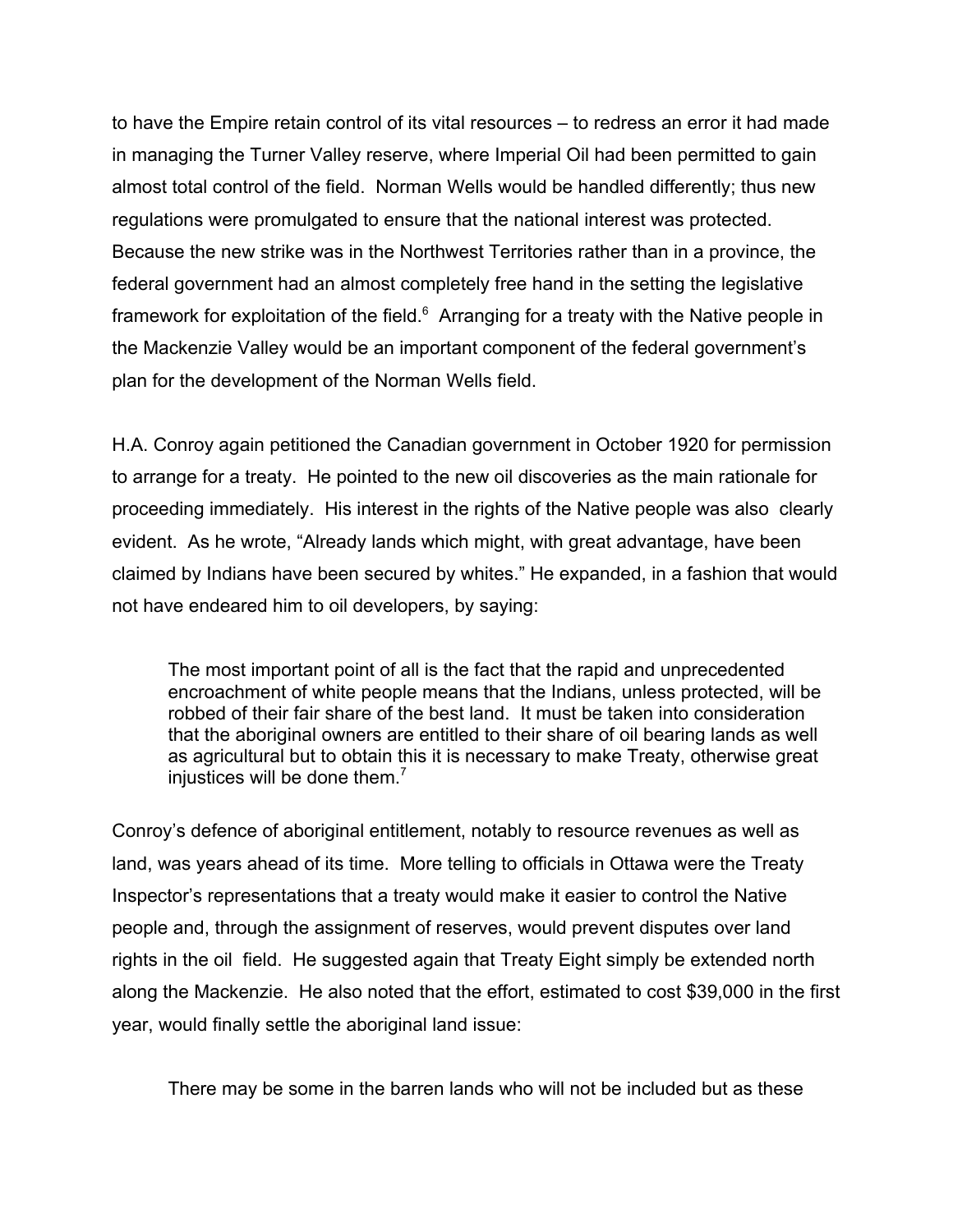lands will not be wanted for many generations I think this is the last charge that will be asked from the Dominion Government and it will give title to all the land which will be needed for probably a century. $8$ 

Conroy's earlier appeals on similar grounds of justice and humanitarianism had gone unheeded; his comments in 1920, appended to reports of oil discoveries, found a much more receptive audience.

Duncan Scott, Deputy Superintendent General of Indian Affairs, who had been instrument in rejecting earlier representations on a MacKenzie Valley treaty, was suddenly convinced it was time to act.<sup>9</sup> He did not, however, accept Conroy's suggestion that Treaty Eight be extended northward. Under Treaty Eight, adherents had been permitted to take land "in severalty", meaning that individuals could hold and own reserve land. That provision, designed to permit personal agricultural holdings, had caused considerable administrative difficulties and internal dissension. Scott had no desire to see those problems repeated in the north. Treaty Eight also made provision for gifts of cattle and implements; Scott believed that providing nets, traps, twine, snaring wire and other "hunting material" would be more appropriate in the Mackenzie Valley. He was, however, prepared to recommend that a treaty be negotiated immediately, and asked the federal cabinet for an allotment of almost \$44,000 for "once and for all" expenditures and a continuing commitment of some \$25,000 for annuity payments.<sup>10</sup> After years of procrastination, the decision to proceed had finally been taken.

Duncan Scott forwarded his recommendations through the civil service, and on 3 March 1921, the Committee of the Privy Council authorized the signing of a treaty with the Native people inhabiting unceded territories in the Mackenzie River Valley north of the  $60<sup>th</sup>$  parallel. The provision in the draft treaty that the boundary commence "at the northwesterly corner of the territory ceded under the provision of Treaty Number Eight, thence northeasterly along the height of land to the point where it intersects the boundary between the Yukon and the Northwest Territories" meant that a section of Yukon Territory-- the upper reaches of the Mackenzie River basin – were included in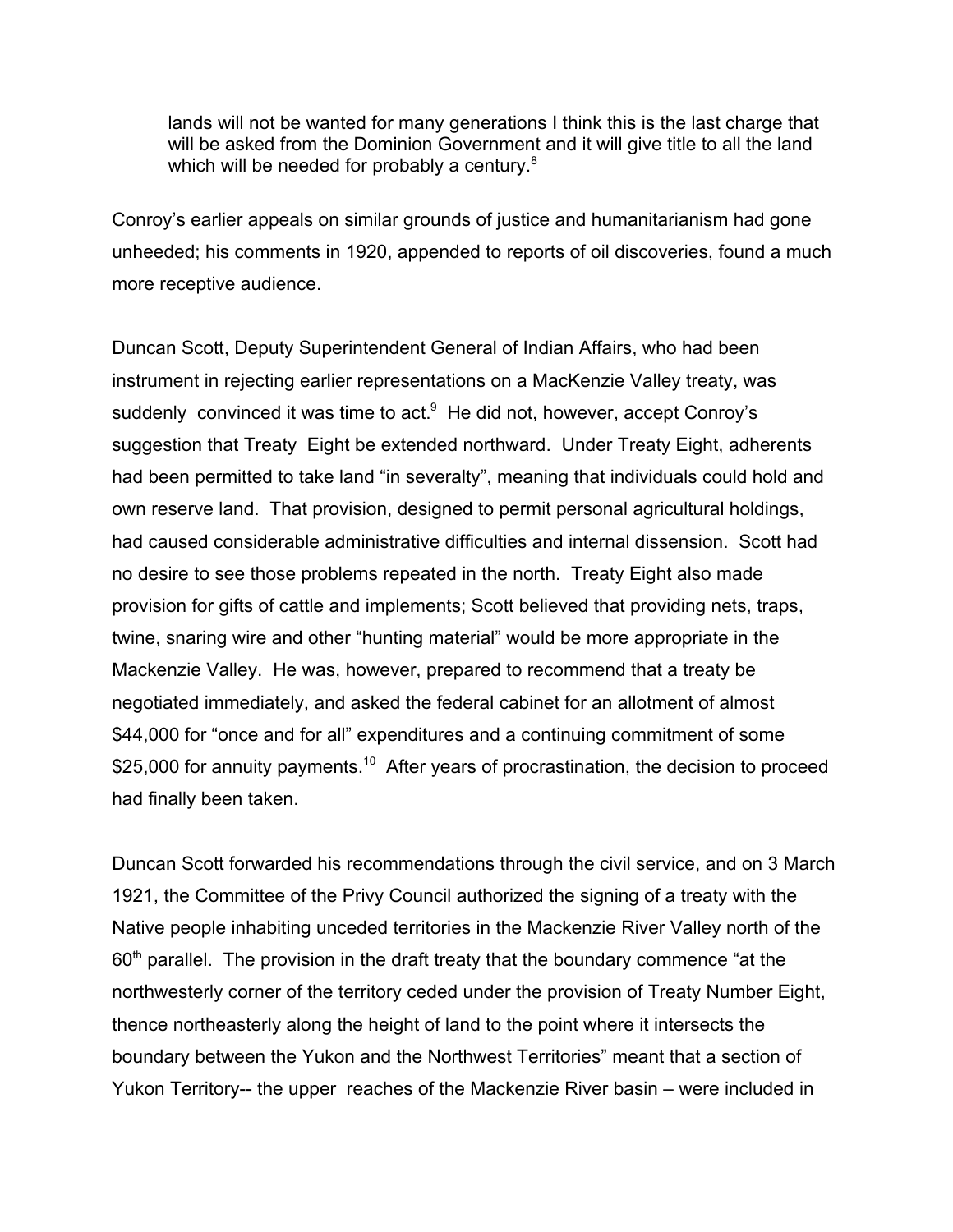the accord.

The new treaty, numbered Treaty Eleven, covered an area of approximately 620,000 square kilometres and was expected to affect almost 3,400 people. Treaty Eleven provided for a reserve amounting to one square mile for each family of five, "or in that proportion for larger or smaller families." Reserve lands could be sold by the government "for the benefit of the said Indians" with their consent. The Native People were to retain their hunting, fishing, and trapping rights throughout the territory covered by the treaty, except over tracts that the government required for mining, lumbering, settlement, trading, or other purposes. A one-time payment of thirty-two dollars per chief, twenty-two dollars per headman, and twelve dollars per person was to be made, and an annual payment of twenty-five dollars per chief, fifteen dollars per headman, and five dollars per person. A suit of clothing was to be given the chief and headman every three years, and medals and flags when the treaty was signed. Schools were to be provided as the government deemed necessary. Agricultural tools were to be provided, and fifty dollars worth of hunting and fishing equipment to each family after the treaty was signed. Hunting and fishing equipment to the value of three dollars was to be provided to each family annually.

The empowering document stated that "It is not proposed to grant these Indians lands in severalty as was done in the case of Treaty No. 8 and the cattle and agricultural implements provided for in that Treaty will not be of great use owing to the nonagricultural character of the country, but in lieu thereof it is proposed to substitute as far as practicable hunting, trapping and fishing equipment."<sup>11</sup>

## Notes

 $<sup>1</sup>$  T.W. Harris to Secretary, Department of Indian Affairs, 24 January 1920, PAC, RG 10, vol. 4042, file</sup> 336,877. See also J. Thomson, Fur Trade Commissioner, Hudson's Bay Company to Secretary, Department of Indian Affairs, 3 February 1920, *ibid*.

<sup>2.</sup> J.D. McLean to J. Thomson, 7 February 1920, *ibid*.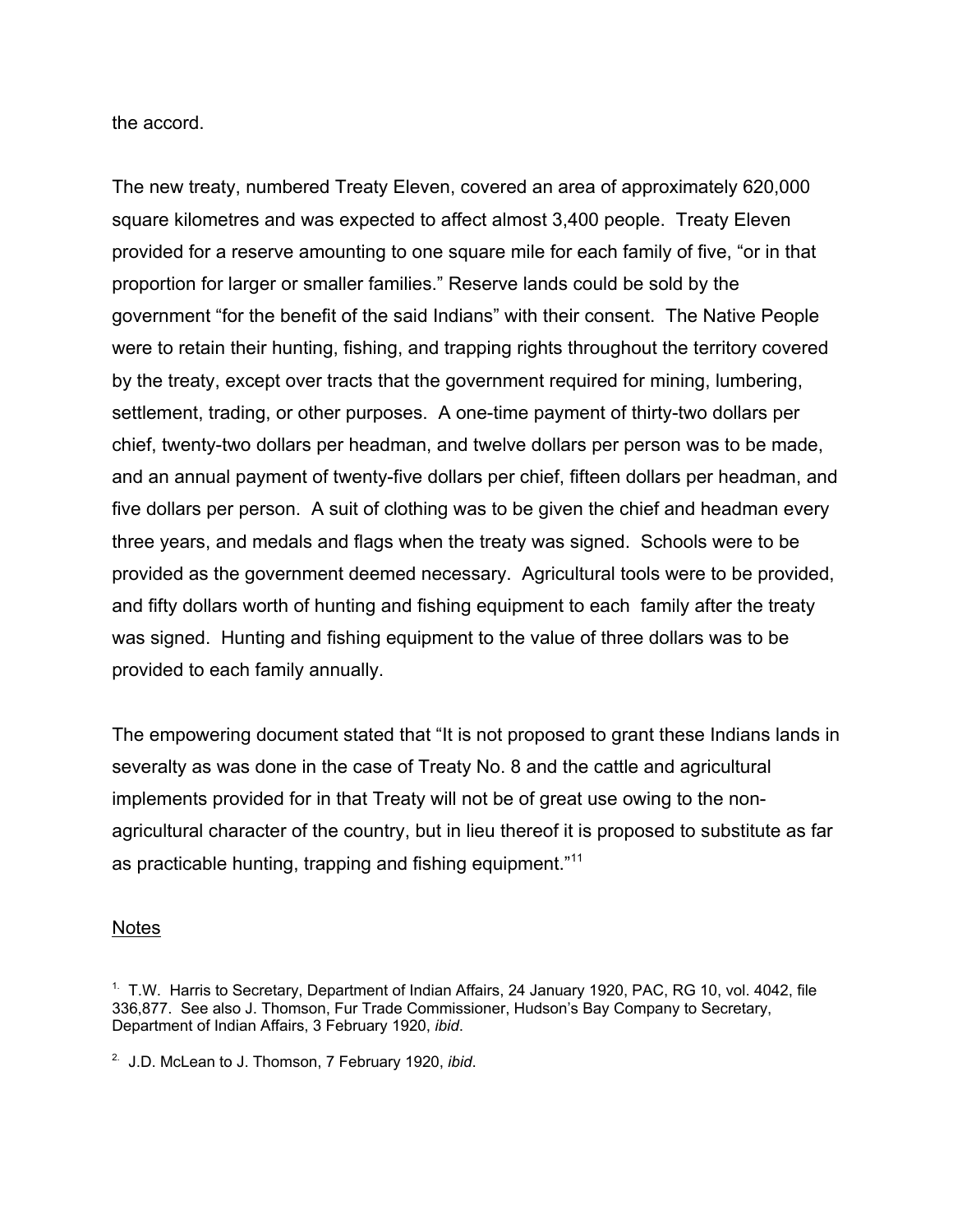<sup>3.</sup> Robert McConnell of the Geological Survey of Canada had noted potential oil-bearing formations along the Mackenzie as early as 1888. See Robert McConnell, *Report on an Exploration in the Yukon and Mackenzie Basins, N.W.T. (*Ottawa: Government Printing Bureau, 1889). For a general description of these early developments, see Morris Zaslow, *Reading the Rocks: The Story of the Geological Survey of Canada, 1842-1972* (Ottawa: Macmillan, 1975), 160.

4. David Breen, "Anglo-American Rivalry and the Evolution of Canadian Petroleum Policy to 1930," *Canadian Historical Review,* vol. 2, no. 3 (September 1981).

 $5.$  H.A. Conroy to Mr. Scott, 6 February 1920, PAC, RG 10, vol. 4042, file 336,877.

<sup>6.</sup> David Breen, "Anglo-American Rivalry".

7. Conroy, Memorandum to Duncan Scott, 13 October 1920, PAC, RG 10, vol 4042, file 336,877.

8. *Ibid*.

9. For a description of Scott's activities vis-a-vis the Plains Cree, see Shelagh Grant, "Indian Affairs under Duncan Campbell Scott: The Plains Cree of Saskatchewan, 1913-1931," *Journal of Canadian Studies,* vol. 18, no. 3 (Fall 1983), 21-39.

<sup>10.</sup> Duncan Scott to Honourable Sir James Lougheed, 23 November 1920, PAC, RG 10, vol. 4042, file 336,877.

11. Order in Council, No. 686, 14 March 1921, PAC, RG 2, No.1, vol. 1622.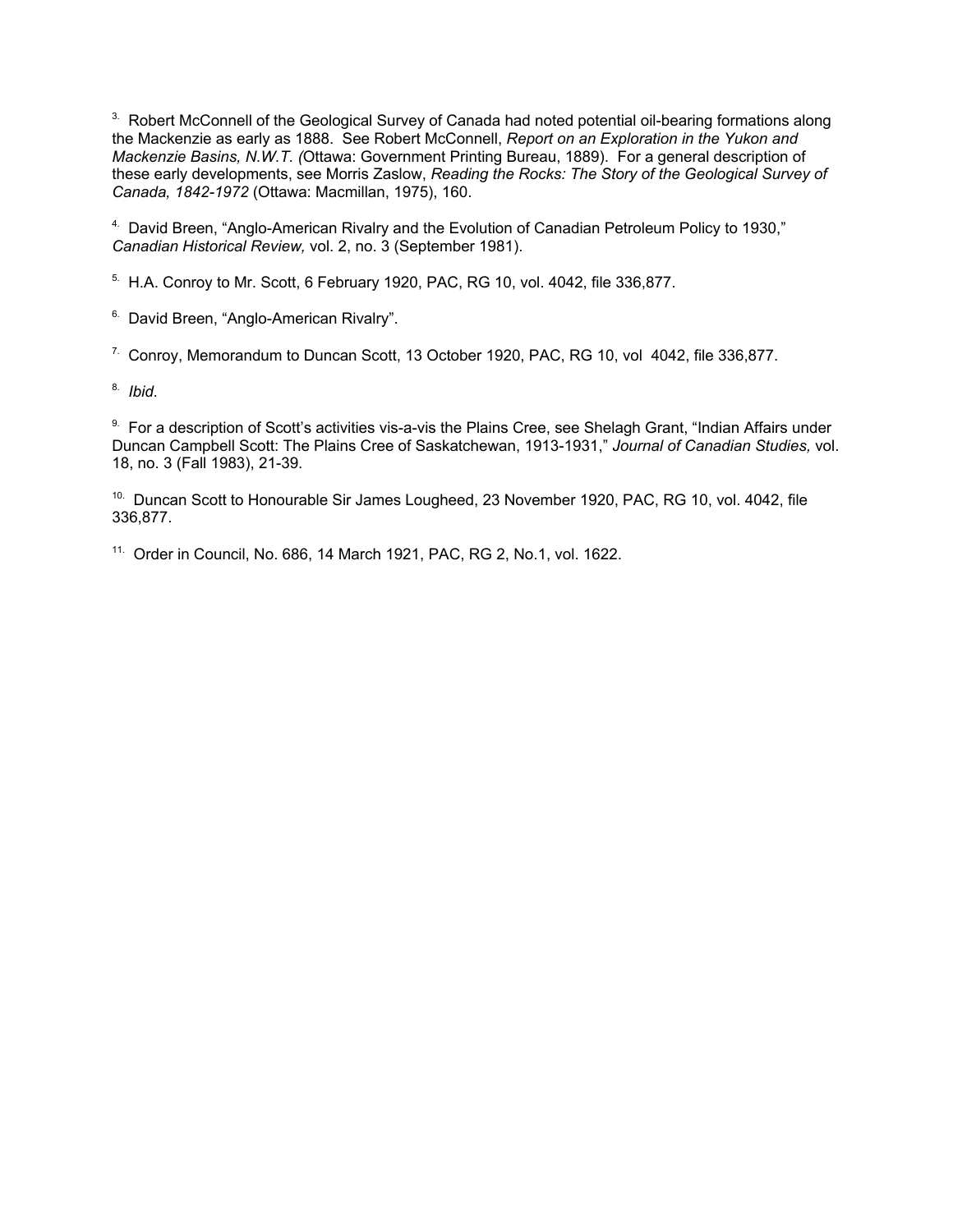## SIGNING THE TREATY

The Treaty process started even before formal approval to negotiate it had been granted. On 6 January 1921, a public notice was issued, informing the Indians and the mixed blood people in the Mackenzie River Valley that a treaty party would visit the area the forthcoming summer to secure adhesions to Treaty Eight (subsequently changed to Treaty Eleven). $1$  Preparations continued through the winter and spring, as the Department of Transportation attempted to secure suitable transportation for the treaty party.<sup>2</sup> Initial plans called for negotiations to begin the 5<sup>th</sup> of July at Fort Providence, with Conroy's group then circling through the region, to finish at Fort Rae by the  $23<sup>rd</sup>$  of August.

Changes occurred before the expedition started. The Hudson's Bay Company informed J.D. McLean, Secretary of the Department of Indian Affairs, that the scheduled trip to Fort Laird could not be made at the allotted time, owing to difficulties in navigating the Laird River other than at high water. Unless the treaty party travelled to the post with the regular spring steamer, a more expensive canoe trip would be involved. The matter resolved by simply striking Fort Laird off the first year's itinerary. $3$  The matters of schedules and transportation having been decided, H.A. Conroy, carrying a commission to receive applications for half-breed scrip and to negotiate a treaty, left Edmonton for the Mackenzie Valley in June 1921.<sup>4</sup>

The treaty party arrived at Fort Providence on the 24<sup>th</sup> of June. They found the Native people already on site and turned immediately to the task of negotiating the treaty. Conroy was assisted in this task by Bishop Breynat who joined the treaty group at Fort Providence and stayed with them for the remainder of the 1921 expedition. This initial meeting went quickly; a chief was elected and the treaty was signed. A band from Trout Lake arrived two days later, and their acceptance of the terms was quickly achieved.

Conroy had more difficulty at Fort Simpson. He described his efforts to convince the Native people to sign: "At first the Indians at this point were nearly unanimous in their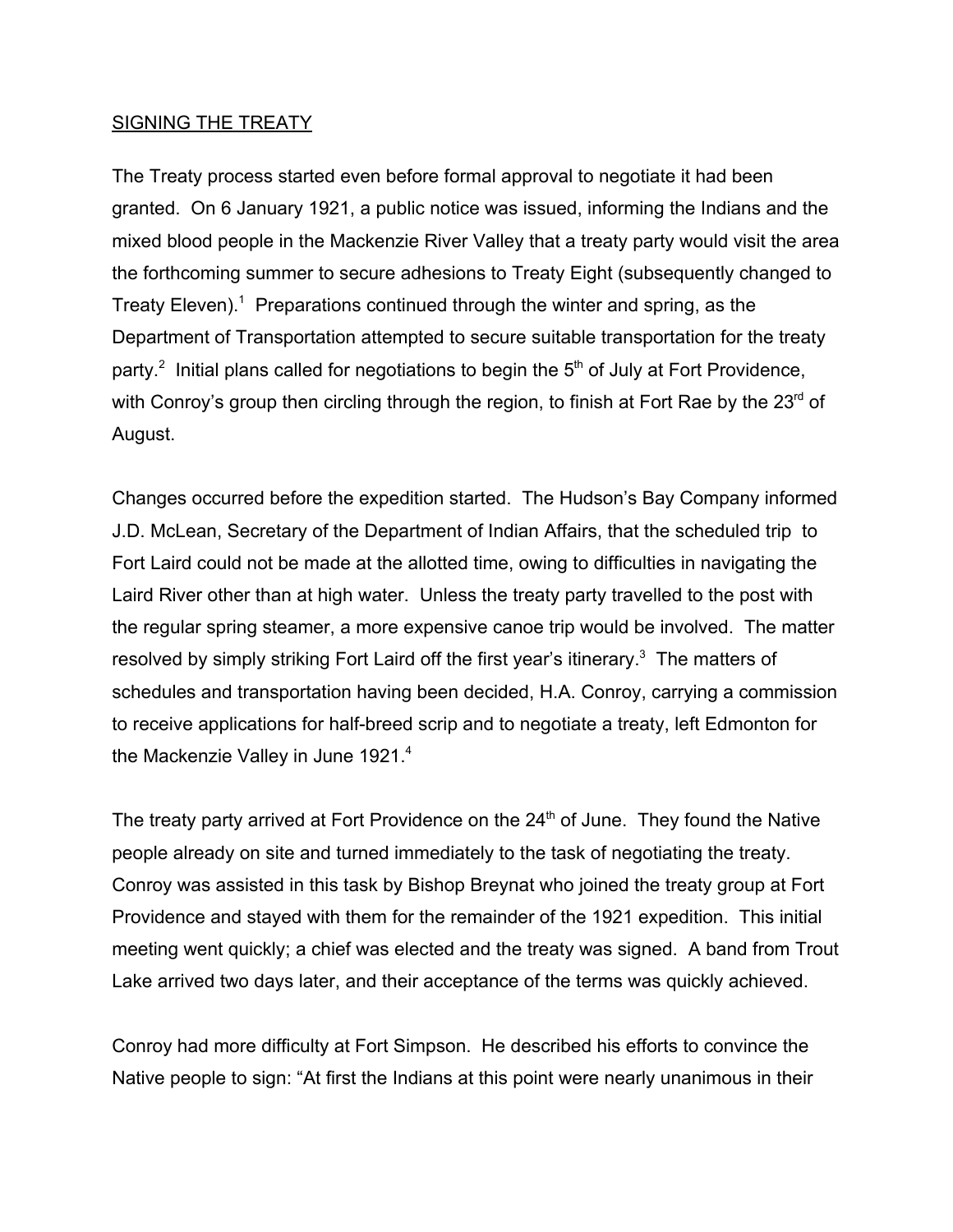decision to let 'well enough' alone and to remain in the condition in which they had been heretofore, but after several talks and explanations, they all entered into Treaty."<sup>5</sup> Bishop Breynat's services again proved extremely valuable. As he later commented, "I may say that I am responsible for the treaty having been signed at several places, especially Fort Simpson."6

The hesitation at Fort Simpson and, according to oral testimony collected by Rene Fumoleau some years later, at Fort Providence rested on a concern about hunting and trapping rights. Like those who signed the other northen treaties, ensuring a continuation of harvesting practices was of primary importance to the Native people in the Treaty Eleven area. As Fumoleau commented on the negotiations at Fort Providence, "all the witnesses stress the fact that it was only after complete freedom to hunt, to trap, and to fish had been promised to the Indians, that they accepted the treaty."<sup>7</sup>

The weight of Fumoleau's evidence, particularly the consistency of Native accounts of the negotiations, lack of substantive discussions and repeated promises concerning Native hunting and fishing rights, suggests that Treaty Commissioner Conroy and his party were determined to secure Native adherence to Treaty Eleven, but were less concerned about the niceties of actual negotiations. Conroy was successful in his mission, for all the Native groups except the Fort Liard band had accepted the treaty by the end of the summer of 1921. It is obvious from later testimony that he was much less successful in explaining the significance of the document or making the Native people true partners in the process. Conroy and Breynat, both committed to assisting the Native people of the Mackenzie, demonstrated the paternalism typical of the day. They "knew" what was best for the Native people and, in their interests, used what tactics were required to secure their signatures on the document.

The Native leaders signed, as they had elsewhere, because there was little to be gained by remaining outside of treaty. They specifically asked if their hunting rights would be respected and having received heartfelt assurance on this account, accepted the other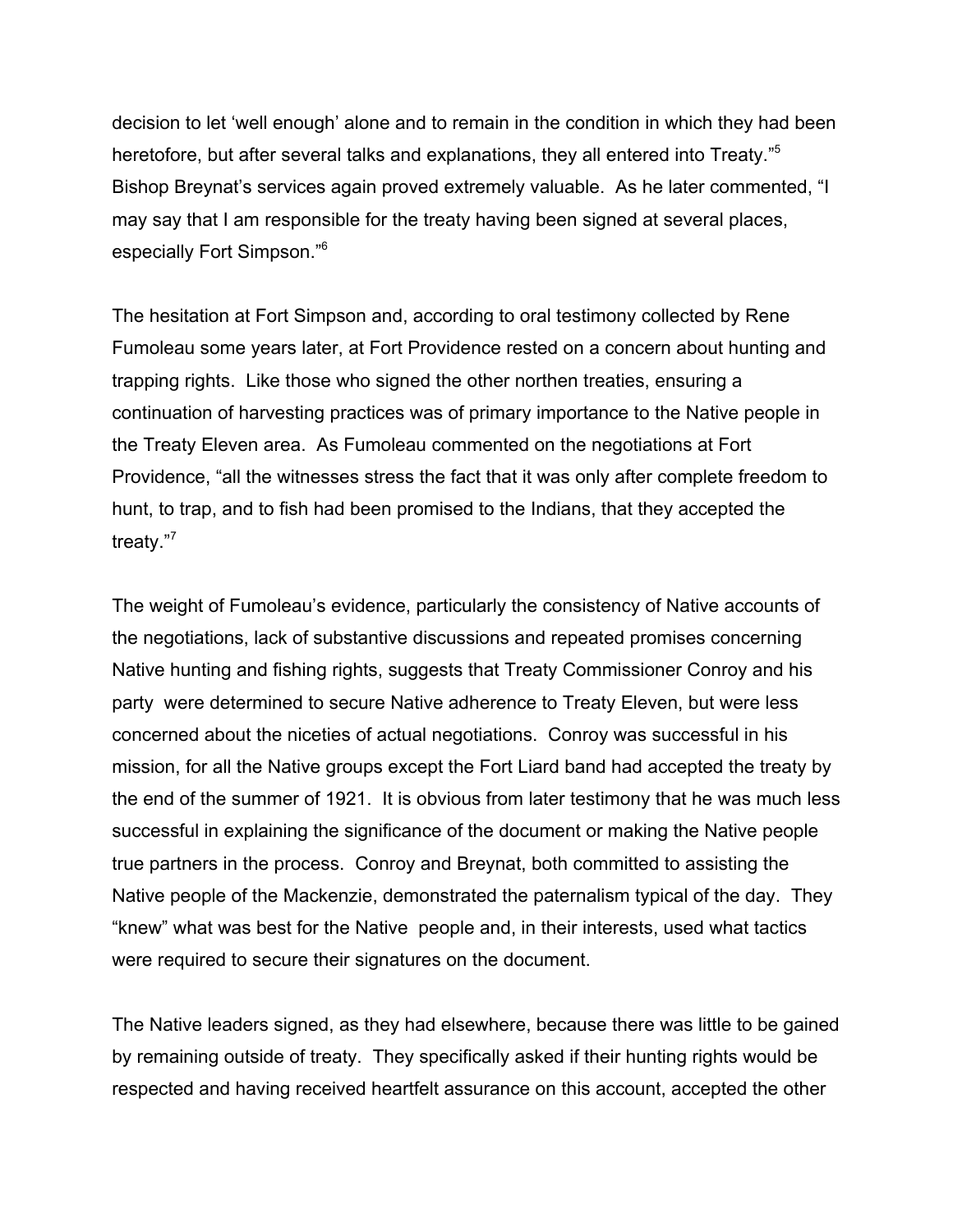provisions of the treaty. The monetary benefits of the treaty, plus the provision of supplies to the Native people gathered for the negotiations, were welcomed, as was the government's apparent commitment to protect them from the expected incursions of non-Native prospectors and developers on the heels of the Norman Wells strike.

## **Notes**

<sup>1.</sup> Public Notice, 6 January 1921, PAC, RG 10, vol. 4042, file  $336,877$ .

<sup>2.</sup> There is extensive correspondence in *ibid*. \_on these preparations. The treaty party organizers ran into numerous difficulties, particularly over the seemingly minor matter of securing a permit from the Marine Department for the vessel carrying the party north.

3. Brebant, Fur Trade Commissioner to J.d. McLean, 2 April 1921, *ibid*.

4. Conroy's authorization to proceed can be found in N.O. Cote to Duncan Scott, 21 April 1921 and J.D. McLean to H.A. Conroy, 13 May 1921, *ibid*.

5. Conroy to Scott, 11 July 1921, *ibid*.

6. Fumoleau, *As Long As This Land Shall Last,* 173.

7. Fumoleau, 170.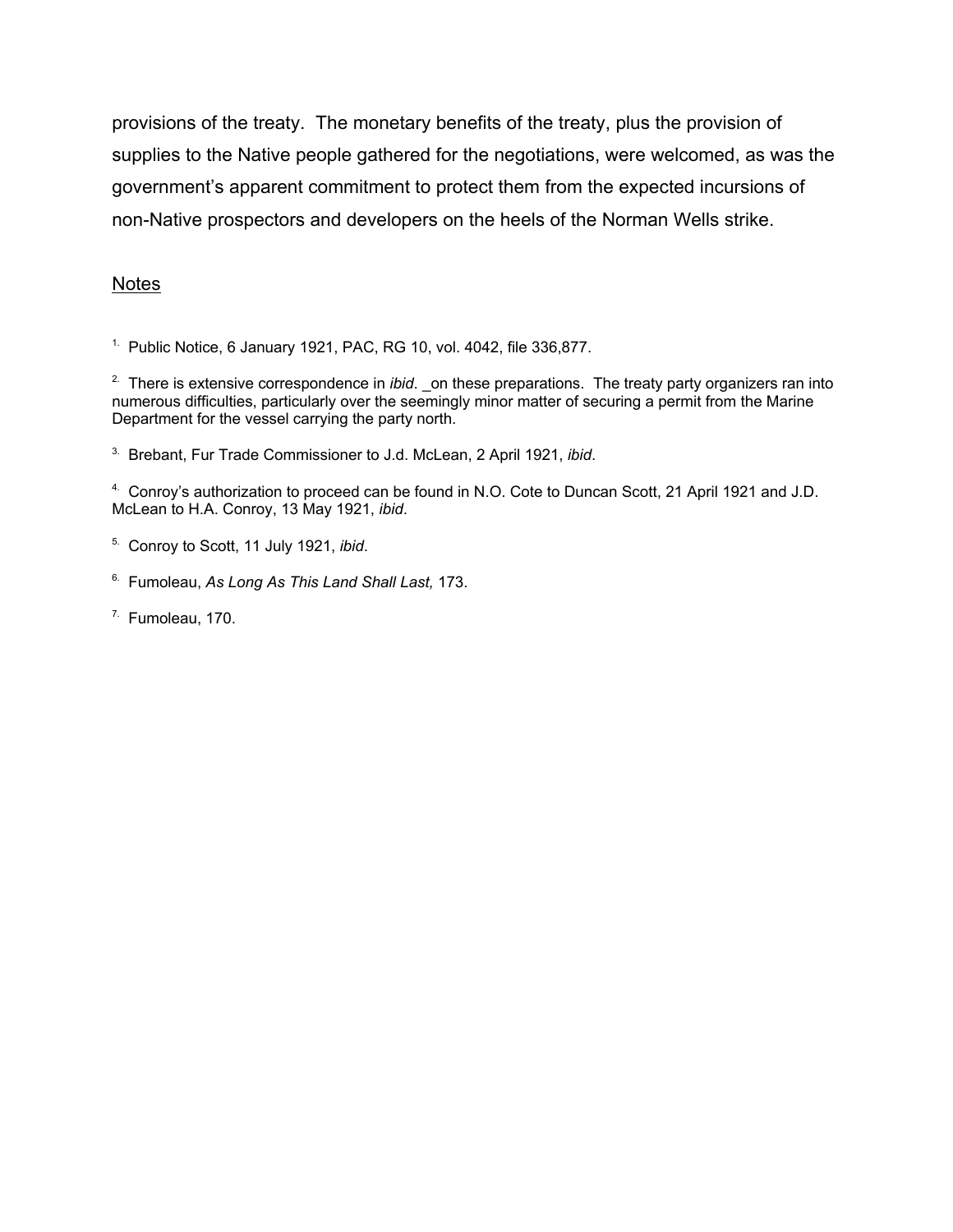# THE EARLY ADMINISTRATION OF TREATY ELEVEN

Conroy had not completed the treaty negotiations that first year, as he had been unable to visit the Liard Indians. Even as the treaty party left the region, therefore, plans were made to return the following year. The government was now obliged to send an official north each year to pay the annuities and conduct business relating to Treaty Eleven. It was obvious that the man returning in 1922, scheduled the Treaty Inspector Conroy, would include a visit to the Liard band in order to complete the treaty process.

Conroy had learned a great deal about northern navigation during the summer 1921; in particular, he now knew that Fort Rae had to be visited at the beginning of the season in order to avoid the autumn storms on Great Slave Lake, and that any effort to reach Fort Liard would also have to come in early summer before the Liard River became impassable. A schedule drawn up in early November 1921 called for the annuity party to visit Fort Rae and Fort Providence before travelling to Fort Liard. From there, Conroy was to travel down-river, finishing Fort McPherson in early August.<sup>1</sup>

Although the schedule remained intact, Conroy's death early in 1921 necessitated other changes. Thomas W. Harris, the Indian agent at Fort Simpson, was assigned the task of paying the first year's annuities and completing the signing of the treaty. Like his predecessor, Harris was cautioned to avoid exceeding the promises laid down in the treaty and was to "ascertain whether the Indians are ready and able to use" the tools promised them in the original accord. If so, he was instructed to order such supplies for the following year.<sup>2</sup> Harris was also requested to arrange for the dispersal of the triennial clothing allotment and was to take the measurements of all chiefs and headmen entitled to a suit of clothing. $3$ 

Before Harris left on his trip, it was decided to use a Royal Canadian Mounted Police officer to pay the annuities for the bands at Fort Providence and Fort Rae. Since Indian Agent Harris was already at Fort Simpson, this arrangement promised a sizeable saving both in time and money. Accordingly, Inspector G.F. Fletcher, Commanding Officer at Fort Smith, visited the two bands in July 1922. $4$  He found more than 300 Fort Rae band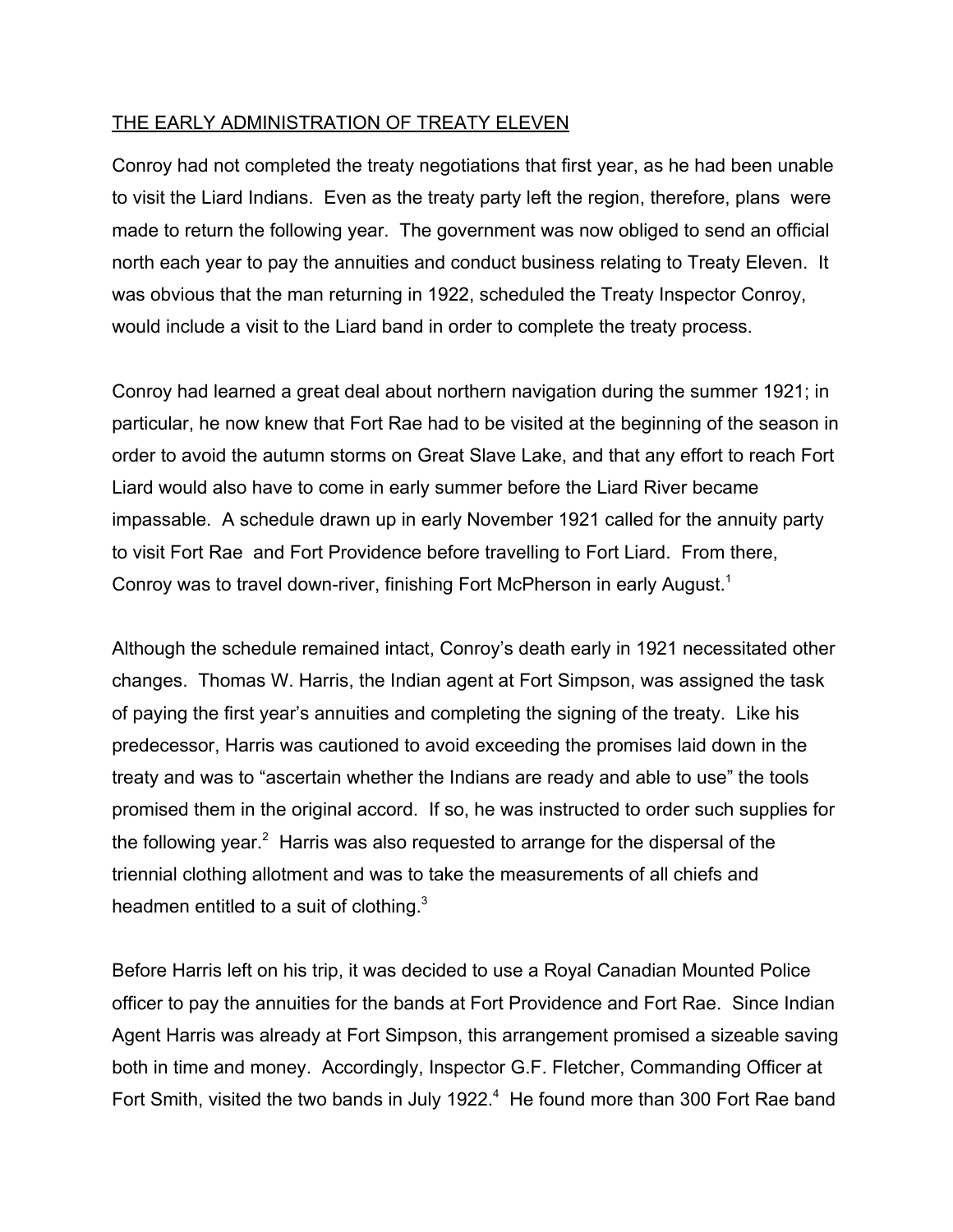members and eighteen from Fort Providence who had not taken treaty the previous year. They were formally admitted into treaty, and annuities were paid to the remaining band members.<sup>5</sup>

Harris proceeded to Fort Laird, where on 17 July 1922 he signed Treaty Eleven with the assembled Native people. The conditions were the same as for the other signatories – a seven dollar gratuity combined with the first year's annuity of twelve dollars. The Fort Liard band quickly registered their displeasure. Although Harris noted that he "had no authority to pay them for 1921," the Native leaders

brought to my notice that fact it was not their fault that the treaty had not been made in 1921, as they were there awaiting your representative who failed to put in an appearance. I think it only just that these Indians should receive arrears for 1921.6

Harris submitted a formal request that money be set aside in the next budget to set right this irregularity.

The remainder of Harris' trip parallelled Fletcher's experience at Fort Providence and Fort Rae. Many Native people had been missed by Conroy's party the previous year and were, therefore, taken into treaty. The number of late adherents was substantial. At Fort Wrigley, eighty-one people signed; there were 136 additional members at Fort Norman, 134 at Fort Good Hope, three at Arctic Red River and thirty-six at Fort McPherson. There were also a series of requests, often rather imprecise, that treaty promises made by Conroy the previous year be honoured. At Fort Simpson, Harris reported that

There was some difficulty at first with the Chief, who said that he had been promised by the Commissioner, that whatever he asked for would be given him, and that this promise had not been kept. I replied that I had been present when the Treaty was made, and that I had heard not such promise, and that further,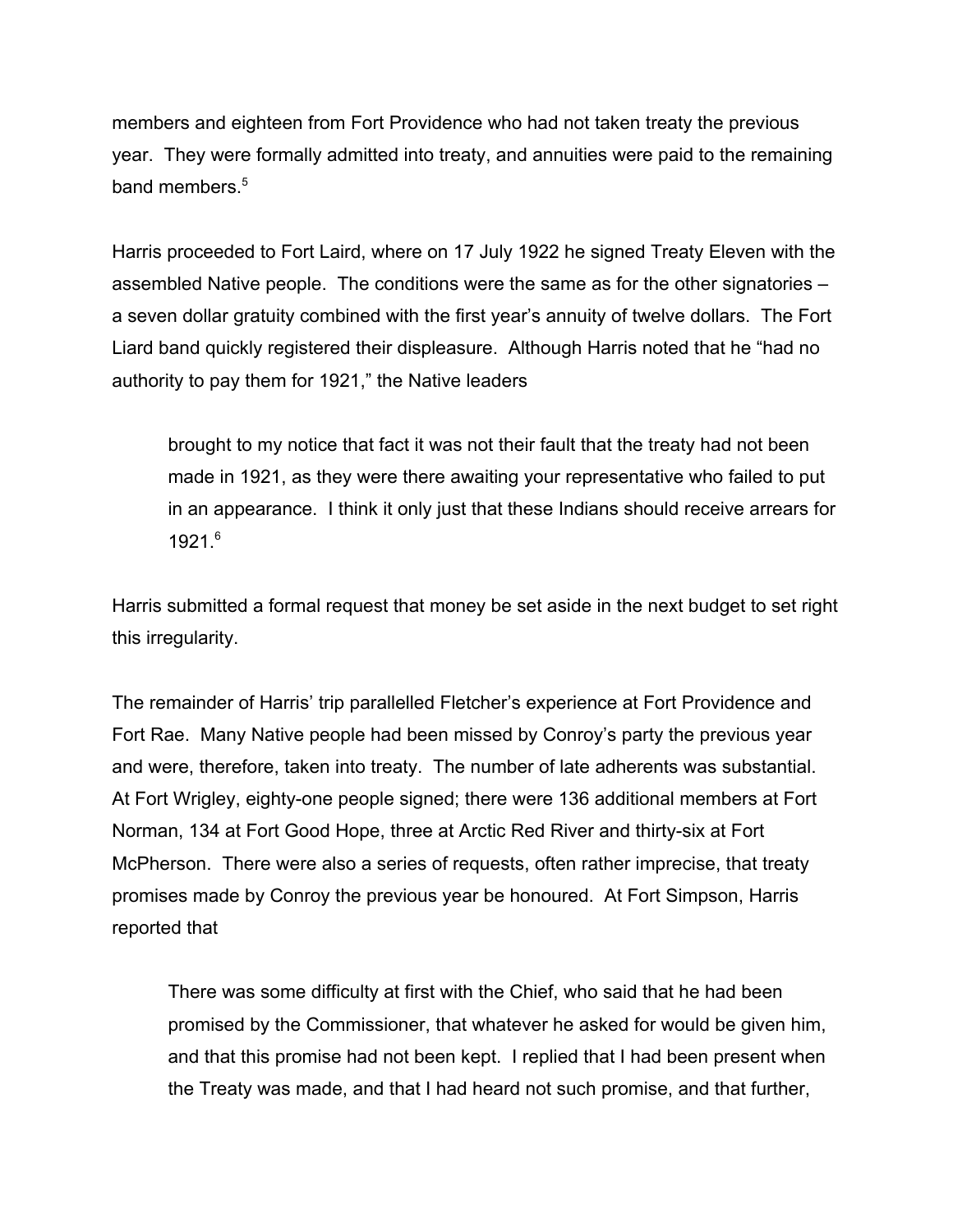anyone making such a promise had gone beyond his powers and beyond his ability to fulfill such promise. $<sup>7</sup>$ </sup>

Harris' trip proceeded expeditiously and without major incident. He had been instructed by his superiors in Ottawa to investigate the lots allocated during the survey which began in 1913 at Forts Wrigley, Norman and Good Hope and "to report whether you consider the Department should make an effort to obtain these different lots as reserves." The government appeared to be considering a system of residential reserves, small land allocations and nonviable economic zones, according to the pattern adopted earlier in the Yukon Territory. The Department's records provide no indication of whether or not Harris completed this task.<sup>8</sup>

Harris's expedition in 1922 marked the end of the formal treaty negotiations. Many Native people in the area covered by Treaty Eleven remained outside the treaty and were accepted into treaty in subsequent years. When Harris paid the annuities in 1923, dozens of people came forward to accept the treaty. At Fort Norman, twenty-five people accepted their first payment. There were two at Arctic Red River, twenty-seven at Fort McPherson, thirty-three at Fort Good Hope, four at Fort Simpson and seventyone at Fort Liard.<sup>9</sup> Even this did not complete the task, for a few people came forward in the following years as well.<sup>10</sup> The government had been less than thorough in completing the adhesions, counting on its formal notices of treaty and annuity times, plus the assistance of missionaries and police offers to spread the word. The people in the upper Liard basis, for example, were long ignored. They lived inside the Yukon Territory, but because of the treaty boundary were automatically included under Treaty Eleven. No effort was made in either 1921 or 1922 to reach these bands, as the government required them to travel to Fort Liard if they wished to take treaty.

The policy of having a treaty party move rapidly through the region in the summer months, when individuals and groups were often away from the main settlements, proved unsatisfactory in several respects. In several instances, it meant that the natural leader of a band was supplanted by someone who happened to be at the settlement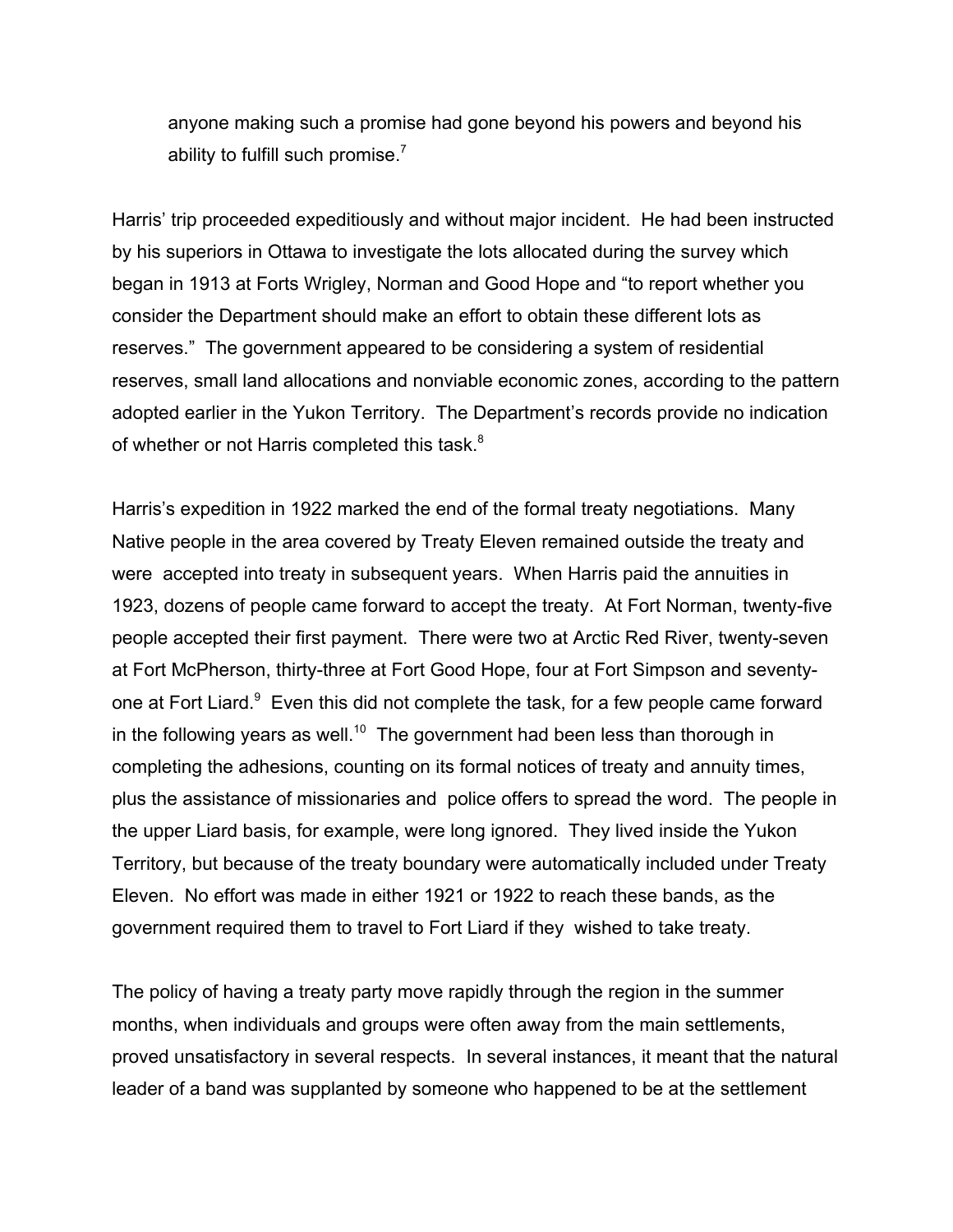when negotiations commenced. More often, band members who missed the initial negotiations had no chance to voice their objections or to make suggestions for additions to the original treaty package. It is clear through official correspondence that the government had no intention of allowing modifications to the draft treaty, making Native protests or suggestions nearly meaningless. Those Native people who did not attend the first treaty signing were faced with little option beyond accepting the terms and collecting their annuities.

The entire process actually involved little, if any, negotiation. Native requests regarding payment dates for annuities and, to a certain extent, the provision of treaty supplies and equipment were listened to and often accepted. On the more substantial matters, the treaty terms had been set in advance. From Fumoleau's evidence, it is apparent that the Native people did not hesitate to register their opinions on the treaty. Their preoccupation with hunting and trapping rights was clearly evident in the leaders' repeated requests for guarantees that their way of living would not be disrupted and their access to game assured. Treaty Commissioner Conroy, with the assistance of Bishop Breynat, provided those assurances, although their responses appeared to have been couched in language sufficiently vague to leave the matter subject to misinterpretation.

The federal government had proceeded with Treaty Eleven in a particularly singleminded fashion. After ignoring for years their entreaties that treaty rights be extended northward, the government moved precipitously in 1920-21 to lay the unceded districts of the Mackenzie Valley. As with the other northern accords, Treaties Eight, Nine, Ten and the adhesion to Treaty Five, Treaty Eleven reflected southern and federal priorities. The discovery of oil in the Mackenzie Valley in 1920 convinced the authorities that major developments were imminent. The prospect of large-scale oil exploration and recovery, additional mining and other non-Native activity spurred the government to action. Men like Treaty Inspector Conroy, T.W. Harris, the Indian agent at Fort Simpson and Bishop Breynat and the other Catholic and Anglican missionaries in the region had long supported the idea of the treaty, although often for different purposes than did the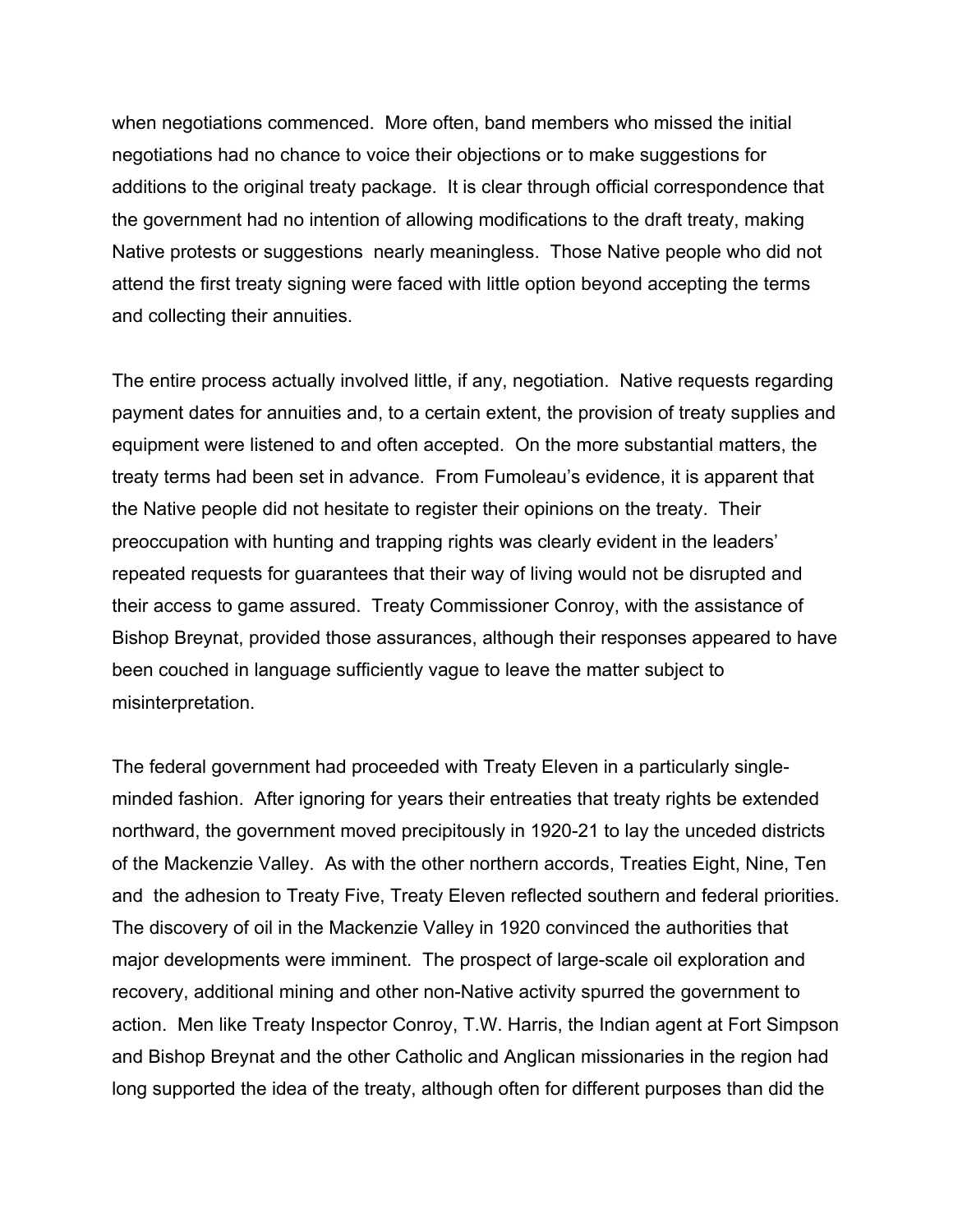Native people. They, therefore, threw their weight and considerable authority behind the negotiations and encouraged the Native people in the Mackenzie region to accept the terms laid out in the treaty.

The Natives signed, although like others in the same circumstances the decision rested in part on the realization that there was nothing to be gained by refusing. To many, however, the negotiation of Treaty Eleven provided a positive and much needed assurance that their future was secure and their way of life protected. Given the potential transformation of the northland in the wake of the Norman Wells discovery, and the abundant signs that change was imminent, the Native people had good reason for seeking the assistance of government.

The future, of course, did not unfold as neatly as government officials and developers had hoped. It was soon shown that the soil at Norman Wells could not be extracted at a profit, and the euphoria of 1920 quickly evaporated. The grand plan for the Mackenzie quickly faded from view as high costs, limited returns and isolation conspired to kill the development schemes that seemed so promising only a few years earlier. The government's interest in the Treaty Eleven territories waned with the decline in exploration activity, as the Native people would soon discover.

#### **Notes**

- 1. Notice to Indians, Duncan Scott, November 1921, PAC, RG 10, vol. 4042, file 336, 877.
- 2. J.D. McLean to Thos. Harris, 2 My 1922, *ibid*.
- 3. J.D. McLean to Lt. Col. Cortlandt Starnes, 2 May 1922, *ibid*.
- 4. Fletcher to Officer Commanding, R.C.M.P. , Edmonton, 4 September 1922, *ibid*.
- 5. Fletcher to Deputy Superintendent General, Department of Indian Affairs, 4 September 1922, *ibid*.
- 6. T.W. Harris to J.D. McLean, 31 August 1922, *ibid*.
- $7.$  Fumoleau, 227.
- <sup>8.</sup> *Ibid.*, on the Yukon situation, see Ken Coates, "Best Left as Indians."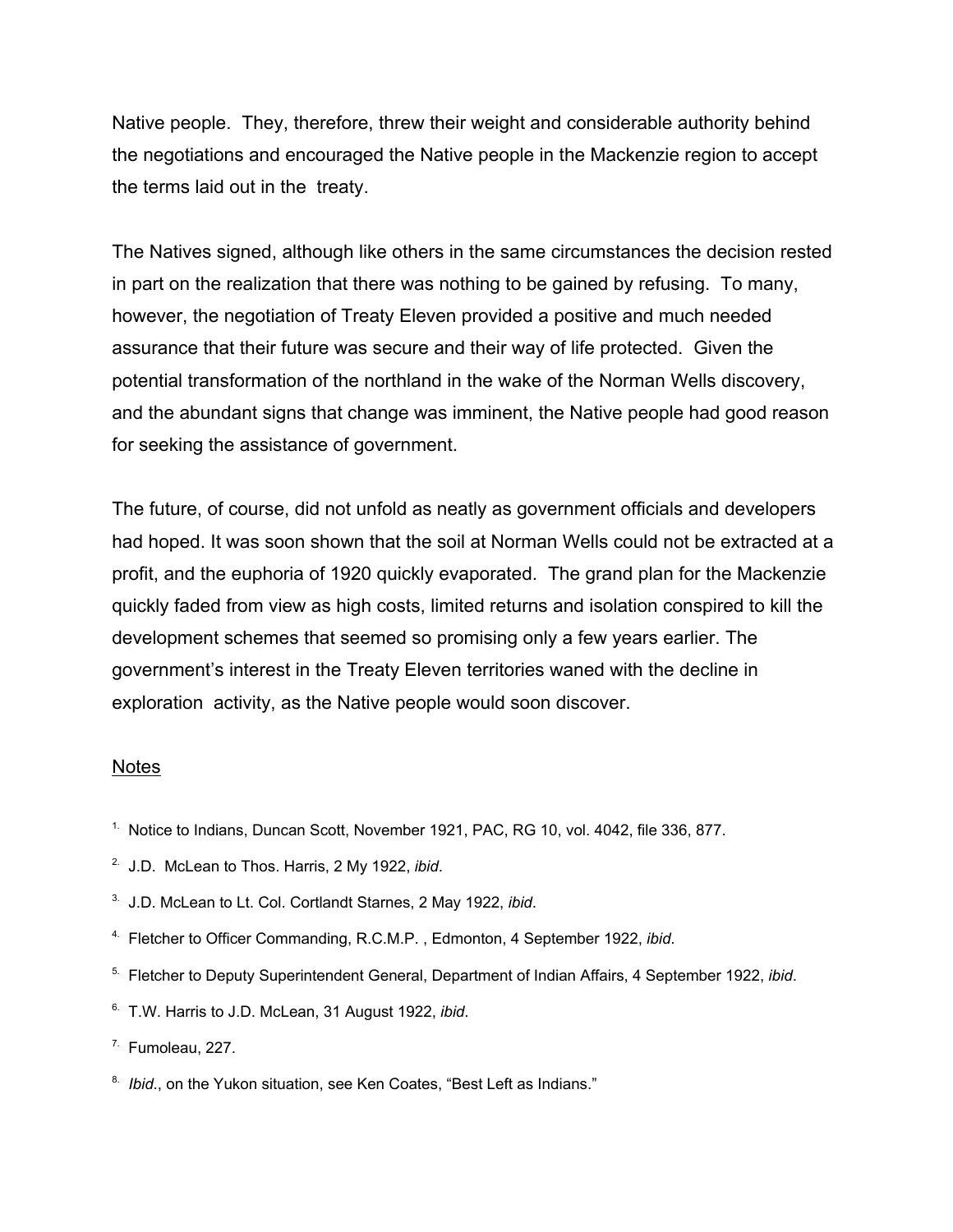9. Report of T.W. Harris, Indian Agent, on Annuity Payments, 1923, PAC, RG 10, vol.6879, file 191/28-3 pt. 1A.

<sup>10.</sup> Harris to Secretary, Department of Indian Affairs, c.1924 and Harris to Secretary, Department of Indian Affairs, 15 August 1925, *ibid*.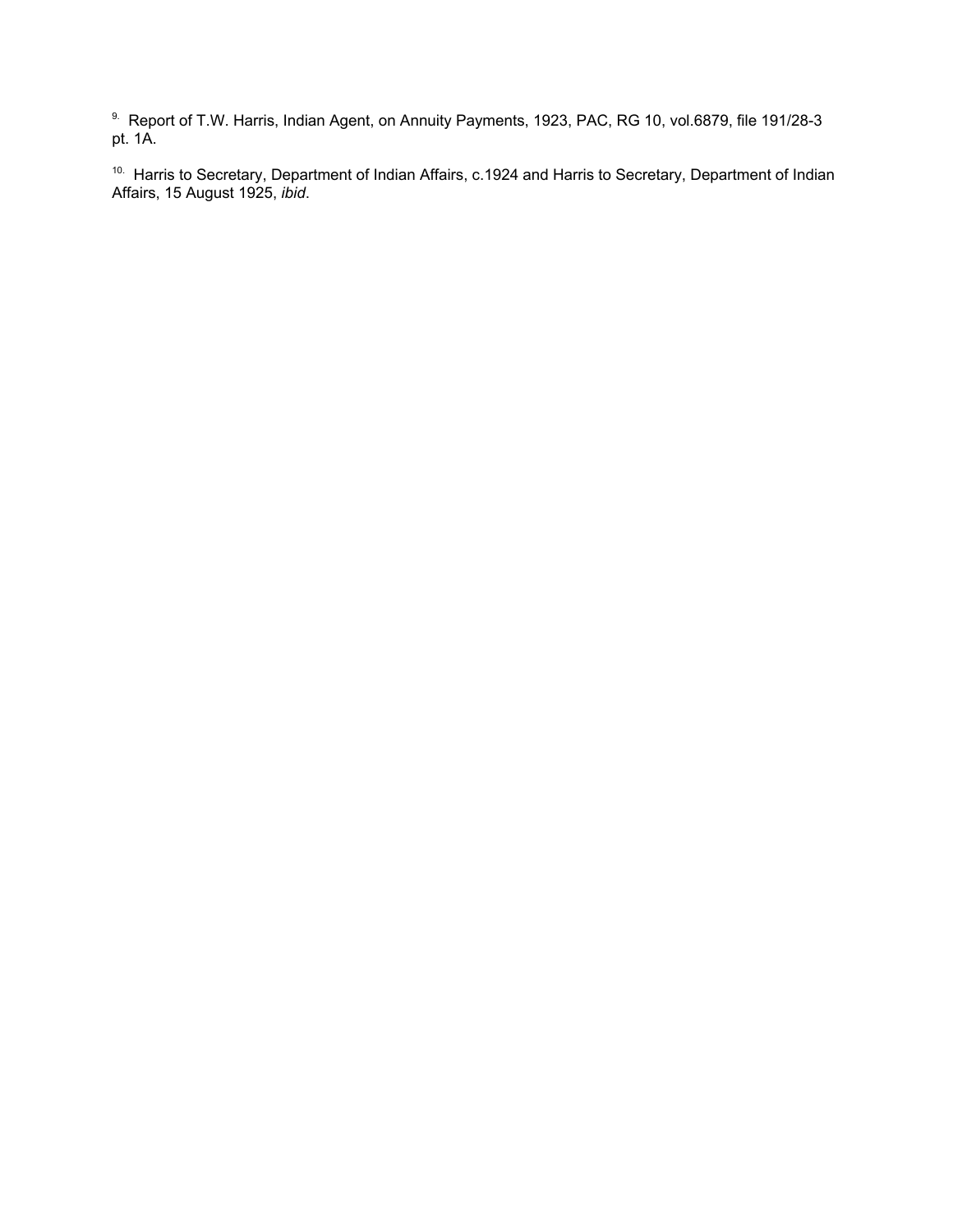# TREATY ELEVEN AND THE PEOPLE OF MIXED BLOOD

The Indians were not the only ones affected by the imposition of Treaty Eleven. As had been the case with all the treaties negotiated with the Native people on the Prairies, provision was made for extinguishing the aboriginal title of the mixed-blood population within the area covered by Treaty Eleven. Since the acquisition of Manitoba in 1870, the federal government had granted land, or money in lieu of land, to the heads of mixed-blood families. This was done partly in recognition of mixed-blood aboriginal rights, partly to guarantee the cooperation of these people during treaty negotiations, and, after the Riel resistence of 1870, to prevent further opposition of that type.<sup>1</sup> The original grant involved 160 acres or \$160, but under Treaty Eleven this had been increased by fifty percent. However, in this case the mixed-bloods were not given a choice of land or cash.

Much of the land scrip which had been granted after the earlier treaty negotiations had found its way into the hands of speculators, and Treaty Commissioner Conroy stated that he did not "propose to extend the difficulties and the abuses which were practised when scrip was given out before."<sup>2</sup> Scrip was therefore given in cash only, at \$240 per claimant. Conroy also felt that few people would claim scrip:

At present I do not think that there are more than fifteen families who will have to be dealt with by scrip, and these are old and respected families in that country, who could not be expected to enter into Treaty. I might even say that some of these families are historic. The names include the following: Camsells [sic], Gaudet, Beauvieu [Beaulieu?], Lafferty, McDonald, Smith and Firth. These families and possible some others will have to be given scrip. $3$ 

There were other mixed-blood families, but those, numbering about seventy-five, were expected to take treaty, as they were living the "Indian mode of life."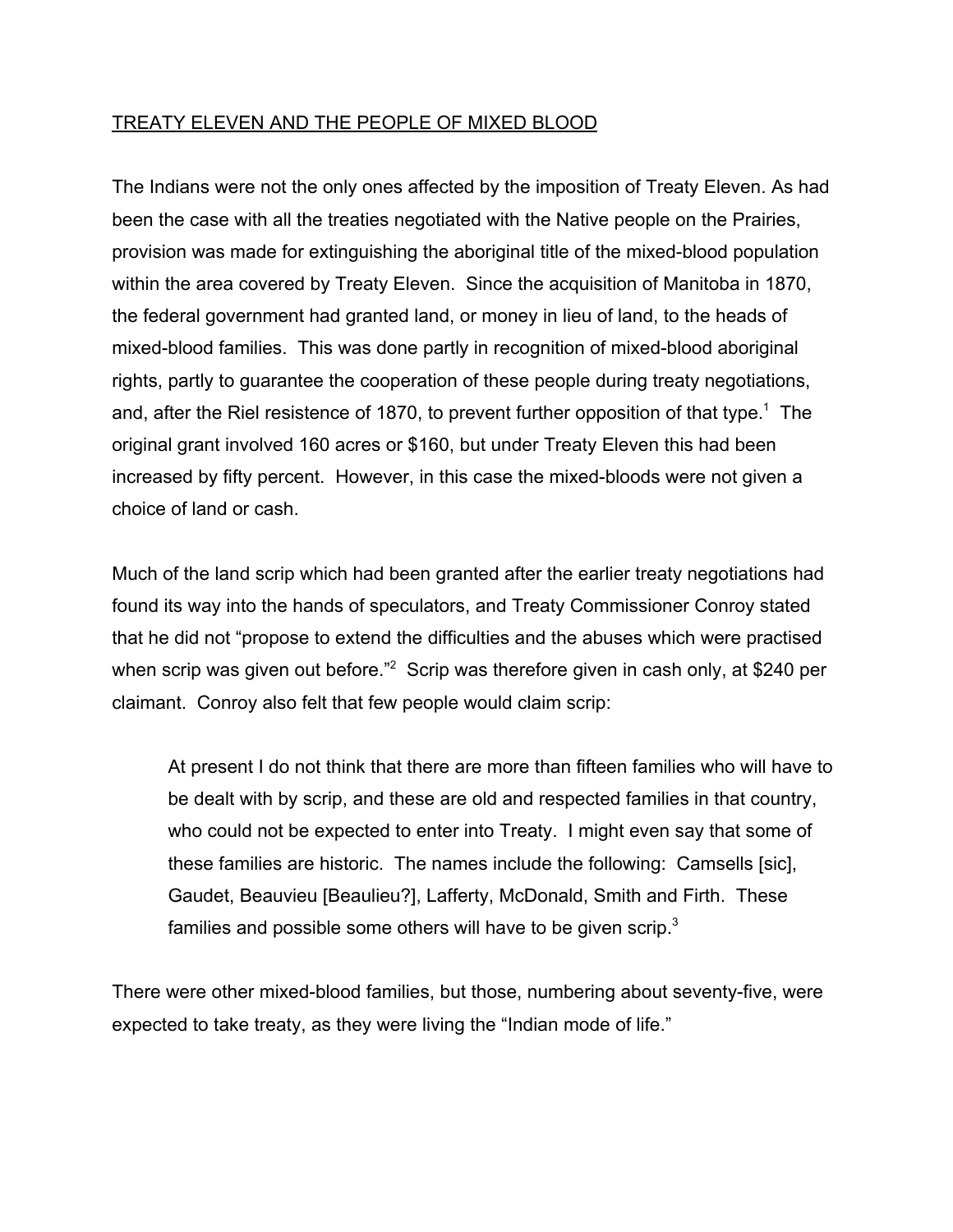Conroy commented that "It is a curious thing that the half-breeds in this country are either white or Indians and that there is no medium course such as we find in other provinces,"<sup>4</sup> meaning that there was no distinctive mixed-blood community there. In this he was mistaken. He also failed to mention the fact that there was a different mixed-blood population in the northern part of Treaty Eleven.

As Richard Slobodin has pointed out,<sup>5</sup> there are two distinct mixed-blood populations in the region covered by Treaty Eleven. In the southern parts of Mackenzie Valley the cultural heritage of the mixed-blood people has been drawn from the French-Indian fur trade culture of the southern Prairies. It can, therefore, properly be called "Métis." In the northern part of the valley, however, a distinctive Métis society did not take root even though there were many people of mixed blood in the region.<sup>6</sup>

One important effect of Treaty Eleven on the mixed-blood people was to create and emphasize divisions between them and the Indian population, a division which until then had been blurred. According to the treaty, Indians were to become Treaty Indians, and the Métis were to have their rights extinguished in return for a scrip payment of \$240 per capita. But who was Indian and who was Métis? It was obviously more than a matter of blood, for some Treaty Indians were op mixed racial heritage, in some cases probably genetically and certainly culturally identical to many Metis. Often the division was a matter of choice, and in some cases a matter of chance. If a person had received scrip in Manitoba in the 1870 and then moved north, his descendants were ineligible for scrip. Conversely, if he had "joined a band of Indians under Treaty" he and his descendants were ineligible for scrip, even if he or they had subsequently become enfranchised.<sup>7</sup> If a person was judged to be "pursuing the Indian mode of life," then he was not a Métis. The government took great pains to avoid paying anyone twice.<sup>8</sup>

Once chosen, the status of Indian or "Half-breed" (which was the term invariably used at the time in government documents) could not, as a rule, be changed. Having taken treaty, one could not, by taking scrip, become a Metis; having received scrip, one could not, by taking treaty, become Indian.<sup>9</sup>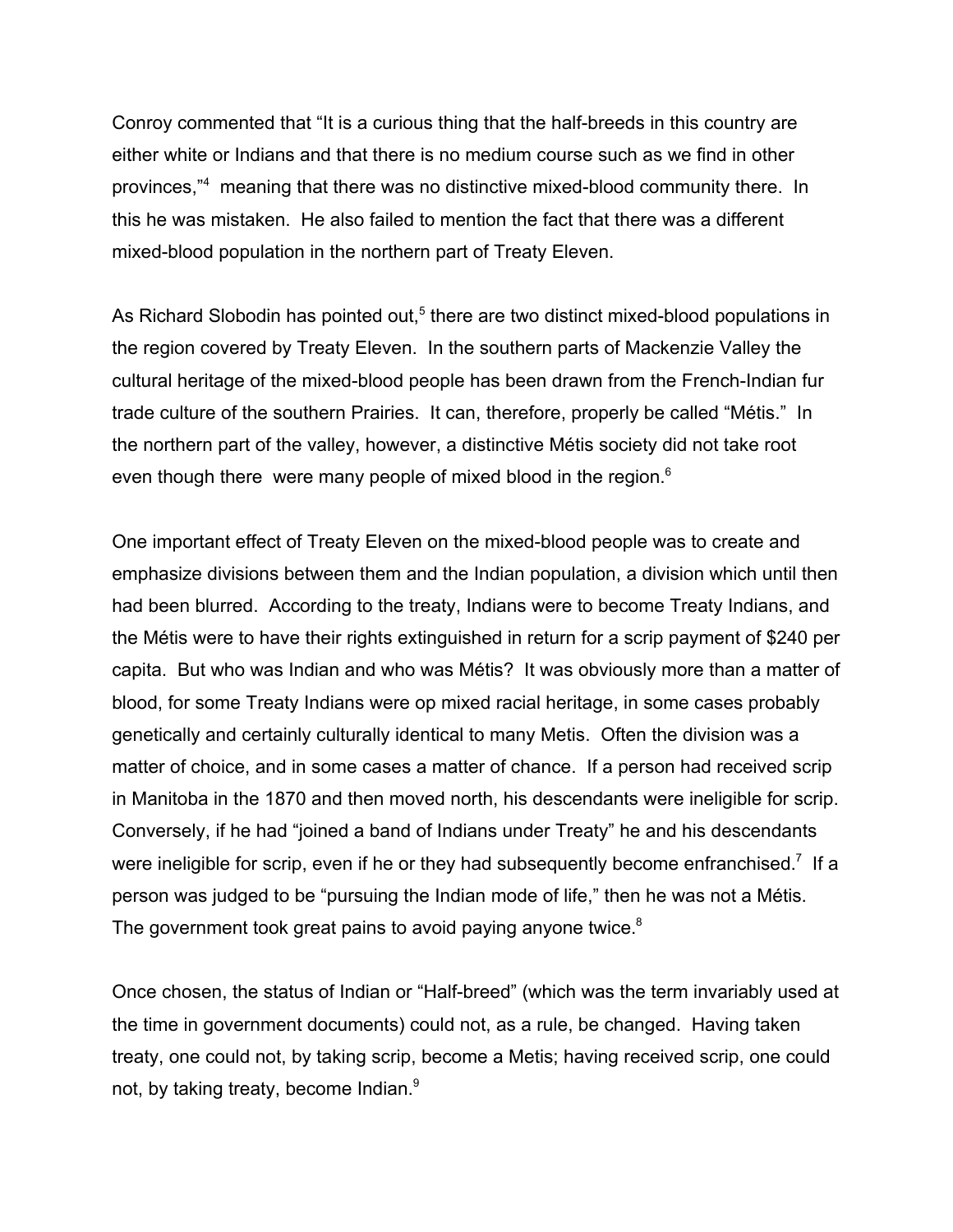The terms of the Order in Council of 12 April 1921 which established the eligibility of mixed-blood applicants for scrip have been summarized as follows: $10$  the claimant had to submit evidence that he was a bona fide half-breed, and had to be permanently residing within the territory covered by Treaty Eleven on the date of the signing of the Treaty at Fort Providence (27 June 1921 – later extended to include the triangle in the Mackenzie District covered by Treaty Eight). Applications were disallowed for six reasons:

1) If the applicant was not a bona fide half-breed--for instance, if both parents were Indians.

2) If he was not resident within the treaty area on the date it was signed.

3) If he had at any time joined a band of Indians under treaty, even if he had later been discharged from the treaty.

4) If scrip or similar form of grant had been given elsewhere to him, his parents, or his guardian in settlement of his aboriginal rights.

5) If he had been born after 27 June 1921.

6) If he had been born after the date which fixed the rights of his parents and if both parents had received scrip. If the rights of one parent had not been extinguished, the claimant was eligible, unless the parent was not a half-breed.

Thus at the time of the signing of the treaty, the gap between racial and ethnic groups, which had always existed to some extent, was made much greater, and the division of races was reinforced even more by the policies of the government under the treaty. In the schools, under the game regulations, and later in the provision of governmentsubsidized housing, it mattered very much whether a person was officially a treaty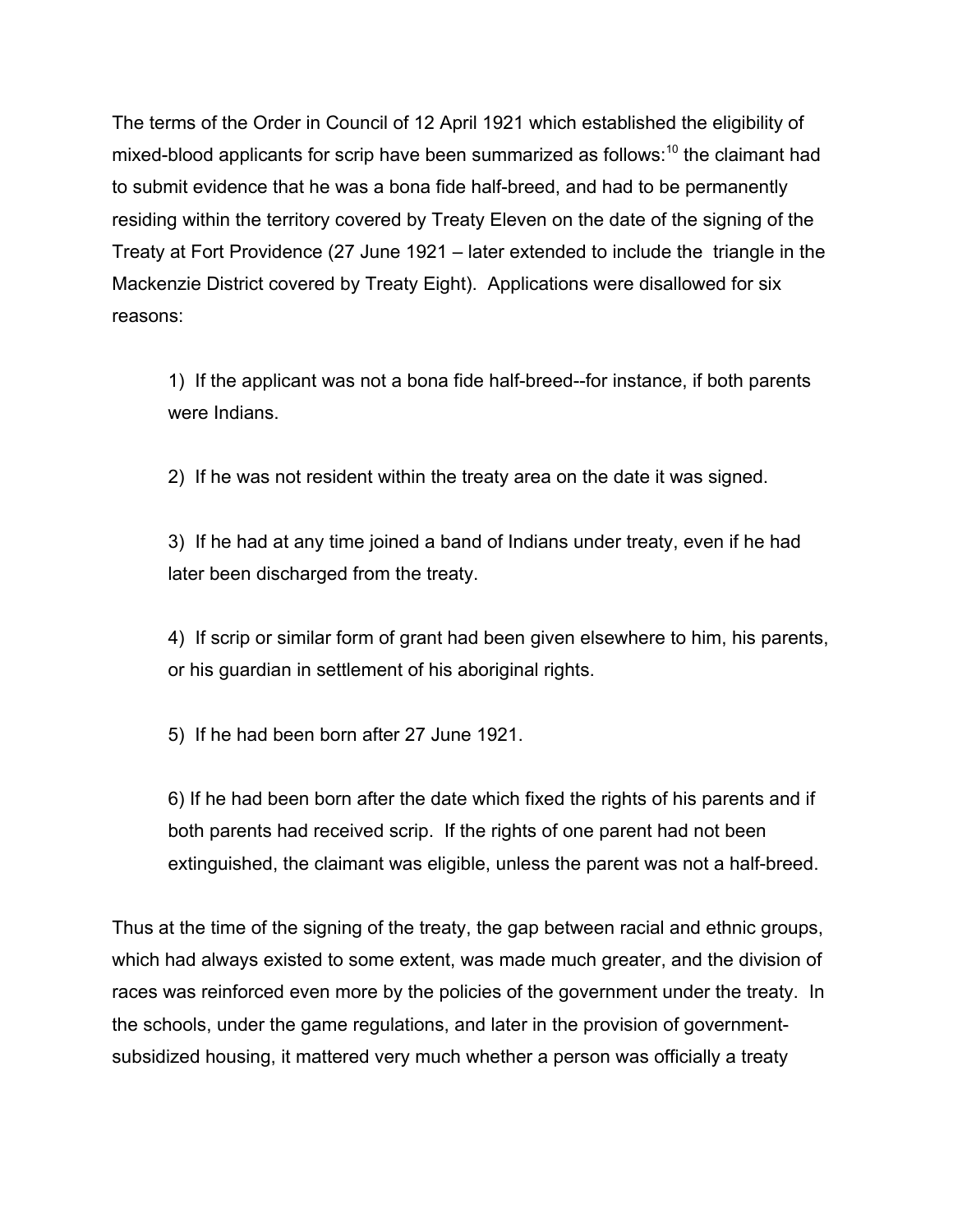Indian or a mixed-blood. Thus the treaty process had created and exacerbated barriers that would subsequently prove very difficult to breach.

## **Notes**

<sup>1.</sup> Elizabeth Snider, "Settlement of Metis Claims in Treaty 1-11 Area," (Unpublished report, Ottawa: Treaties and Historical Research Centre, Indian and Northern Affairs Canada, n.d.)

 $2.$  H.A. Conroy, memorandum, 18 December 1920, PAC, RG 10, vol. 4042, file 336,877.

3. *Ibid*.

4. *Ibid*.

5. Richard Slobodin, *Métis of the Mackenzie District,* (Ottawa: Canadian Research Centre for Anthropology, 1966).

 $6.$  For a discussion of this question see K.S. Coates and W.R. Morrision, "More than a Matter of Blood: The Federal Government, the Churches and the Mixed Blood Populations of the Yukon and the MacKenzie River Valley, 1890-1950", in L. Barron ed., *1885 and After,* (Saskatoon, 1985).

7. Fumoleau, *As Long as This Land Shall Last,* 207-208.

<sup>8.</sup> Privy Council Order 1172 of 12 April 1921, declared that "[t]he right of a Half-breed to share in the grant...shall be considered to have been extinguished if such Half-breed has at any time joined a Band of Indians under treaty, although subsequently discharged therefrom, or if scrip has been issued to him or to his parents or guardians...but if the right of one parent has not been extinguished the fact that the right of the other has been, shall not affect the right of compensation of the child of such parents."

9. The government did permit some mixed-blood people to take Treaty in the 1930s. See Coates and Morrison, "More than a Matter of Blood."

<sup>10.</sup> By Elizabeth Snider, in "Participation of Métis in the Claims Settlement in the North West Territories," (unpublished report, Ottawa: Treaties and Historical Research Centre, Indian and Northern Affairs Canada, 1974).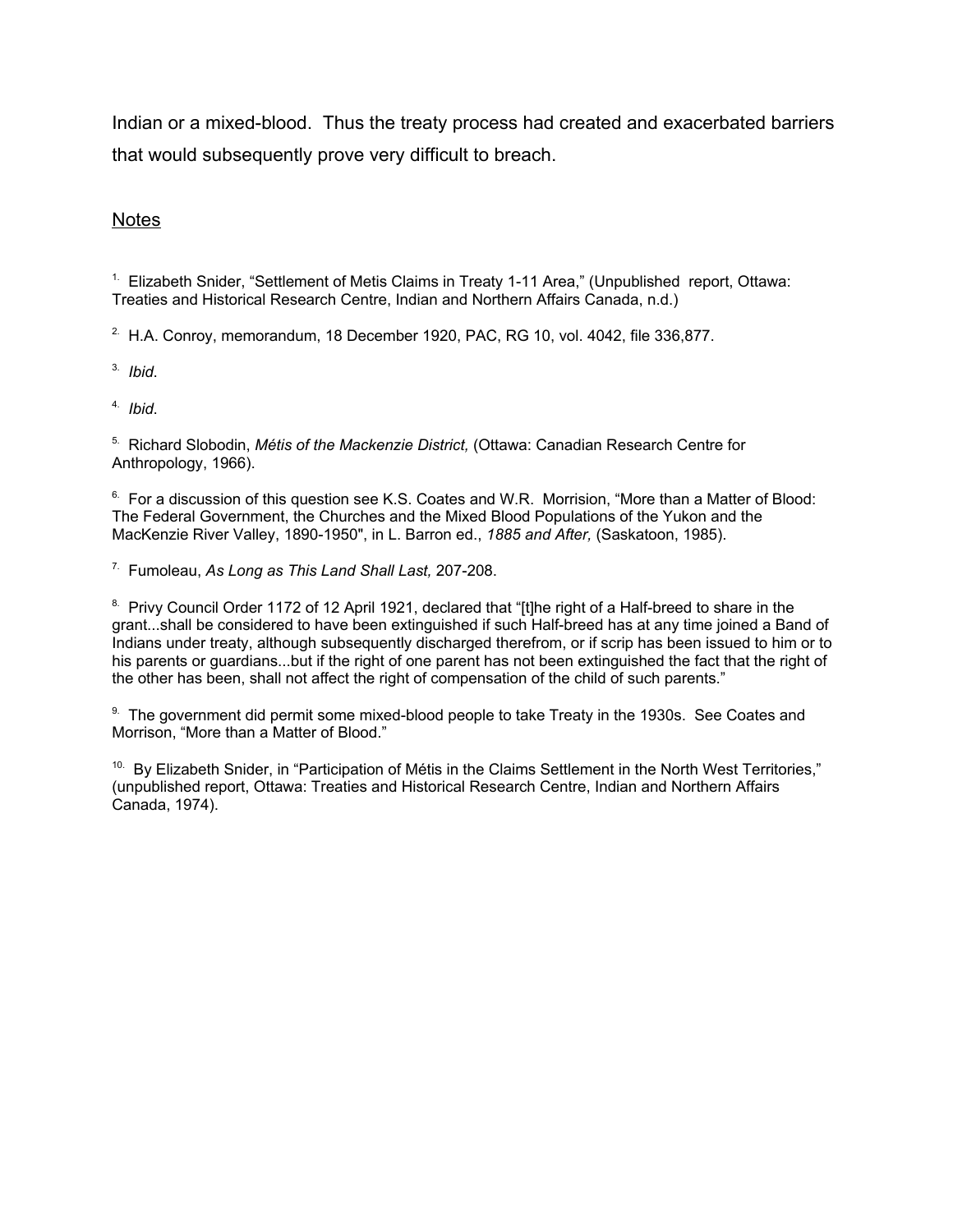## THE POST-TREATY EXPERIENCE: RESERVES AND GAME PRESERVES

From the Native people's perspective, the crux of the treaty process in the north was securing guaranteed access to wild game and continued occupation of their traditional lands. The Natives of Treaty Eleven were little different from other groups involved in the northern treaty negotiations in their repeated requests that their rights in these areas be protected by the federal government.

But the government approached treaty negotiations from a different perspective. In the short term, the Department of Indian Affairs was prepared to support the Native people as harvesters, putting aside for a time the national goals, embodied in the Indian Act, which called for the "civilization and assimilation of the Natives."<sup>1</sup> The often-expressed concern about the "plight of the northern hunter," however, masked the government's belief that when the time came, when population and development demanded, the Native people would be expected to abandon their way of life in favour of a more sedentary existence dictated by the treaty terms and Indian reserves.

There was an additional priority that often came in conflict with the willingness to keep the northern Natives as harvesters. Promoters of the north, abetted by a few government officials, were convinced the north held great mineral wealth. To them, it was only a matter of time before mines and oil fields were developed, and the northern regions joined the mainstream of the Canadian resource economy. This however, placed severe constraints on the government's freedom of action vis-à-vis the Native people. There was considerable concern that northern lands given as reserves or game preserves for the Native people would not be available for development. In a classic expression of this philosophy, Charles Camsell, Deputy Minister of the Department of Mines, said of a request for a game preserve in the Yukon:

If we are not going to reserve our northern regions exclusively for the use of the natives but are looking to encourage the opening up of these regions to the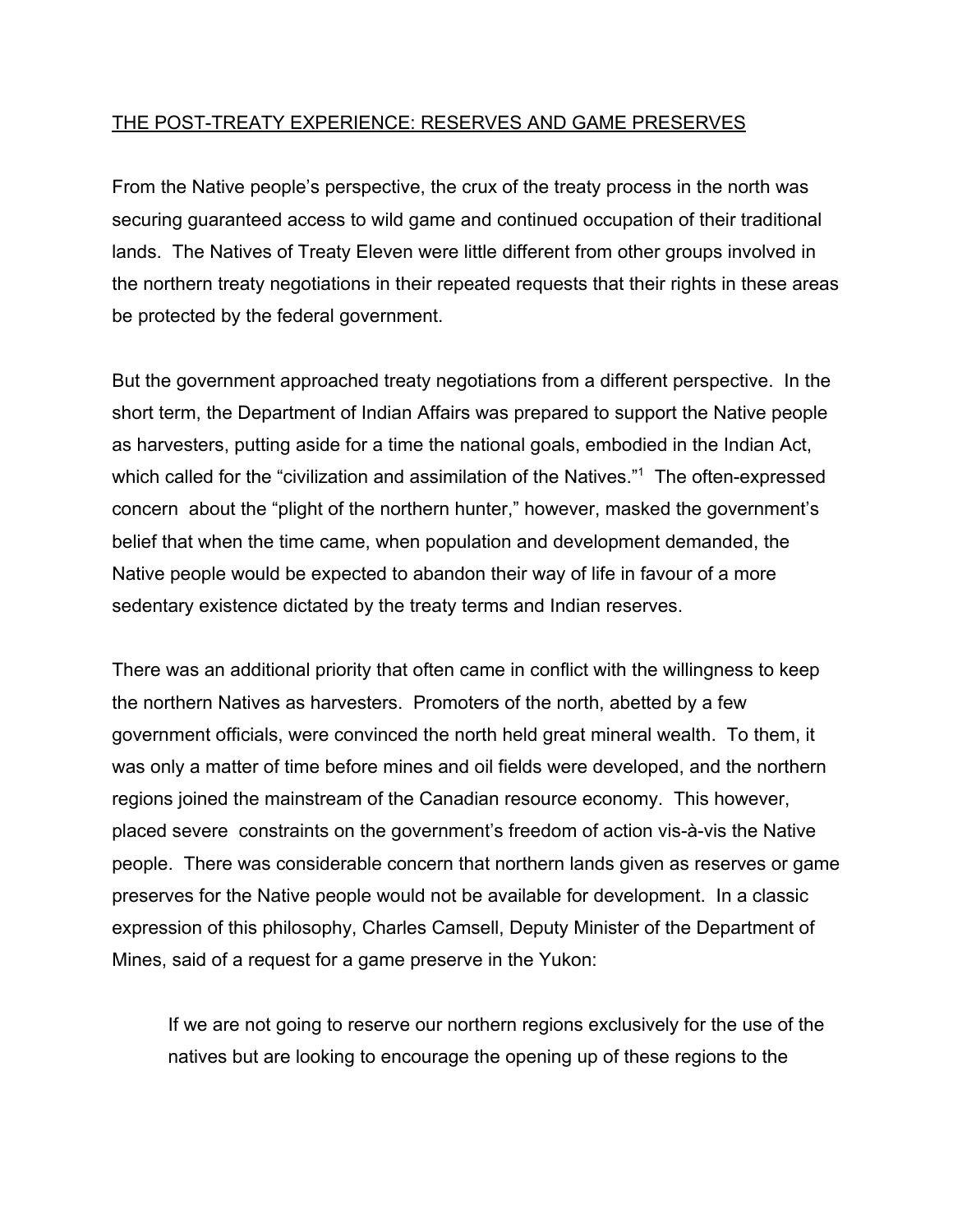people of Canada generally, then I think we must limit the extent of the preserves to meet the pressing needs of the natives but no more. $2$ 

Although the prospects from Norman Wells had collapsed, the government faced the issue of reserving specific lands for Native use with constant ambivalence.

There had, of course, been the attempt in 1912-13 to set aside specific residential reserves at several Mackenzie River communities. That early initiative was not followed up, and even after the signing of Treaty Eleven no more was made to satisfy the treaty provision promising one square mile of reserve land per family of five. The Native people did not demand an immediate allocation of the residential reserves, but they did request specific measures to protect their hunting rights. As Father Jean-Louis Coudert said in 1923:

If it is certain, on the one hand, that reserves strictly so called will never be accepted by the natives, it is, on the other hand, not be doubted that the Indians will greatly appreciate game reserves, where nobody but themselves would be allowed to hunt and trap. $3$ 

The concerns of the Native people were easily understood. Although they had been somewhat distressed by the feverish activity surrounding the oil and mineral explorations, they found the increasing presence of non-Native trappers and hunters of even greater concern. Conroy and others had informed the government of the increasing threat posed by hunters who ignored Native trapping and hunting rights, rapidly worked over a district and were often in conflict with the Natives.<sup>4</sup> Concern continued after the treaty had been signed, as the number of non-Native hunters continued to increase, drawn north by the high fur prices of the 1920s. $5$  As Charles Stewart, Minister of the Interior, said,

We are receiving constant complaints from the Indians that they are being driven off their hunting grounds. It is generally conceded that the White man is a much more zealous hunter, covers a greater extent of territory, and takes more fur than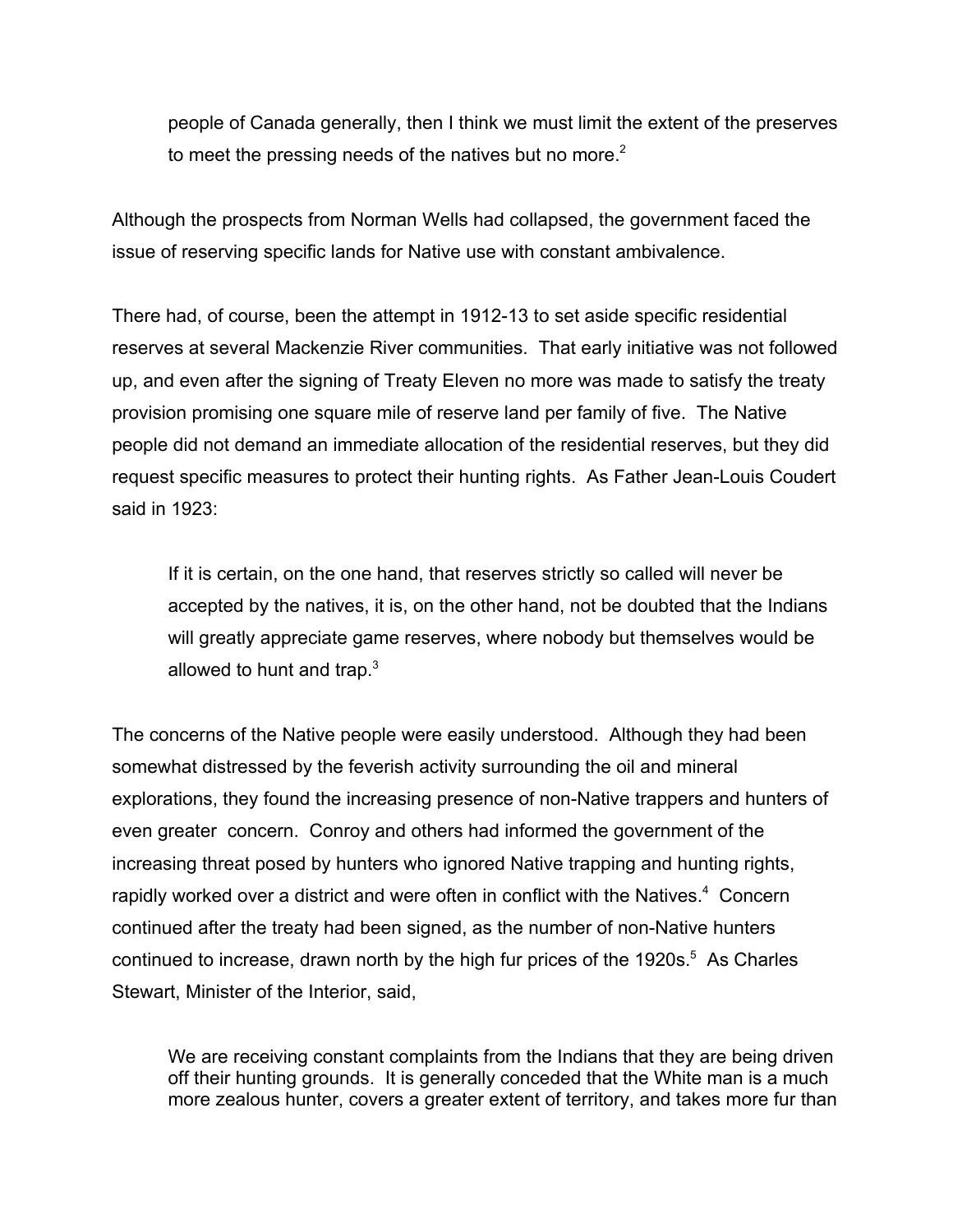the Indian, and is denuding the hunting grounds of the red man to such an extent that it is becoming a serious problem. $6$ 

The Native people repeatedly reminded the government about the seriousness of the problem. In particular, they reminded the federal officials about the promises, both formal and oral, made during treaty negotiations. The assurances freely offered by Conroy, Breynat, Harris and others that the treaty provided the means of preserving the harvesting way of life rang hollow in the fact of this large scale non-Native incursion into the hunting and trapping grounds of the Mackenzie River basin. The Natives, backed by the missionaries, demanded immediate action before the hunting pressure ruined their livelihood and permanently altered the shape of northern society.

The federal government did respond to these appeals. The North West Game Act was altered significantly to limit the ability on non-residents to hunt and trap. License fees for non-residents were trebled so as to make commercial hunting and trapping all but unprofitable, and the definition of resident was changed to exclude all those who had not lived in the region for four consecutive years before applying for a license.<sup>7</sup> While this lessened the competition fo resources somewhat, it went only part way toward solving the larger problem.

Further measures followed. Although the government shied away from specific Native requests for large-scale hunting preserves, they did consider favourably the idea of a series of smaller, Native-only hunting preserves. Armed with the information that

each year increasing numbers of foreign and other non-resident hunters and trappers are going into the country and depleting wild life and fur resources, and confirmation of the above statement has been received from the Director of the North West Territories and Yukon Branch, the Commissioner and the Royal Canadian Police and Advisory Board on Wild Life Protection, who also approve of the creation of native hunting and trapping preserves... $[.]^8$ 

the federal government decided to proceed with the allocation of specific hunting preserves. Three game preserves, the Yellowknife (70,000 square miles), Peel River (3,300 square miles) and Slave River (2,152 square miles), were set aside for exclusive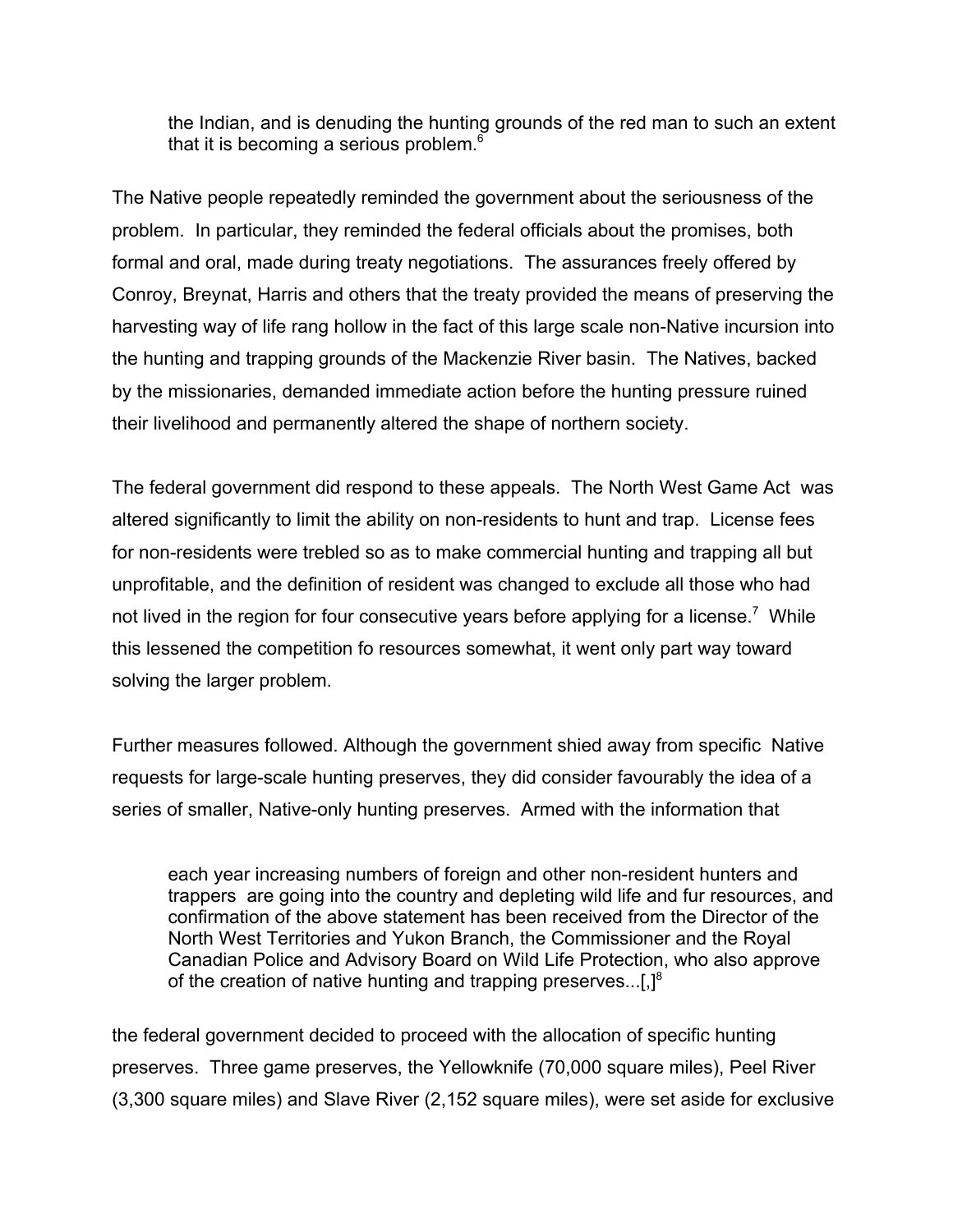Native hunting and trapping. There was little, if any, consultation with the Native people over the location of the special allotments, but in these areas at least the Natives received some relief from non-Native hunting pressure. The land allocations did not satisfy the Native people. Those who lacked access to one of the three preserves petitioned the government for similar protection of their interests, but to no avail. The specific preserves were in themselves not always very useful, partly because they did not cover prime hunting territory (like the Mackenzie Delta) and party because they were so difficult to police.<sup>9</sup>

Although the Native people were less than satisfied, the games preserves represented the limit of the government's willingness to make special provisions for the treaty Indians in the Mackenzie River Valley. The Natives continued to protest the myriad regulations affecting hunting and trapping as well as the government's apparent unwillingness to honour the treaty promises, as the Natives understood them, of 1921- 22. The Natives' land entitlement under the treaty, estimated in the 1950s to exceed 576,000 acres, was not addressed, primarily because they continued to resist the sedentary lifestyle encouraged by some missionaries and government agents. Even more, though, the government saw little reason to alienate specific parcels of land, some of which might have potential as mineral-bearing ground, in the absence of non-Native development pressure.

Interestingly, when enthusiasm for northern expansion peaked in the late 1950s on the heels of John Diefenbaker's famous "northern vision" campaign of 1958, the issue of treaty reserves for Treaty Eleven (and also Treaty Eight) again came to the fore. A special commission appointed to survey the situation travelled to the villages along the Mackenzie and met with the Natives, missionaries, fur traders, policemen and other northerners. The commission reported that

Very few of the adults had received an elementary education and consequently were not able to appreciate the legal implications of the Treaties. Indeed some bands expressed the view that since they had the right to hunt, fish and trap over all the land in the Northwest Territories, the land belonged to the Indians. The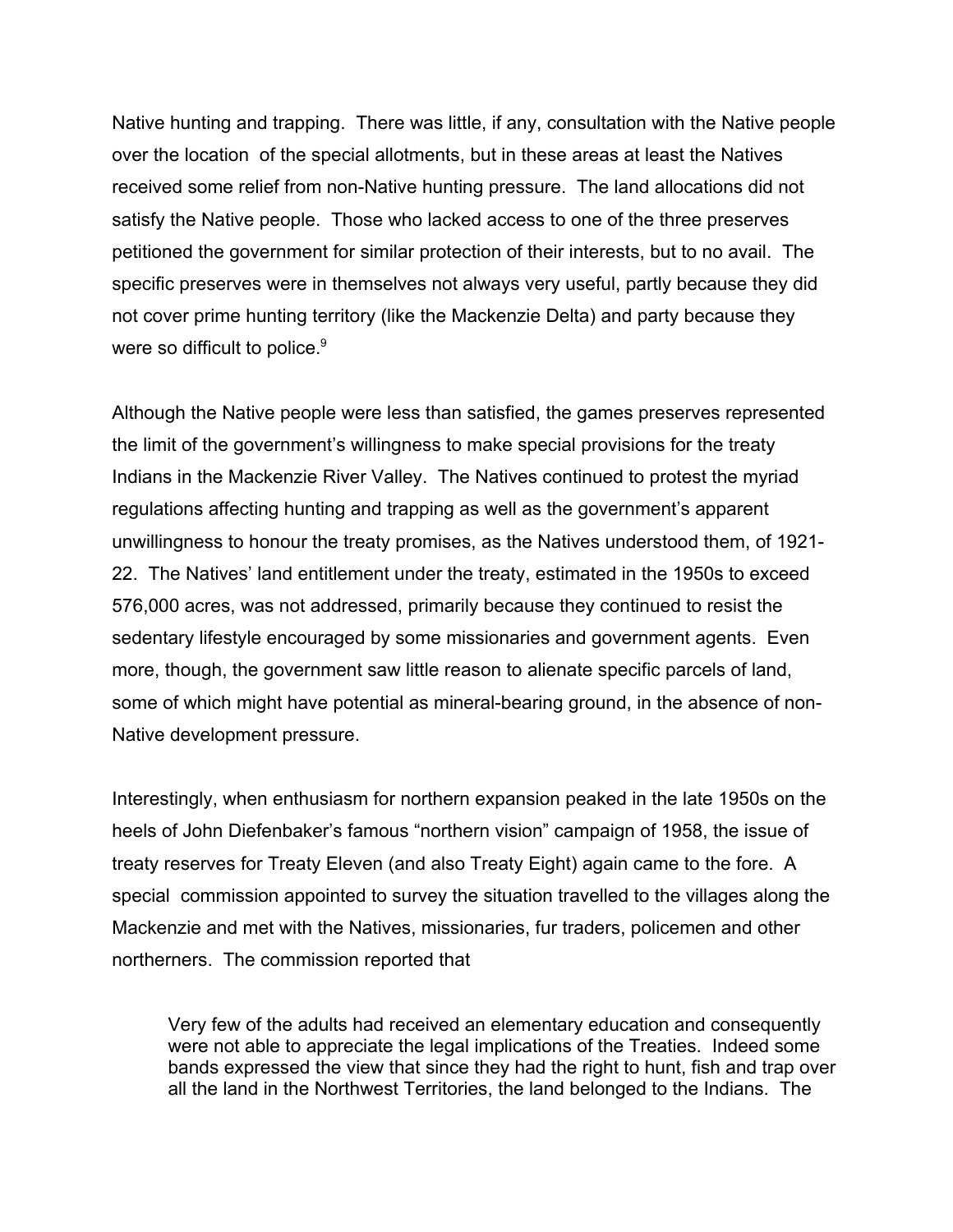Commission found it impossible to make the Indians understand that it is possible to separate mineral rights or hunting rights from actual ownership of the land...Under the circumstances, to suggest to them that they were entitled to a certain area of land was more or less meaningless for, due to their way of living, they had virtually no interest in using the land and could not conceive that, taking the land would benefit them.<sup>10</sup>

The Commission, accepting the Native people's representations that they did not wish to live on reserves, went on to recommend that small residential reserves be allocated, simply to confirm Native ownership of land already occupied. They further suggested that a twenty dollar per acre cash settlement be paid to retire outstanding land obligations, with the money to be placed trust for the bands' future use, and that a small royalty of one-half of one percent on all revenues generated from mineral, oil and gas developments be similarly paid to the Native people in trust. These recommendations, coming at a time when northern development seemed imminent, had a familiar ring. They promised to leave the Natives as harvesters, while expressing the now-standard refrain that more should be done to integrate them into the mainstream of Canadian society, while opening the land for development.

When the much-touted development scheme for Canada's north fell through, this idea too faded from view. The land entitlement promised under Treaty Eleven remained (and remains) unresolved – the crux of one of the country's most vexing Native land claim negotiations.<sup>11</sup>

## **Notes**

3. Fumoleau, 247.

<sup>5.</sup> Peter Usher, "Growth and Decay."

<sup>&</sup>lt;sup>1.</sup> John Tobias, "Protection, Civilization, Assimilation: An Outline History of Canada's Indian Policy," in Ian Getty and A. Lussier, *As Long as the Sun Shines and Water Flows (*Vancouver: University of British Columbia Press, 1983), pp. 39-55.

<sup>&</sup>lt;sup>2</sup> Camsell to Gibson, 14 September 1935, Yukon Territorial Archives, Yukon Government Record Group 1, Series 3, Vol. 8, file 12-15.

<sup>4.</sup> Conroy to Duncan Scott, 1 March 1920, PAC, RG 10, vol. 6742, file 420-6, pt. 1. See also Fumoleau, 235-257.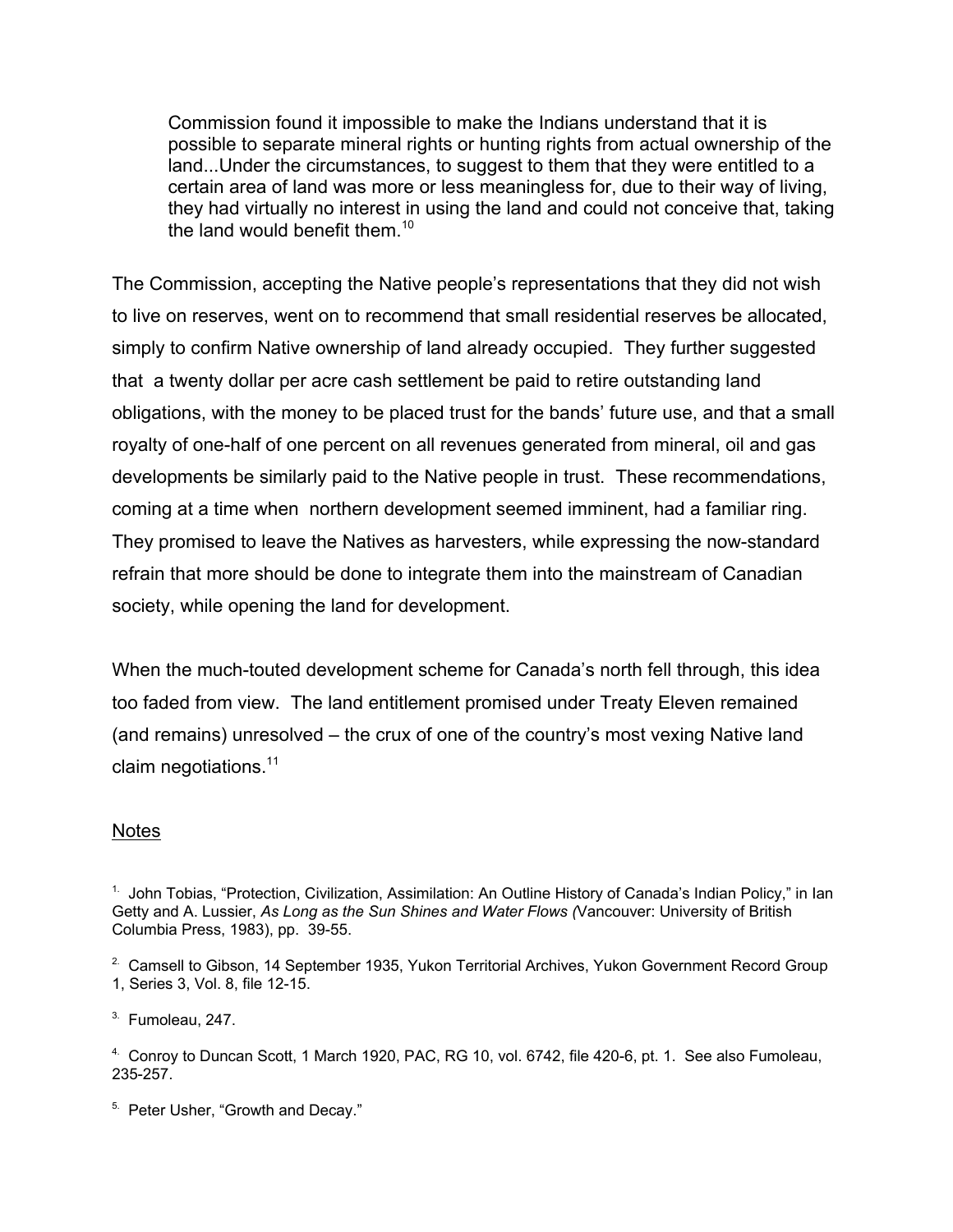$6.$  Fumoleau, 243.

 $7.$  Privy Council Minute 1234, 10 July 1923, PAC, RG 10, vol. 6742, file 420-6, pt. 1. The government modified the rules, particularly the procedure for appeal, somewhat in order to prevent individual hardship, and local agents were instructed to proceed on a case-by-case basis. O.S. Finnie to J.D. McLean, 10 March 1924, *ibid*.

8. Privy Council Minute 1862, 22 September 1923, *ibid*.

9. Fumoleau, 245-250. The imposition of the game preserves also caused considerable difficulty for nontreaty, Metis and non-Native people living near the special districts. See Coates and Morrison, "More than a Mater of Blood."

10. Canada, *Report of the Commission Appointed to Investigate the Unfulfilled Provisions of Treaties 8 and* 11 as they Apply to the Indians of the Mackenzie District, 1959 (Nelson Commission). Quoted in Fumoleau, 214.

11. For a survey of contemporary positions, see W.R. Morrison, *A Survey of the History and Claims of the Native Peoples of Northern Canada* (Ottawa: Treaties and Historical Research Centre, Indian and Northen Affairs, 1983).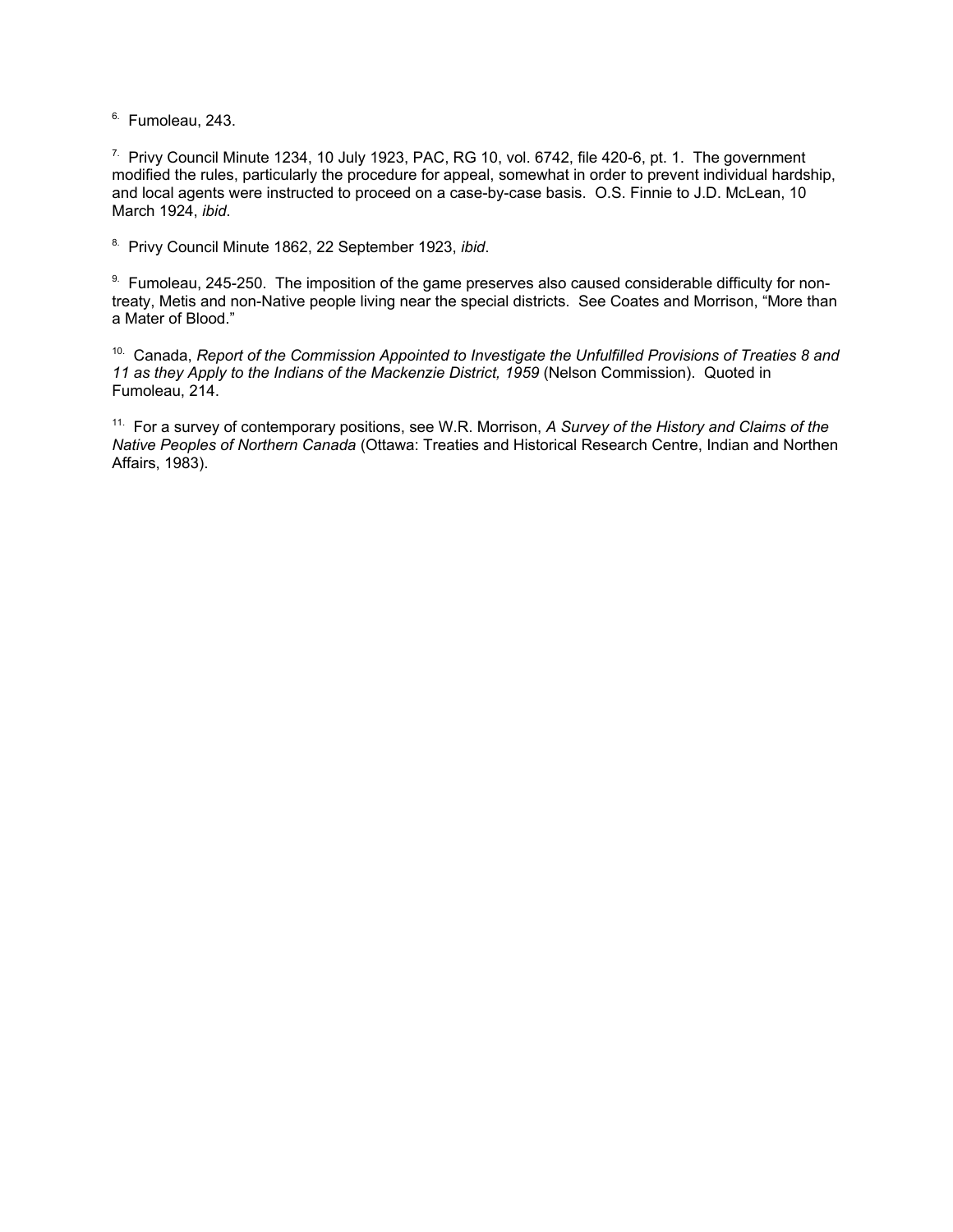## **CONCLUSION**

Treaty Eleven was cloaked from the beginning in the symbolism and legality that characterized Canada's negotiations with the Native people in the northern, nonagricultural districts. The requests emanating from the region for the same treaty rights held by other Native people farther south were ignored until the region faced immediate development. Yet the Native people were not totally neglected. Indian agents were sent north, missionary schools and hospitals received federal subsidies, and the Mounted Police arrived to enforce Canadian laws. Such short-term measures did not, however, provide the kind of protection and assurances, particularly concerning hunting and trapping rights, that the Native people sought. As non-Native trappers intruded on their hunting territories and cut into their annual returns, the Natives increased their representations to the federal government.

Such appeals registered only in passing on officials in the Department of Indian Affairs and other government agencies, although personnel active in the field often provided strong support for the Natives' requests. Mineral developments, not Natives' requests for a treaty, caught the government's attention. Following the strike at Norman Wells in 1920, and in the midst of the subsequent euphoria concerning the unharnessed wealth to be uncovered in the north, the federal government decided it was time to secure a land surrender from the Natives in the unceded districts of the Mackenzie River Valley.

It is difficult to describe the treaty process that occurred in the summers of 1921 and 1922 as "negotiations," for Treaty Inspector Conroy and his assistants had little freedom to bargain. The treaty terms were set in advance, were to apply uniformly across the district and were not to be altered or added to by oral promises. Conroy was left with the often difficult task of convincing the Native people that the accord met their demands and provided the kind of protection they desired. He was aided in this task by Bishop Breynat, other missionaries, fur traders and policemen who used their influence with the Native people to convince them that the accord was in their best interests. They signed the agreement, finding the assurances and promises of the treaty party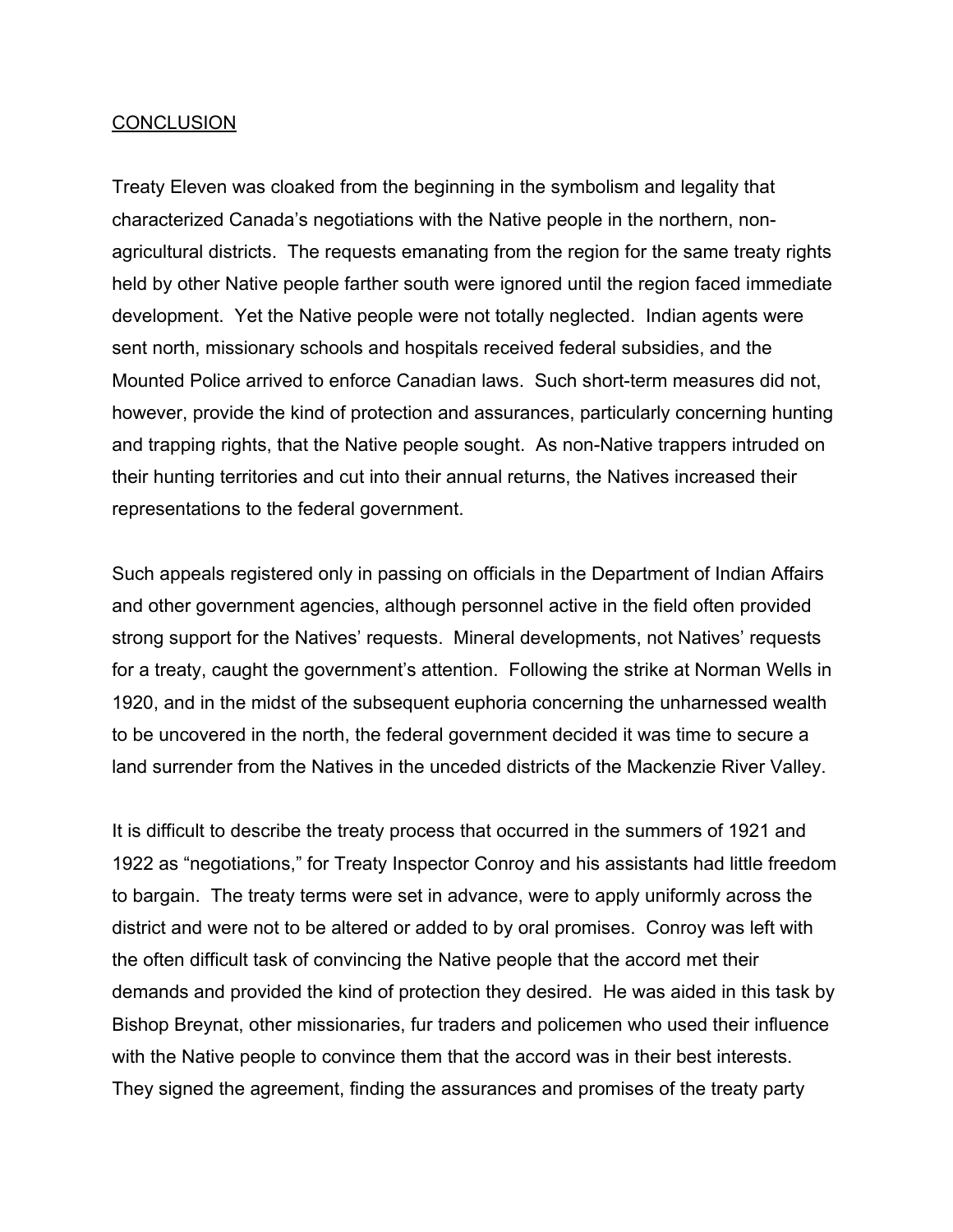acceptable and seeing little reason to turn the pact down.

Rene Fumoleau said of the treaty procedure:

The prosperity and prestige of Canada in the North was gained at the expense of the Indian people. Their chiefs were summoned from anonymity for a brief moment of political involvement and importance, only to be relegated to oblivion after their usefulness was over. They were used, as were others, to give the semblance of substance to a symbolic gesture.<sup>1</sup>

One is hard-pressed to disagree with this biting commentary. Treaty Eleven was obviously designed to serve the government's interests – to secure the lands utilized by the Native people so that they could better serve the "national interest," which in this instance meant mineral development.

The subsequent history of Treaty Eleven, marked by protests through the years over Native hunting rights and land entitlements and highlighted by the contemporary land claims negotiations involving the Dene, demonstrates how little was resolved during the initial treaty process and how many outstanding issues and claims remain to be settled. The hasty treaty negotiations of 1921-22 satisfied the government's perceived need to open the north for immediate development; however, the neglect of Native representations both before, during and after the signing ensured that disputes over Native rights and land entitlement would continue.

## Notes

 $<sup>1</sup>$  Fumoleau, 306-307.</sup>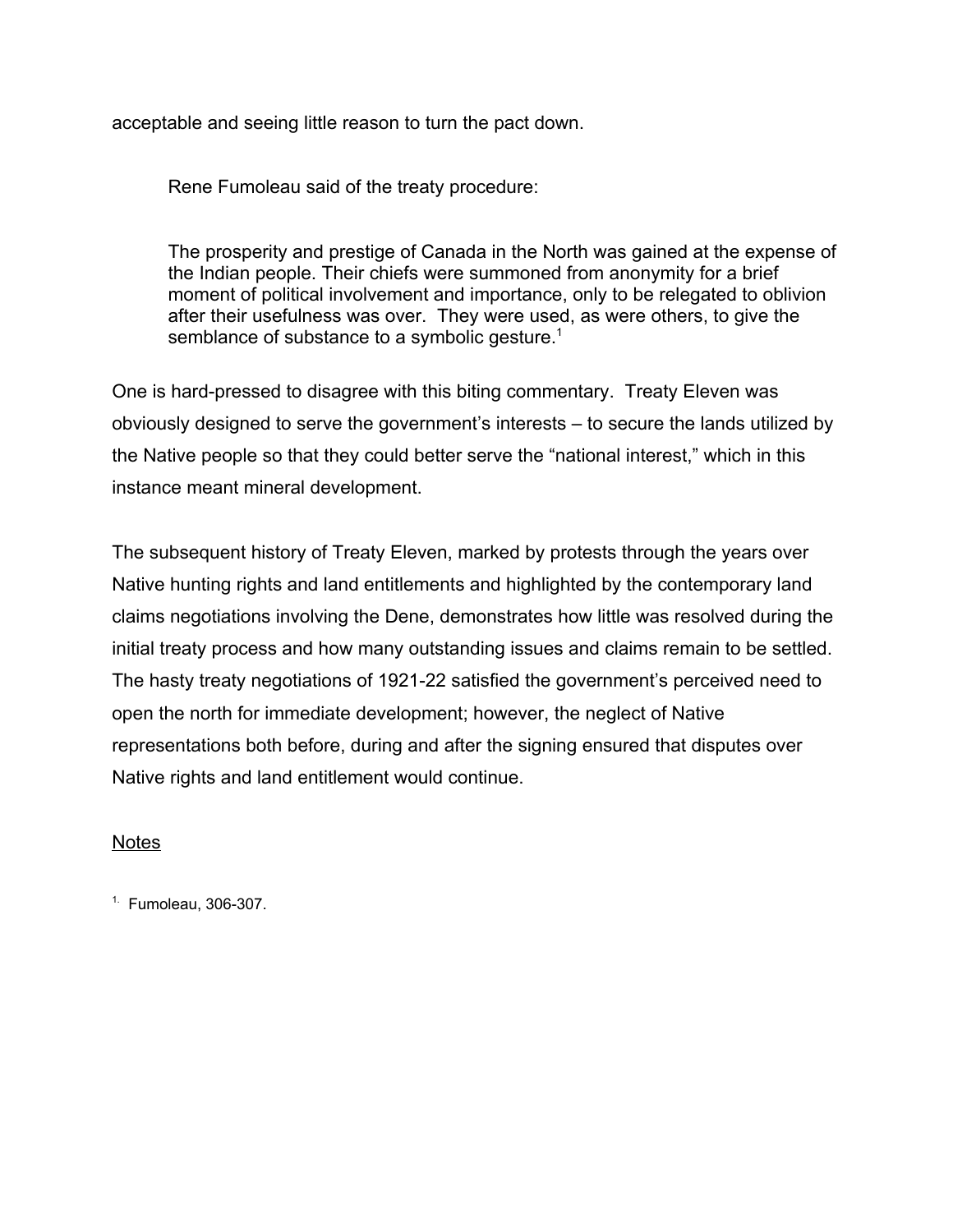### BIBLIOGRAPHY

### Primary Sources

Much of the material on which this monograph is based comes from the files of the Department of Indian Affairs in the Public Archives of Canada, Record Group 10. It is also available on microfilm in the library of Indian and Northern Affairs Canada. These files are listed below.

PAC, RG 10, vol. 4006, file 241,209-1 PAC, RG 10, vol. 4042, file 336,877 PAC, RG 10, vol. 6742, file 42006,, pt. 1 PAC, RG 10, vol 6879, file 191/28-3 pt. 1A

Also of great use was Yukon Territorial Archives, Yukon Government Group 1, Series 3, vol. 8, file 12-15. This is available at the Yukon Territorial Archives in Whitehorse.

#### Secondary Sources

Abler, T.S., and S.M. Weaver. *A Canadian Indian Bibliography, 1960-1970.* Toronto: University of Toronto Press, 1974.

Adams, Howard. *Prison of Grass; Canada from the Native Point of View,* Toronto: General Publishing 1975.

Allen, Richard, ed. *Man and Nature on the Prairies,* Regina: Canadian Plains Research Centre, 1976.

Archer, John. *Saskatchewan: A History*. Saskatoon: Western Producer Prairie Books, 1980.

Begg, Alexander. *History of the North-West.* 3 Vols. Toronto, 1894-95.

Bishop, Charles A. *The Northern Ojibwa and the Fur Trade: An Historical and Ecological Study.* Toronto: Holt, Rinehart, Winston, 1974.

Bovey, J.A. "The Attitudes and Policies of the Federal Government Towards Canada's Northern Territories, 1870-1930."M.A. thesis, University of British Columbia, 1967.

Bowles, R.P. et al. *The Indian; Assimilation, Integration or Separation.* Scarborough: Prentice-Hall, 1972.

Breen, David. "Anglo-American Rivalry and Evolution of Canadian Petroleum Policy to 1930." *Canadian Historical Review* 62/3 (1981).

Brown, Jennifer, S.H. *Strangers in Blood; Fur Trade Company Families in Indian*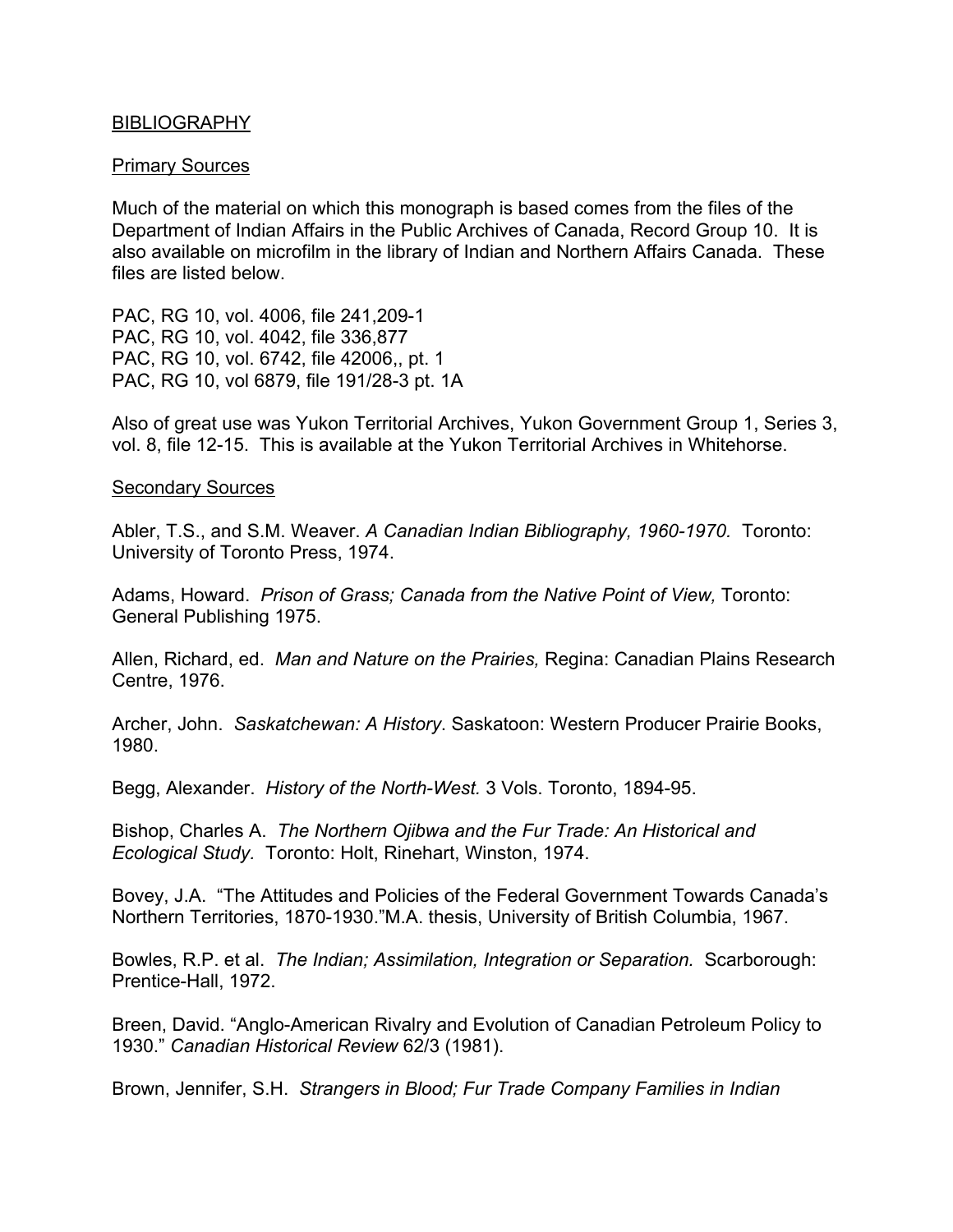*Country*. Vancouver: University of British Columbia Press, 1980.

Cardinal, Harold. *The Unjust Society: The Tragedy of Canada's Indians.* Edmonton': Hurtig, 1969.

Careless, J.M.S. "Limited Identities in Canada."*Canadian Historical Review* LX (1969).

Chalmers, John W. "Treaty No. Six." *Alberta History* 25 (Spring 1977).

Coates, K.S. "Best Left as Indians: Federal Government-Native Relations in the Yukon Territory, 1894-1950." *Canadian Journal of Native Studies* (Winter 1984).

\_\_\_\_\_\_\_\_\_\_\_\_\_\_\_. "A Very Imperfect Means of Education: Native Day School Education in the Yukon" in J. Barman, Y. Hebert, and D. MacCaskill, eds., *Indian Education in Canada: Historical and Contemporary Perspectives.* Vancouver: University of British Columbia Press, 1985.

Coates, K. S. and W.R. Morrison. "More Than a Matter of Blood: The Federal Government, the Churches and the Mixed Blood Populations of the Yukon and the Mackenzie River Valley, 1890-1950" in F.L. Barron, ed., *1885 and After.* Regina: Canadian Plains Research Centre, 1985.

\_\_\_\_\_\_\_\_\_\_\_\_\_\_. *Treaty Five.* Ottawa: Treaties and Historical Research Centre, 1985.

\_\_\_\_\_\_\_\_\_\_\_\_\_\_. *Treaty Ten* Ottawa: Treaties and Historical Research Centre, 1986.

Cumming, Peter A. *Canada: Native Land Rights and Northern Development.* Copenhagen: International Work Group for Indigenous Affairs, 1977.

Cumming, Peter A., and Neil H. Mickenberg, eds. *Native Rights in Canada.* Toronto: Indian and Eskimo Association of Canada, 1972.

Dacks, Gurston. *A Choice of Futures: Politics in the Canadian North.* Toronto: Methuen, 1981.

Daugherty, W. *Treaty Research Report: Treaty One and Treaty Two*. Ottawa: Treaties and Historical Research Centre, Indian and Northern Affairs Canada, 1983.

Driben, Paul. "'The Nature of Metis Claims." *Canadian Journal of Native Studies* 3/1 (1983).

Elliott, Jean L., ed. *Minority Canadians: Native Peoples.* Scarborough: Prentice-Hall, 1971.

Flanagan, Thomas. *Riel and the Rebellion: 1885 Reconsidered.* Saskatoon: Western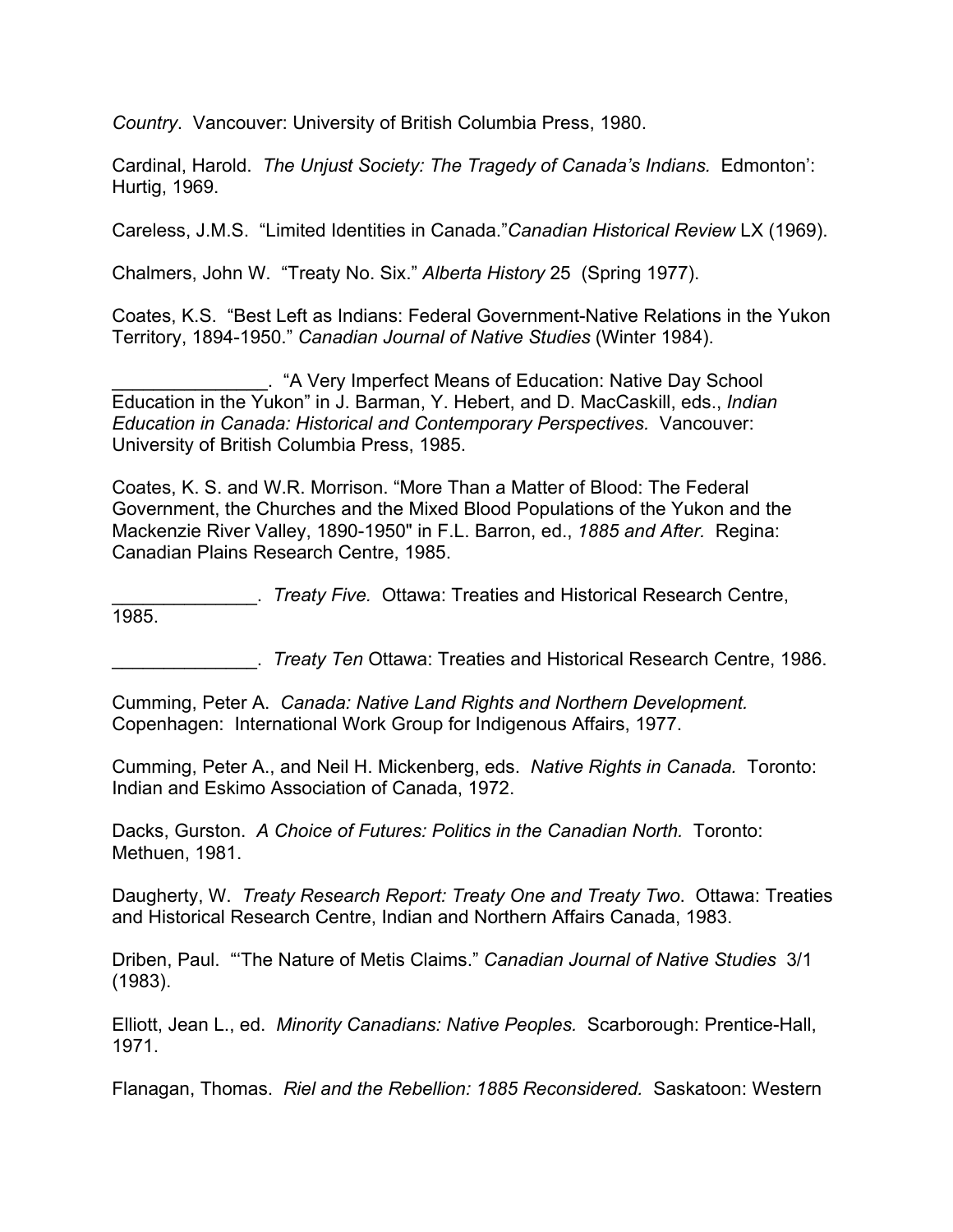Producer Prairie Books, 1984.

Frideres, James S. *Canada's Indians: Contemporary Conflicts.* Scarborough: Prentice-Hall, 1974.

Friesen, Gerald. *The Canadian Prairies: A History.* Toronto: University of Toronto Press,1984.

Fumoleau, R. *As Long as this Land Shall Last: A History of Treaty 8 and Treaty 11, 1870-1939.* Toronto: McClelland and Stewart, 1975.

Getty, Ian, and D. B. Smith, eds. *One Century Later: Western Canadian Reserve Indians Since Treaty Seven.* Vancouver: University of British Columbia Press, 1978.

Graham, W.R. "Indian Treaties and the Settlement of the North-West." *Saskatchewan History* 2/1 (1949).

Hall, David J. "'Clifford Sifton and Canadian Indian Administration 1896-1905" in L.A.L. Getty and A.S. Lussier, eds. *As Long as the Sun Shines and Water Flows: A Reader in Native Canadian Studies.* Vancouver: University of British Columbia Press, 1985.

\_\_\_\_\_\_\_\_\_\_\_\_\_ . *Clifford Sifton, vol. 1 The Lonely Eminence.* Vancouver: University of British Columbia Press, 1985.

Hardwick, F. C. *When Strangers Meet: North American Indian Contribution to Canadian* Society. 2<sup>nd</sup> ed. Vancouver: Tantalus Research, 1973.

Hill, Douglas. *The Opening of the Canadian West.* London: Heinemann, 1967. Jenness, Diamond. *The Indians of Canada.* Ottawa: National Museum of man, 1932.

Judd, C.M., and A. J. Ray, eds. *Old Trails and New Directions: Papers of the Third North American Fur Trade Conference.* Toronto: University of Toronto Press, 1980.

Kehoe, Alice B. *North American Indians: A Comprehensive Account.* Englewood Cliffs, NJ: Prentice-Hall, 1981.

Larmour, J. "Edgar Dewdney, Commissioner of Indian Affairs and Lieutenant-Governor of the North-West Territories, 1879-1888" M.A. thesis, University of Saskatchewan, Regina, 1969.

Leighton, D. "A Victorian Civil Servant at Work: Lawrence Vankooughnet and the Canadian Indian Department, 1874-1893"in I.A.L. Getty and A. S. Lussier,eds. *As Long as the Sun Shines and Water Flows: A Reader in Canadian Native Studies.* Vancouver: University of British Columbia Press, 1983.

Macoun, J. *Manitoba and the Great North-West.* Guelph: World Publishing Co., 1882.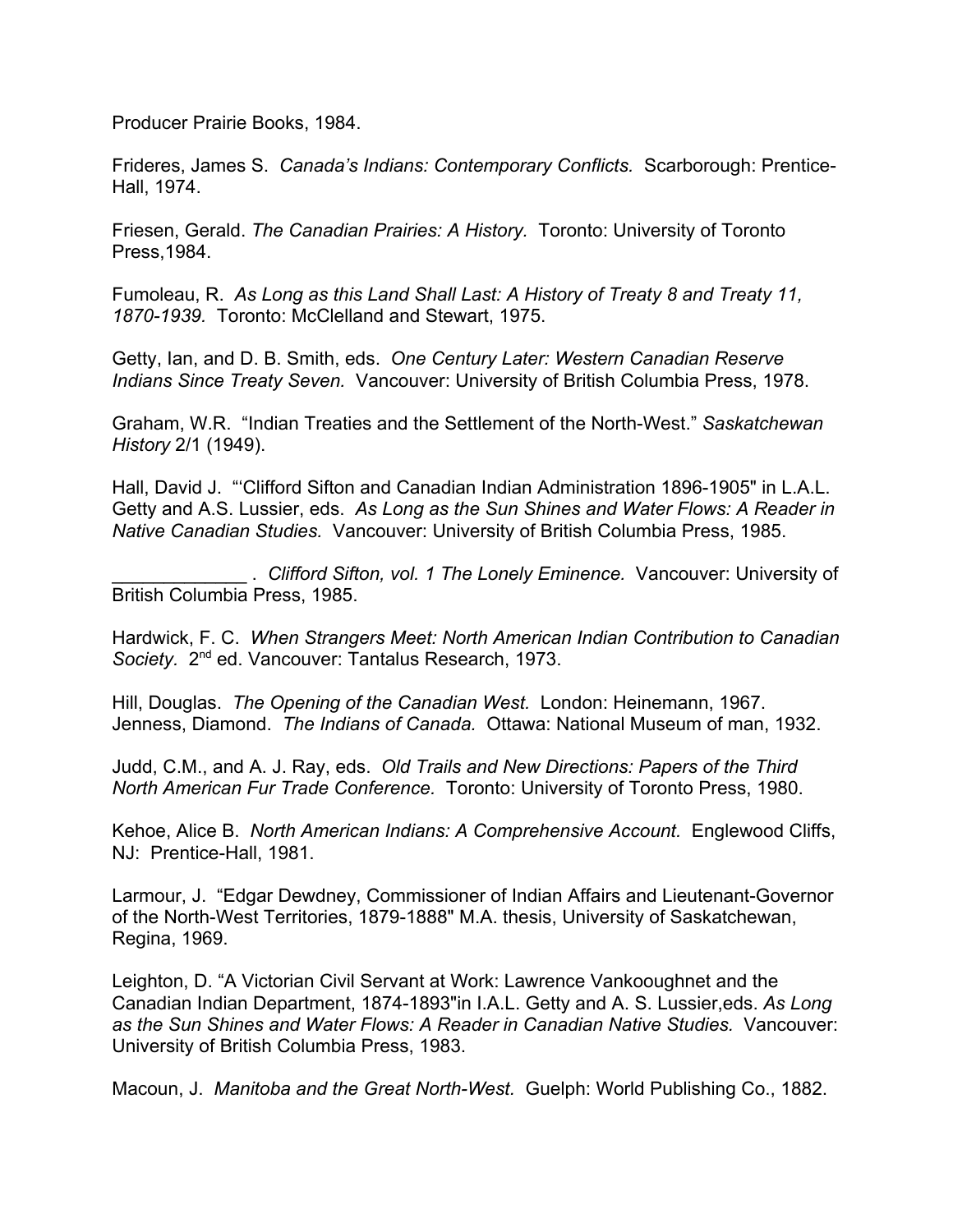Manitoba Department of Cultural Affairs and Historical Resources. *Manitoba's Boundaries.* 1983.

McCullum, H., and K. McCullum. *This Land is Not for Sale.* Toronto: Anglican Book Centre, 1975.

McKay, R. J. "A History of Indian Treaty Number Four and Government Policies in its Implementation, 1874-1905." M.A. thesis, University of Manitoba, 1973.

Morris, The Hon. Alexander. *The Treaties of Canada with the Indians.* Toronto: Belfords, Clarke, 1971.

Morrison, W. R. "Native Peoples on the Northern Frontier" in Hugh Dempsey, ed., *Men in Scarlet.* Calgary: McClelland and Stewart West, 1974.

\_\_\_\_\_\_\_\_\_\_\_. *A Survey of the History and Claims of the Native People of Northern Canada.* Ottawa: Treaties and Historical Research Centre, Indian and Northern Affairs Canada, 1983.

\_\_\_\_\_\_\_\_\_\_\_\_\_\_\_. *Showing the Flag: the Mounted Police and Canadian Sovereignty in the North, 1894-1925.* Vancouver: University of British Columbia Press, 1985.

Oliver, E. H. *The Canadian North West: Its Early Development and Legislative Records.* 2 vols. Ottawa: King's Printer, 1915.

Owram, Douglas. *Promise of Eden: The Canadian Expansionist Movement and the Idea of the West, 1856-1900.* Toronto: King's Printer, 1915.

Patterson, E.P. *The Canadian Indian: A History Since 1500.* Don Mills: Collier-Macmillan, 1972.

Pratt, A.M., and J.H. Archer. *The Hudson's Bay Route.* Governments of Manitoba and Saskatchewan, 1953.

Ray, S. "Indian Treaty No.5 and The Pas Agency, N.W.T." *Saskatchewan History,* 25/3 (1972).

Ray, A.J. *Indians in the Fur Trade: Their Role as Hunters, Trappers and Middlemen in the Lands Southwest of Hudson Bay, 1660-1870.* Toronto: University of Toronto Press, 1974.

Ray, A.J., and D.B. Freeman. *Give Us good Measure: An Economic Analysis of Relations between the Indians and the Hudson's bay Company before 1763.* Toronto: University of Toronto Press, 1978.

Sealey, D.B., and A.S. Lussier. *The Métis: Canada's Forgotten People.* Winnipeg: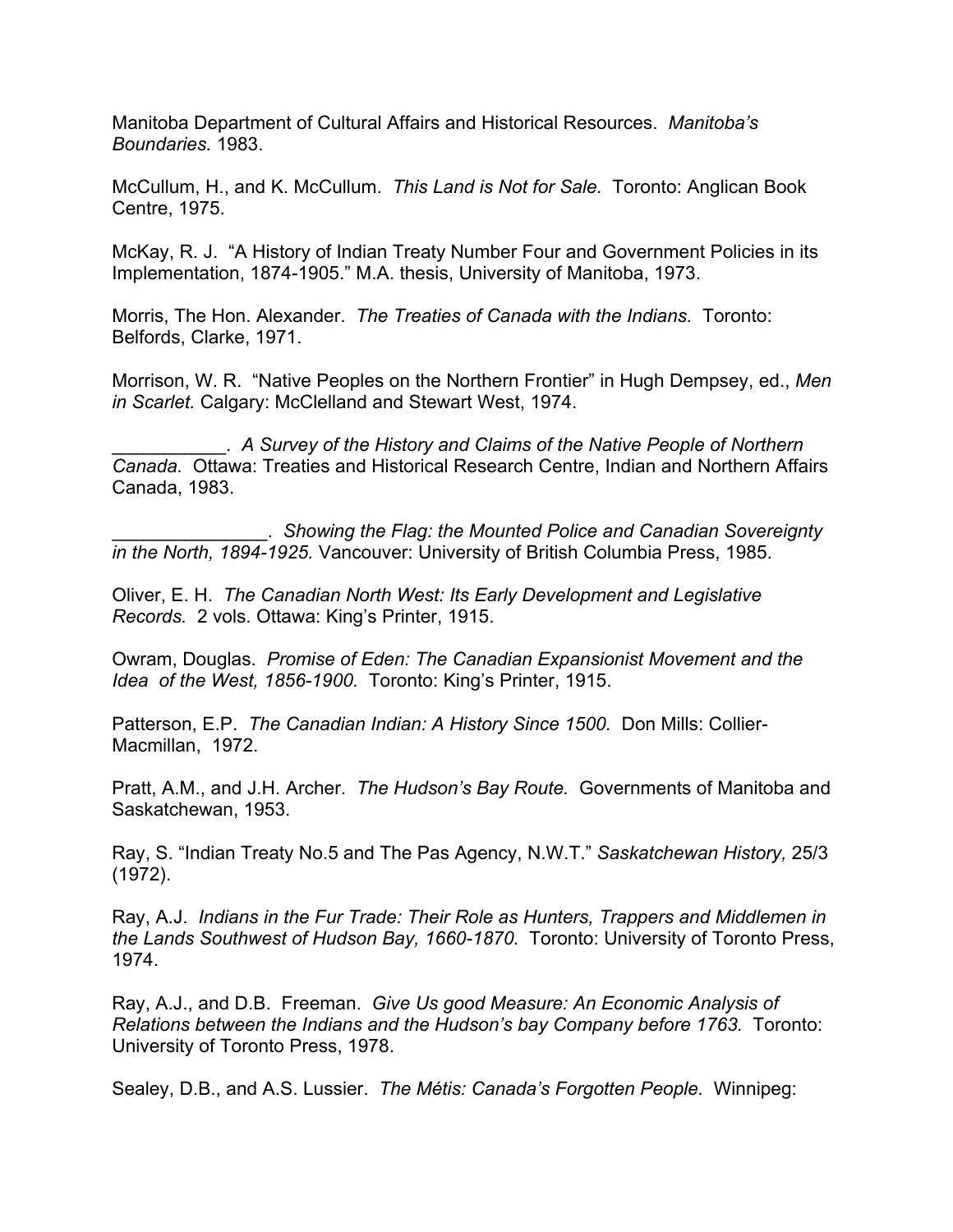Manitoba Métis Federation, 1975.

Slobodin, Richard. *Métis of the Mackenzie District.* Ottawa: Canadian Research Centre for Anthropology, 1966.

Snider, Elizabeth. "Settlement of Métis Claims in Treaty 1-11 Area." Unpublished report, Ottawa: Treaties and Historical Research Centre, n.d.

Sprague, D.N. "The Manitoba Land Question, 1869-1892. *Journal of Canadian Studies* (Fall 1980).

Stagg, Jack. "As Long as the Sun Shines and Water Flows: An Historical Comment," in I.A.L. Getty and A.S. Lussier, eds., *As Long as the Sun Shines and Water Flows: a Reader in Canadian Native Studies.* Vancouver: University of British Columbia Press, 1983.

\_\_\_\_\_\_\_\_\_\_. "Western Canada and the Frontier Thesis." Canadian Historical Association *Annual Report 1940.*

Surtees, Robert J. *Canadian Indian Policy: A Critical Bibliography.* Bloomington, IN: Oxford University Press, 1982.

Taylor, John L. "An Historical Introduction to Métis Claims in Canada." *Canadian Journal of Native Studies* 3/1 (1983).

\_\_\_\_\_\_\_\_\_\_\_\_\_. "The Development of an Indian Policy for the Canadian North-West, 1869-79." Ph. D. Thesis, Queen's University, 1975.

Thomas, L. G., ed. *The Prairie West to 1905: A Canadian Source book.* Toronto: Oxford University Press, 1975.

Thomas, Lewis H. *The North-West Terrritories, 1870-1905.* Canadian Historical Association Booklet 26. Ottawa: Canadian Historical Association, 1970.

Tobias, John L. "Canada's Subjugation of the Plains Cree, 1879-1885." *Canadian Historical Review,* LXIV, 4 (1983).

\_\_\_\_\_\_\_\_\_\_\_. "Protection, Civilization, Assimilation: An Outline History of Canada's Indian Policy," in I.A. L. Getty and A. S. Lussier, eds., *As Long as the Sun Shines and Water Flows: A Reader in Canadian Native Studies.* Vancouver: University of British Columbia Press, 1983.

Tough, Frank. "Changes to the Native Economy of Northern Manitoba in the Post-Treaty Period: 1870-1900." *Native Studies Review* 1/1 (1984).

Watkins, Mel, ed. *Dene Nation – The Colony Within.* Toronto: University of Toronto Press, 1977.